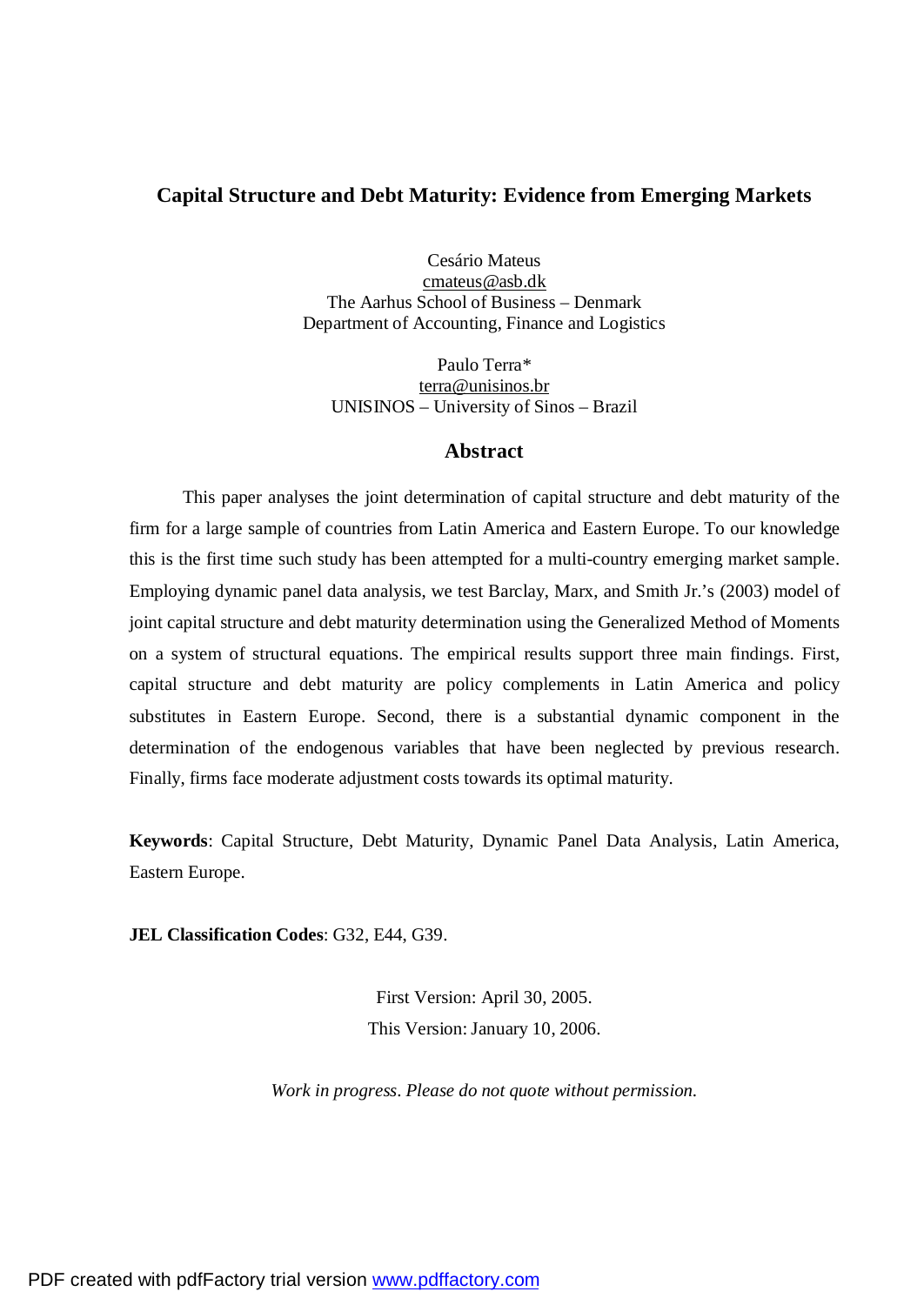## **Capital Structure and Debt Maturity: Evidence from Emerging Markets**

#### **1. Introduction**

The aim of this paper is to investigate the choice between debt and equity simultaneously with the decision between short-and long-term debt for a large sample of emerging markets from Latin America and Eastern Europe.

Since the breakthrough work of Modigliani and Miller (1958) (henceforth MM) on capital structure, corporate financial theory has furthered our understanding of a range of financial decisions: the choice between debt and equity, the design of a payout policy, the use of convertible instruments, the management of financial risks, among others. However, most of the theoretical and empirical work so far has focused on a single decision at a time. That is, each financial decision is taken as independent of the other decisions. It may be the case that most of these decisions are not independent but actually complements or substitutes among each other. If that is the case, we must investigate either there is interdependence among them or not.

This paper contributes to the existing body of knowledge in several ways. First, we test the Barclay, Marx, and Smith Jr. (2003) theory of joint capital structure and debt maturity determination in a multi-country framework, in an attempt to understand country-specific differences. We focus on a sample of developing countries that have so far been ignored in empirical studies. To our knowledge, this is the first attempt in the literature to investigate such problem in a multi-country emerging market sample. Moreover, we do so by employing empirical techniques that account properly for cross-section and time series variation. Also, we model dynamic effects that have not been considered in the original research.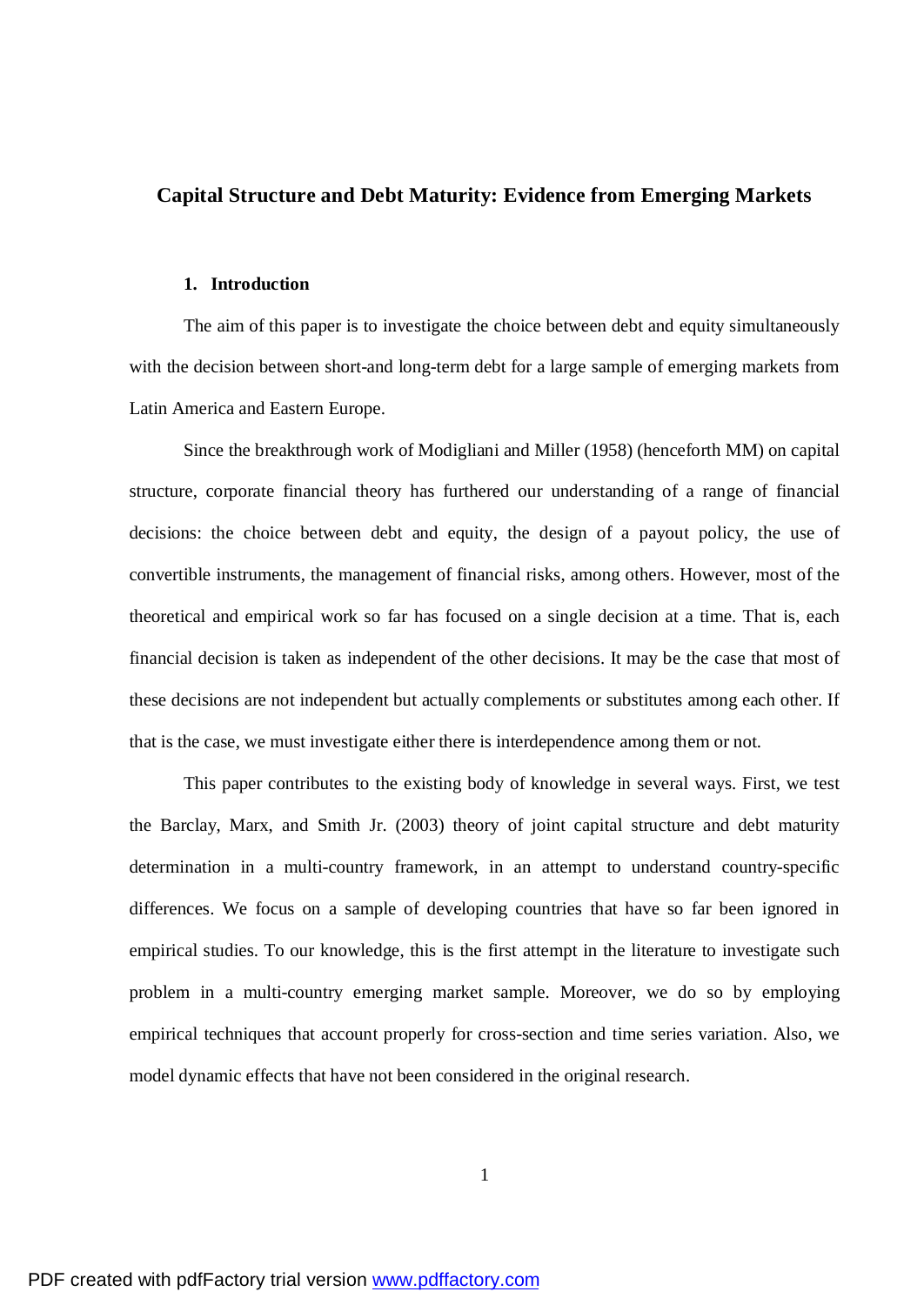Our main findings suggest that there is a substantial dynamic component in the determination of a firm's capital and maturity structures, which has been ignored by previous research. Moreover, our results suggest that capital structure and debt maturity are policy complements in Latin America and policy substitutes in Eastern Europe. The study also finds that firms face moderate adjustment costs towards its optimal policies, and the determinants of the endogenous variables and their effects are similar between Latin American countries and Eastern European ones.

The remaining of the paper is structured as follows: the next section presents the theoretical framework, while section 3 details the methodology, presents the data sources, and describes the variables used in the empirical model. Section 4 reports and comments the estimation results. Section 5 concludes the paper.

#### **2. Theoretical Framework**

#### *2.1. Theoretical Work on Capital Structure and Debt Maturity*

Explanations for capital structure decisions can be broadly classified in three groups: tradeoff-based theories and information asymmetry-based ones.

A group of explanations are based on the proposition that the optimal leverage ratio of the firm is determined by the tradeoff between current tax-shield benefits of debt against higher bankruptcy costs implied by a higher degree of indebtedness. If the assumptions of no taxes, a fixed interest rate, and the independence between bankruptcy likelihood and the degree of leverage – along with the traditional market efficiency hypothesis – are made, then the classical MM Proposition 1 holds: the irrelevance of the capital structure. As imperfections such as taxes, a variable interest rate, credit constraints, and bankruptcy costs are introduced in the model, the tradeoff results (i.e. Modigliani and Miller (1963), Miller (1977), DeAngelo and Masulis (1980)).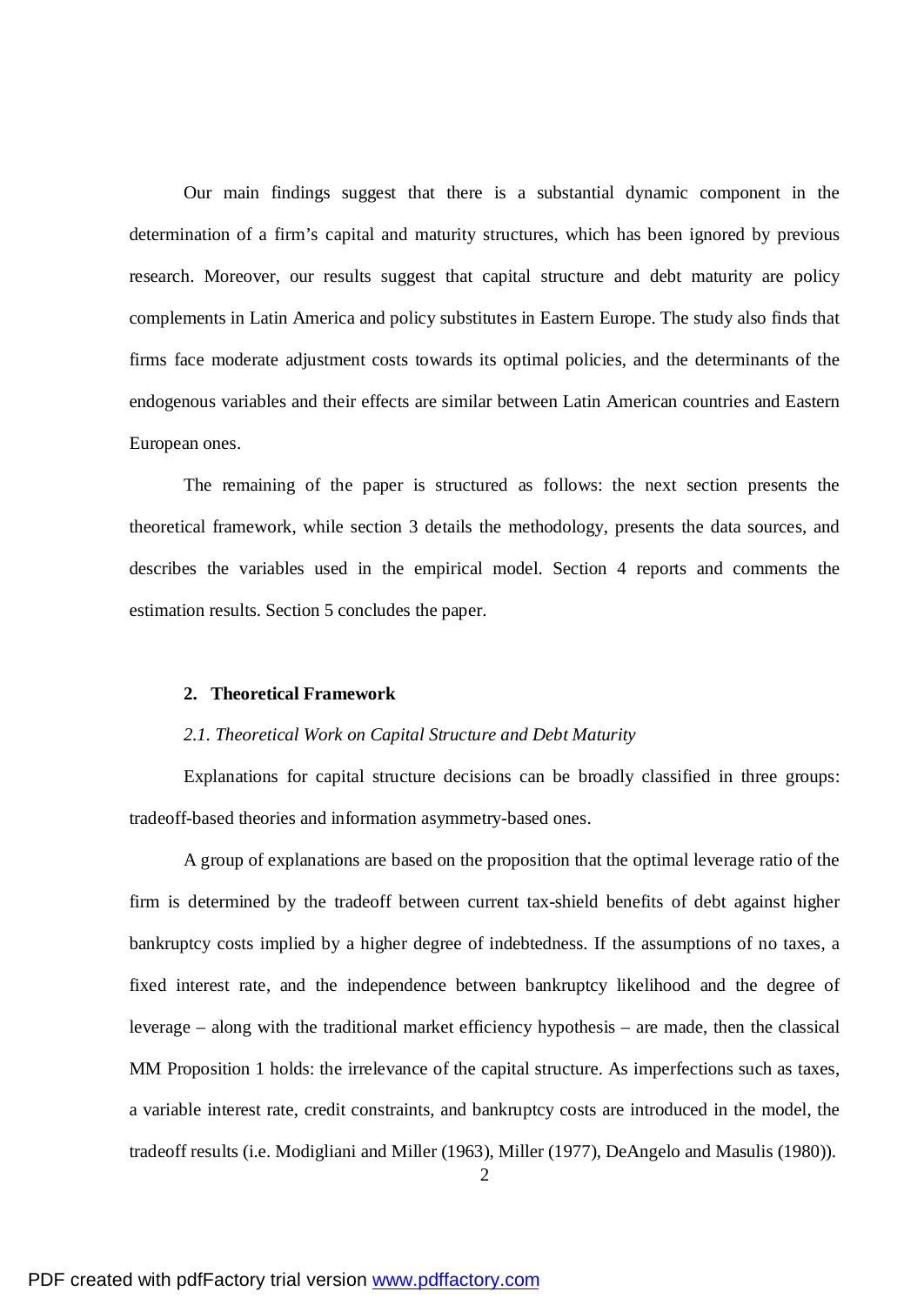Other branch of the literature encompasses all those explanations that are based on imperfect information assumptions. The seminal papers in this literature are Myers (1977) and Myers and Majluf (1984). Myers (1977) argues that the value of the firm depends on its assets in place (whose value don't depend on future investment) as well as on growth opportunities (whose value depend on future investment strategy). The implication is that this real option characteristic of the firm induces a transfer of wealth between shareholders and bondholders that may prevent the firm to undertake positive NPV projects (the debt overhang – or underinvestment – problem). Myers and Majluf (1984) realize that managers have privileged information regarding both tangible (assets in place) and intangible (growth opportunities) assets and that investors are aware of this fact. In light of such imperfect information there may be wealth transfers between old and new shareholders when the firm decides to issue new securities. This information asymmetry affects the firm's financing-investment decision in a way that causes managers to pass up valuable investment opportunities in order to preserve (old) shareholders' interests: the underinvestment problem.

Other streams of literature have also explored the basic information asymmetry set up in their research of the capital structure problem. Jensen and Meckling (1976) and Jensen (1986) suggest the agency theory framework to study the optimal leverage ratio. In their perspective, too little debt can lead to an overinvestment problem, as managers seek to sustain growth at the expense of profitability. This literature topic is also known as the "free cash flows problem".

Finally, Myers (1984) proposed that, as a result of information costs, managers would prefer to finance corporate investment by first tapping the less agency-costly sources. That means that corporate investment should be financed in order by retained earnings, then by debt, and finally – only as a last resort – by equity issues. This variant of the information asymmetry family is known as the Pecking Order Theory.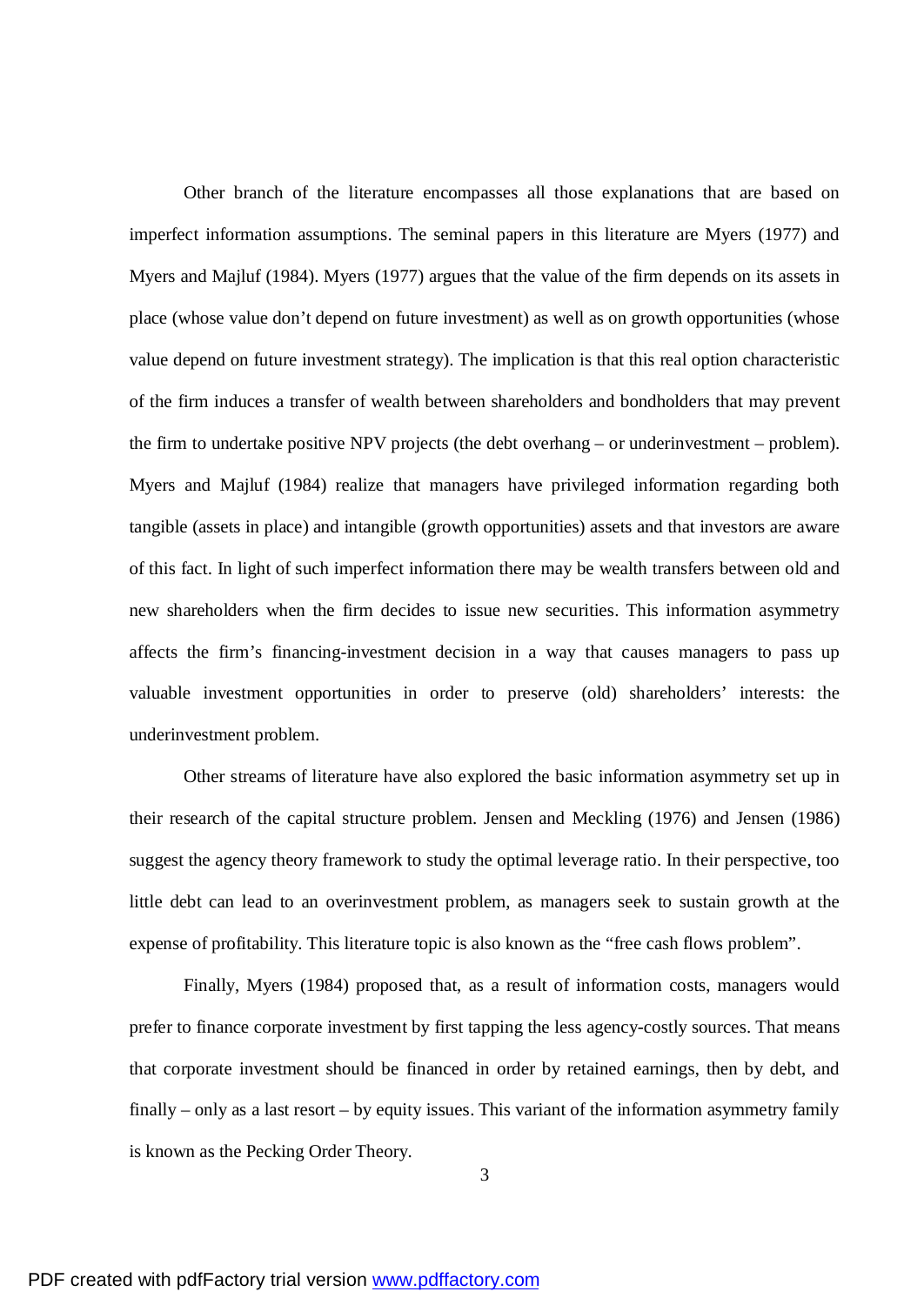Theoretical explanations for the choice of corporate debt maturity are already implied in MM's original paper, but are eventually formalized by Stiglitz (1974). MM's paper does not consider a multi-period setting, and Stiglitz (1974) provides a rigorous analysis of the MM model in such circumstances. His conclusions are that, under a fairly general set of conditions (absence of taxation, transaction costs, bankruptcy costs, and other frictions) the maturity choice of the firm is irrelevant, just as MM's findings regarding the firm's leverage ratio under the same conditions. Of course, once one departs from a frictionless world such imperfections matter, and therefore the maturity decision would influence the firm's valuation just as would the set of other financial policies. A large family of hypotheses explores the tax-based, bankruptcy costs and transaction costs approaches in order to offer an explanation for the maturity choice.

Arguments based on tradeoff considerations rely on the proposition that the optimal maturity of debt is determined by the tradeoff between the costs to rollover short-term debt *vis-àvis* the usually higher interest rate bore by long-term debt. In many senses the arguments rely on explicit transaction costs of different kinds of debt such as flotation and rollover costs as well as tax-shield benefits and implicit bankruptcy costs. The tax-based explanation suggested by Brick and Ravid (1985) and Brick and Ravid (1991) are perhaps the best known examples.

Another whole family of hypotheses derives from the asymmetric information problem formalized by Jensen and Meckling (1976) and extended by Myers (1977). In this case, the maturity structure is yet another instrument that firms can use in order to solve the agency problems faced by the various stakeholders of the firm. These agency approaches suggest that firms choose the optimal debt maturity in order to solve the information asymmetry that gives rise to the underinvestment (Myers (1977); Myers and Majluf (1984)) and/or overinvestment (Jensen and Meckling (1976); Jensen (1986)) problems. Barnea, Haugen, and Senbet (1980) offer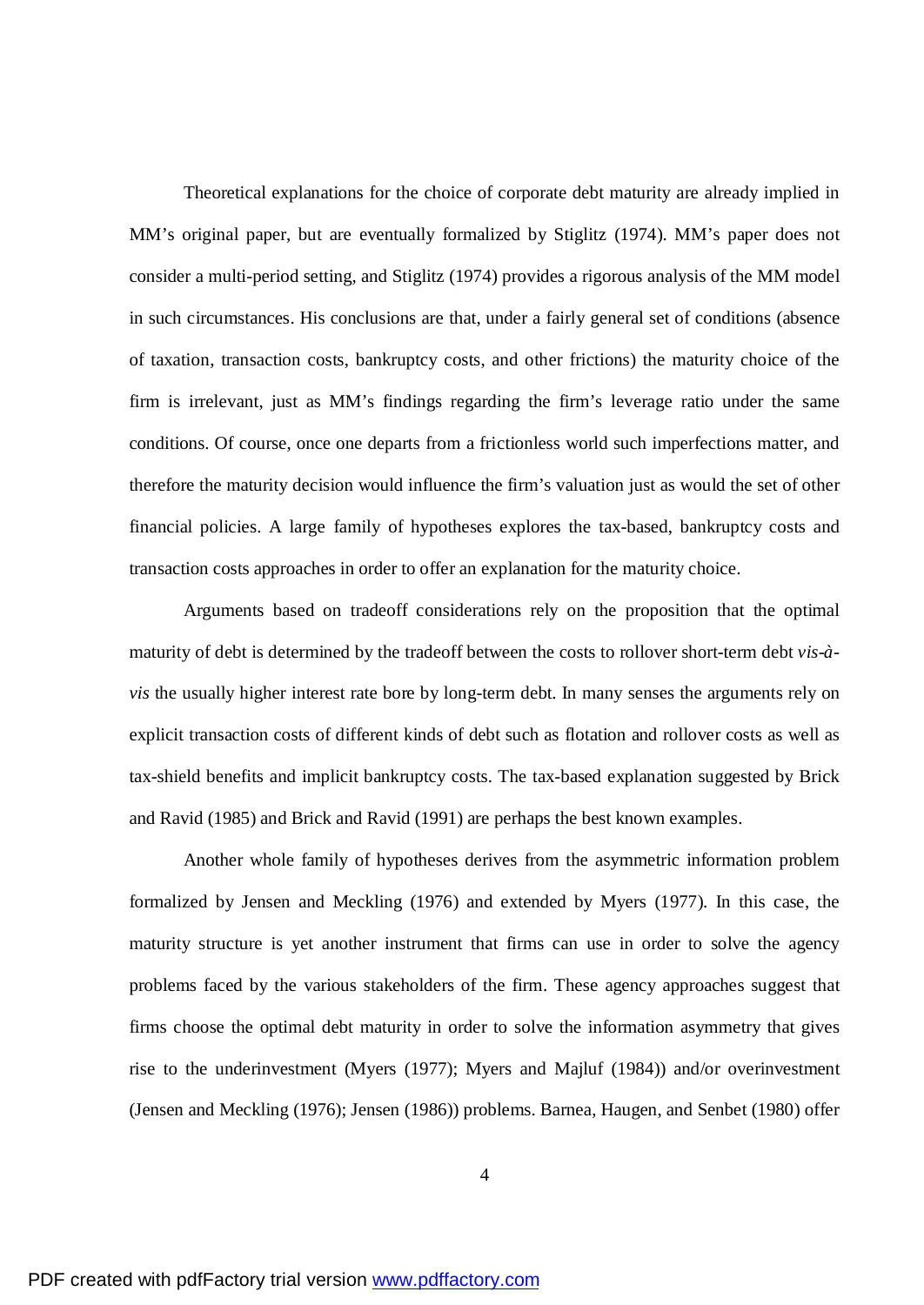an explanation for the debt maturity choice – as well as for complex financial contracting – based on market failure in resolving agency problems costlessly.

Also within the asymmetric information mindset, the maturity structure can also be regarded as a means of overcoming the adverse selection problem (Akerlof (1970)) in terms of providing a credible signal to the market, alongside the general lines suggested by Ross (1977). Signaling explanations are therefore also rooted on information asymmetry arguments, but suggests that the maturity choice – as for a number of other publicly known corporate decisions – is used by managers as a way to convey information to the market thus reducing the firm's cost of capital. Within this group is situated Flannery (1986) proposition that risky debt maturity is a valid signal if transaction costs are positive, because high-quality firms can signal their true quality.

#### *2.2. Previous Empirical Evidence on Capital Structure and Debt Maturity*

Empirical research on the tradeoff-based explanations for capital structure has been extensive, and although some support for this explanation has been found, by itself the STH does not seem enough to fully explain leverage decisions (e.g. Marsh (1982), Bradley, Jarrell, and Kim (1984), Titman and Wessels (1988), Mackie-Mason (1990), Givoly et al. (1992), Graham (1996)). Agency theory approaches find some support in several empirical works (Friend and Lang (1988), Jensen, Solberg, and Zorn (1992), Bagnani et al. (1994), Jung, Yong-Cheol, and Stultz (1996)), although some controversy remains. The Pecking Order has also found some empirical support (Shyam-Sunder and Myers (1999)).

In terms of international evidence on capital structure, Wald (1999) examines capital structure in the United States, Germany, France, and the United Kingdom and finds that differences in tax policies and agency problems (bankruptcy costs, information asymmetries, and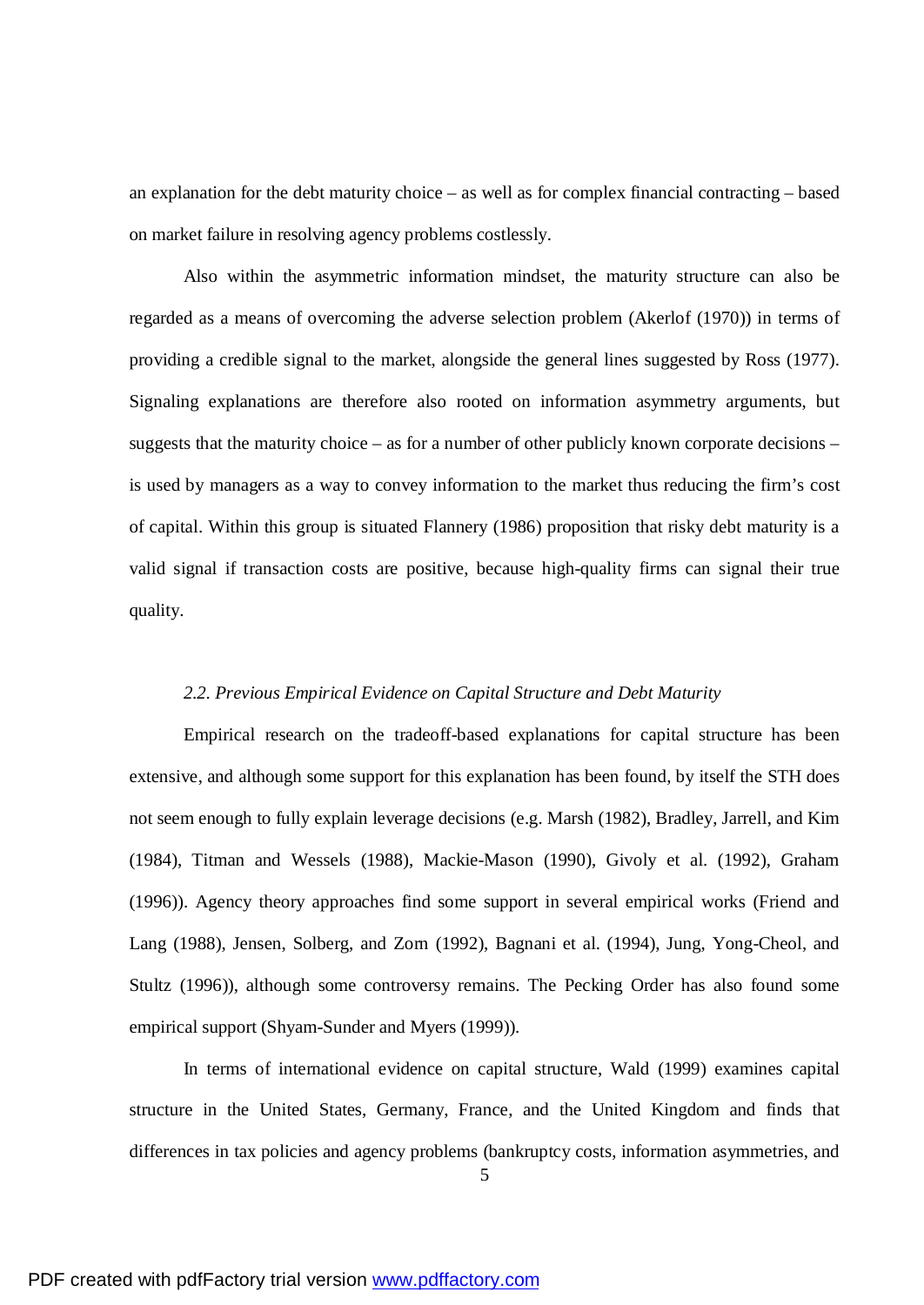shareholder/creditor conflicts) explain differences across countries. The study suggests links between capital structure decisions and legal and institutional differences. Demirgüç-Kunt and Maksimovic (1999) examine firm debt maturity in 30 countries during the period 1980-1991. They find that large firms in countries with active markets have more long-term debt, while small firms in countries with large banking sectors tend to have longer maturity debt. Finally, Booth et al. (1999) find evidence that debt ratios in developing countries are affected in the same way and by the same types of variables that are significant in industrial countries. However, there are systematic differences in the way these ratios are affected by country-specific factors. Also, knowing the country-of-origin is more important than knowing the size of all the independent variables.<sup>1</sup>

Regarding debt maturity, most empirical studies have concentrated on the United States. Mitchell (1991) and Morris (1992) pioneer studies have taken different empirical approaches to the problem. While Morris (1992) investigates the maturity structure of the firm's total indebtedness, Mitchell (1991) focuses on the maturity of single bond issues. These are the two most common empirical approaches in the literature. The first approach is followed by Easterwood and Kadapakkam (1994), Barclay and Smith Jr. (1995), Barclay and Smith Jr. (1996), Stohs and Mauer (1996), Johnson (1997), Scherr and Hulburt (2001), and Lyandres and Zhdanov (2003). The second approach is preferred by Mitchell (1993), Guedes and Opler (1996), and Gottesman and Roberts (2003), the latter investigating the maturity of bank loans. Baker, Greenwood, and Wurgler (2002) also investigate bond issues, and in the aggregate, find evidence of market timing of bond issues.

<sup>&</sup>lt;sup>1</sup> Indeed, some recent studies stress the relation between a country's financial system structure (i.e. bank-based or market-based) and its degree of financial development to the financing choices of firms (e.g. Demirgüç-Kunt and Maksimovic (1996); Demirgüç-Kunt and Levine (1996); and Demirgüç-Kunt and Maksimovic (1999)).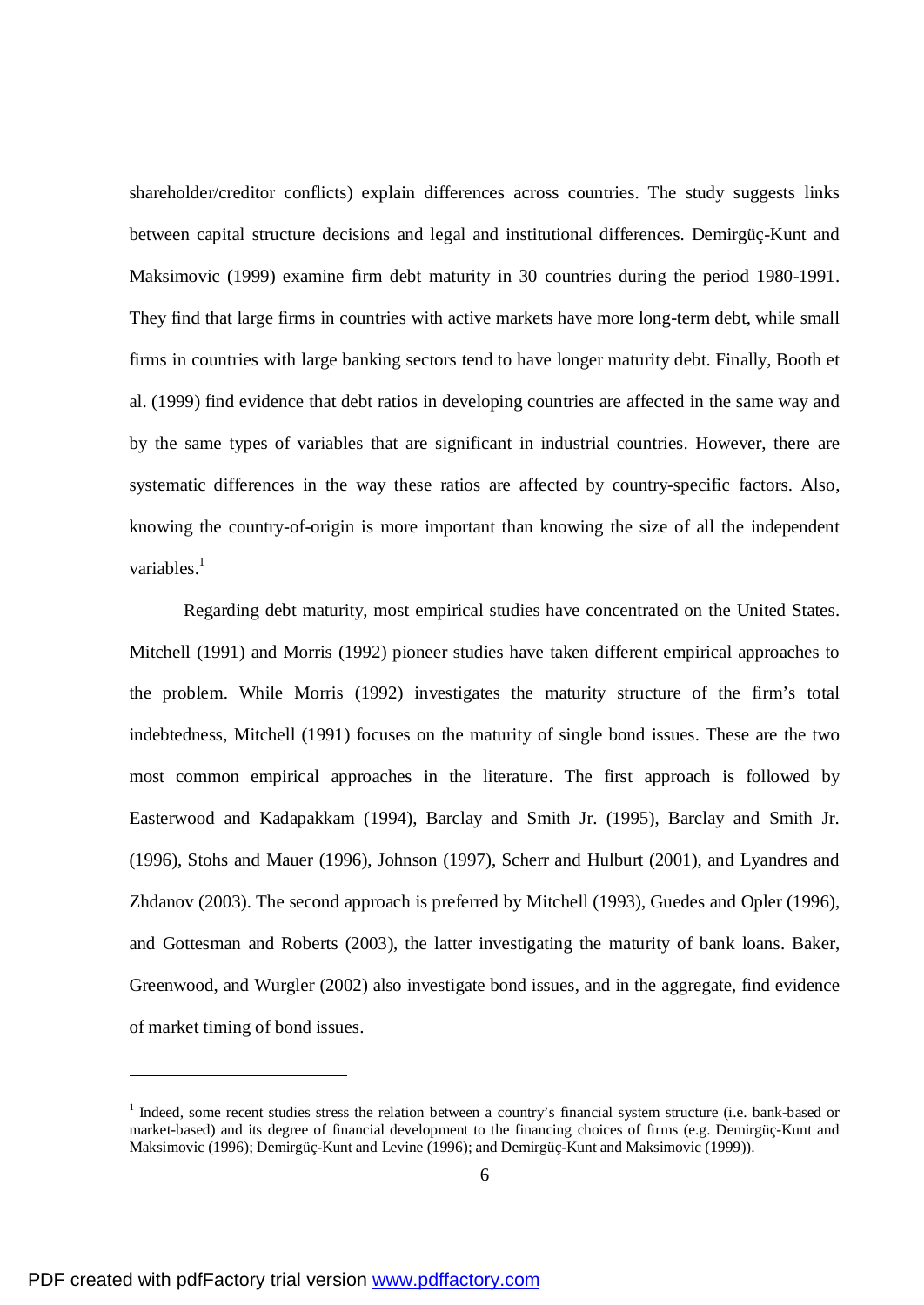Few studies investigate debt maturity in an international setting. Schiantarelli and Sembenelli (1997) investigate the maturity structure of 604 non-financial firms from the United Kingdom and 750 non-financial firms from Italy and find support for the hypothesis that firm choose the maturity of their liabilities to match those of their assets. Their results are in line with those of Ozkan (2000) who investigates the maturity issue for 429 non-financial British firms in the period 1983-1996 and Heyman, Deloof, and Ooghe (2003) who investigate the maturity of 1,091 Belgian small firms. Antoniou, Guney, and Paudyal (2002) study the determinants of debt maturity for a sample of 358 French, 582 German, and 2,423 British non-financial firms and find that debt maturity depends on both firm-specific and country-specific factors, opening the question of the degree of influence of each group of factors on the maturity structure.

Larger sets of countries are studied by Demirgüç-Kunt and Maksimovic (1999) who explored the hypothesis that the financial development of a country determines the maturity of its firms' debt. The authors investigate 9,649 non-financial firms from 30 countries including developing ones in the period 1980-1991. They find support for the hypothesis that legal and institutional differences among countries explain a large part of the leverage and debt maturity choices of firms. Fan, Titman, and Twite (2003) also study the subject for 11 industries in 39 countries – in addition to 1,524 chemical firms in the period 1991-2000. Their results largely support Demirgüç-Kunt and Maksimovic (1999) findings.

#### *2.3. Theory of the Joint Determination of Capital Structure and Debt Maturity*

Barclay, Marx, and Smith Jr. (2003) propose the requirements for a theory of financial policy to have testable implications. The authors focus their work on the choice between leverage and maturity. They develop their model from the argument that a firm chooses leverage and debt maturity to maximize its value given a set of exogenous firm characteristics such as its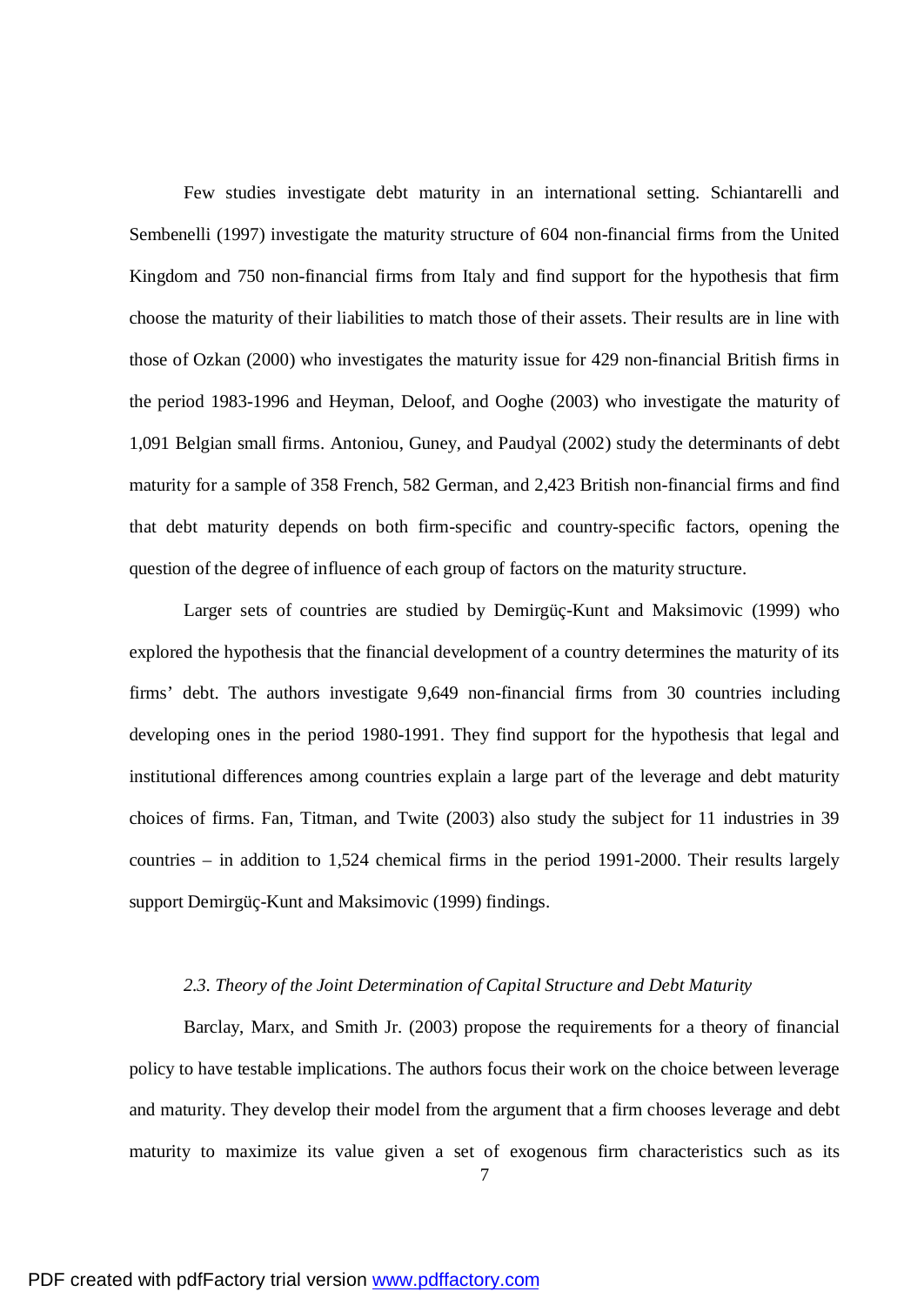investment opportunity set and regulatory status. In order to obtain unambiguous predictions in reduced form equations, the value functions must have monotone comparative statics, which is guaranteed only if particular properties are satisfied (single-crossing and quasi-supermodularity). The authors show that, for the leverage-maturity problem, the single crossing property holds, but the quasi-supermodularity one does not. The practical implication is that leverage and debt maturity are likely to be *substitute* policies instead of complementary ones.

The authors illustrate their point empirically using data from 5765 industrial firms in the United States from 1980 to 1999. Besides endogenous variables for capital structure and debt maturity, the authors employ exogenous variables such as growth opportunities, industry regulation, firm size, profitability, tangibility, asset maturity, average tax rate, net-operating loss carryforwards, and a dummy variable for firms with commercial paper programs. Their empirical analysis suggests that capital structure and debt maturity are substitutes in addressing financial problems of the firms although the authors have faced several difficulties in correctly identifying the leverage equation.

One criticism that may be raised against Barclay, Marx, and Smith Jr.'s (2003) paper is that it ignores the effect that lagged leverage and maturity may have on the determination of the contemporaneous endogenous variables. As a matter of fact, it is likely that the change in a firm's capital structure and debt maturity is somewhat rigid and by no means costless. If that is the case, the previous period's level of debt and maturity is a relevant variable in the firm's choice today. This is one aspect that we intend to improve in the analysis that follows.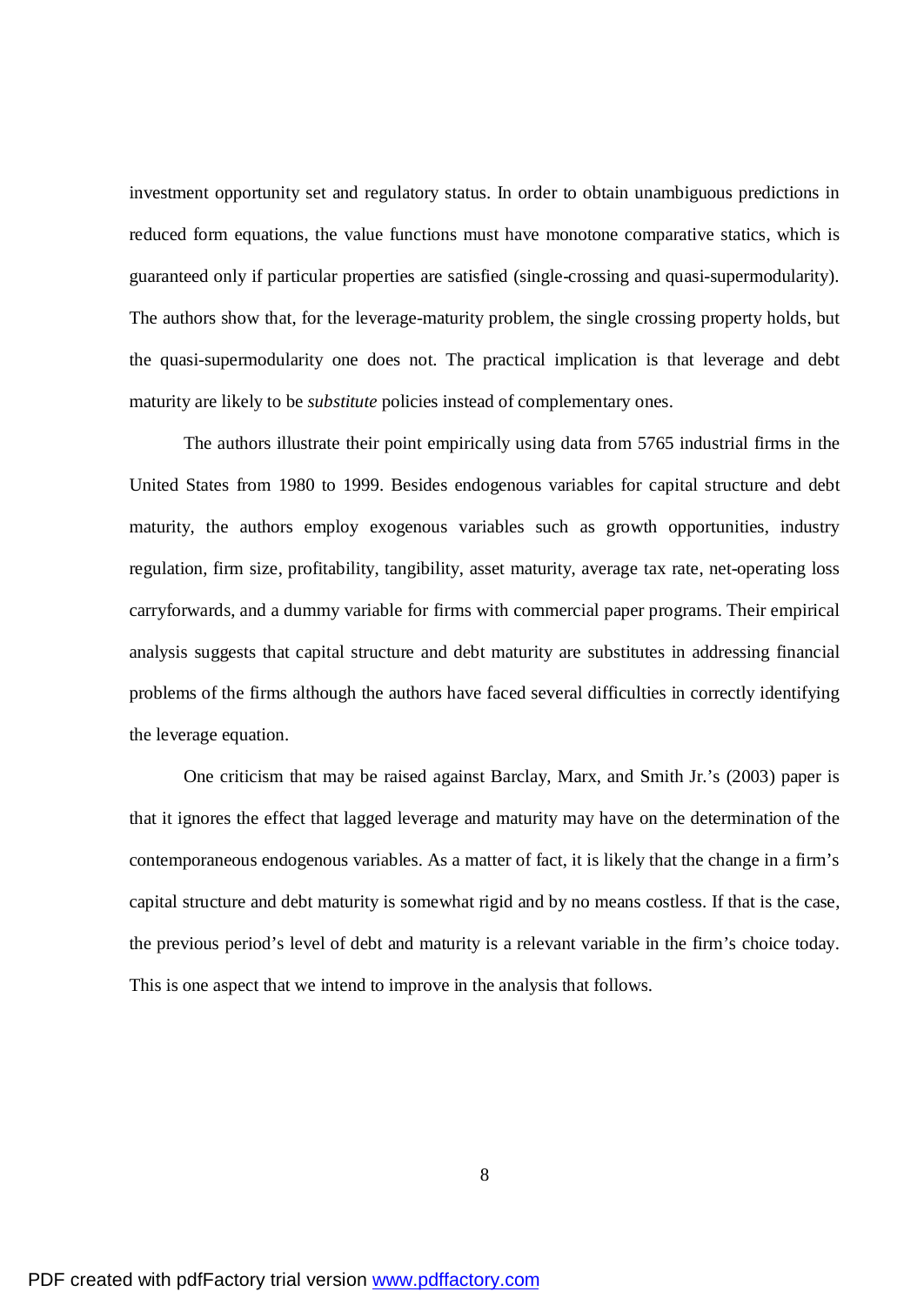#### **3. Data, Variables, and Research Methods**

### *3.1. Macro Financial Data*

Our choice of countries for this study focused in emerging markets that have gone through substantial structural changes in the past couple of decades. On one hand we have Latin America, which has experienced hyperinflation and economic instability over the 1980s and profound economic reforms in the 1990s. On the other hand we have a group of countries in Eastern Europe that have made the transition from centralized to market economies about the same period of time. In common, both groups of countries have gone through extensive privatization programs. 2

In order to provide a better understanding of the economic environment of the countries in our sample, we present country-level summary statistics on key economic and financial indicators for these countries. Data is from World Bank's World Development Indicators (World Bank, 2005a) and World Bank's Financial Structure Database (World Bank, 2005b) put together by Beck et al. (1999).

Table 1 summarizes such indicators. Countries in the sample are Argentina, Brazil, Chile, Colombia, Mexico, Peru, and Venezuela (henceforth called "Latin America 7" or simply "LA-7") and Bulgaria, Czech Republic, Latvia, Lithuania, Poland, Romania, and the Russian Federation (henceforth called "Eastern Europe 7" or simply "EE-7"). Both groups of countries have presented highly inflationary environments in the period 1990-2003, although the high average annual inflation is influenced by the hyper-inflationary early 1990s in some countries (Argentina, Bulgaria, Brazil, and Mexico). In addition, inflation has been more resilient in Romania and the Russian Federation (henceforth simply "Russia") throughout the sample period. Associated to

<sup>&</sup>lt;sup>2</sup> See for instance Glade and Corona (1996) and Manzetti (2000) for a discussion of the Latin American privatization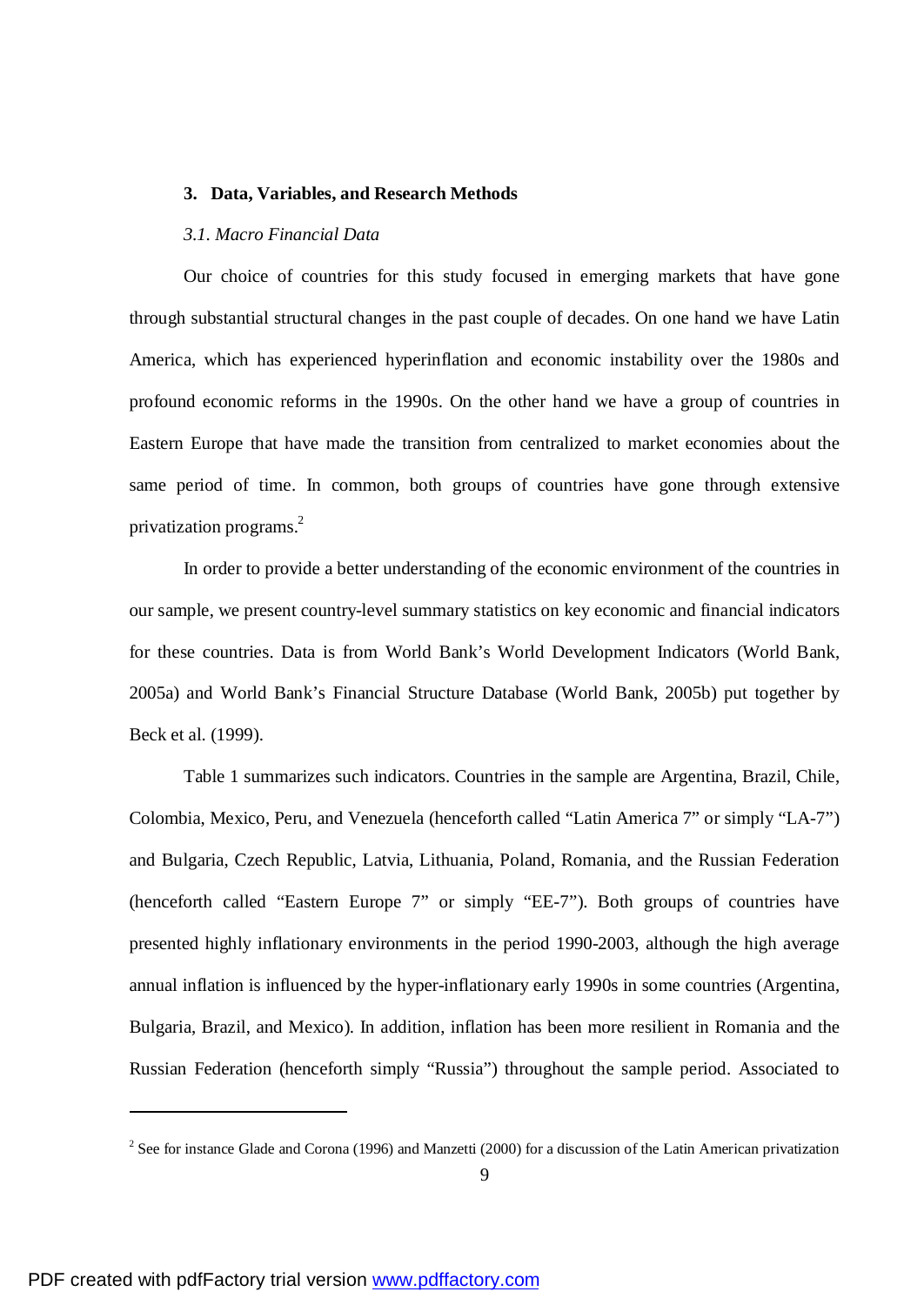this inflationary environment, countries in the sample displayed dismal growth, particularly in Eastern Europe. Average annualized growth rates are often negative for the EE-7, and generally below 3% in Latin America, although Chile has been an exception with a growth rate of more than 5% a year over the sample period. The economies in the sample are in general small, with three large outliers: Brazil, Mexico, and Russia, which have GDPs above US\$300 billion in constant U.S. dollars (2000).

In terms of financial structure, it seems that Latin American economies are in general more developed than Eastern European ones. The EE-7 has a larger ratio of liquid liabilities to GDP than the LA-7 that might be reflect of the higher inflation rate, since central bank assets are proportionally bigger in the LA-7. Both groups of countries are similar in terms of credit to the private sector, but EE-7 countries seem to be more bank-based than the LA-7. Bank deposits to GDP and bank concentration are bigger for these countries. Interestingly, the net interest margin is higher for the LA-7 indicating a less competitive bank market. Private bond markets are equally incipient for both groups of countries, while public bond markets are at least three times bigger. This might suggest that the government crowds out private issuers in such markets.

Stock markets are bigger in Latin America, in both absolute and relative terms, although Eastern European stock markets are relatively more actively traded. In all other aspects, Latin American stock markets seem more developed: they trade a larger number of companies and those companies have bigger market capitalization than their counterparts in the EE-7. This is no surprise since stock markets in Latin America date from the beginning of the  $20<sup>th</sup>$  century while in Eastern Europe such markets have just begun trading a little more than a decade ago.

In summary, these are countries that have a recent history of unstable economies,

experience and Frydman and Rapaczynski (1994) and Boeri and Perasso (1998) for the Eastern European one.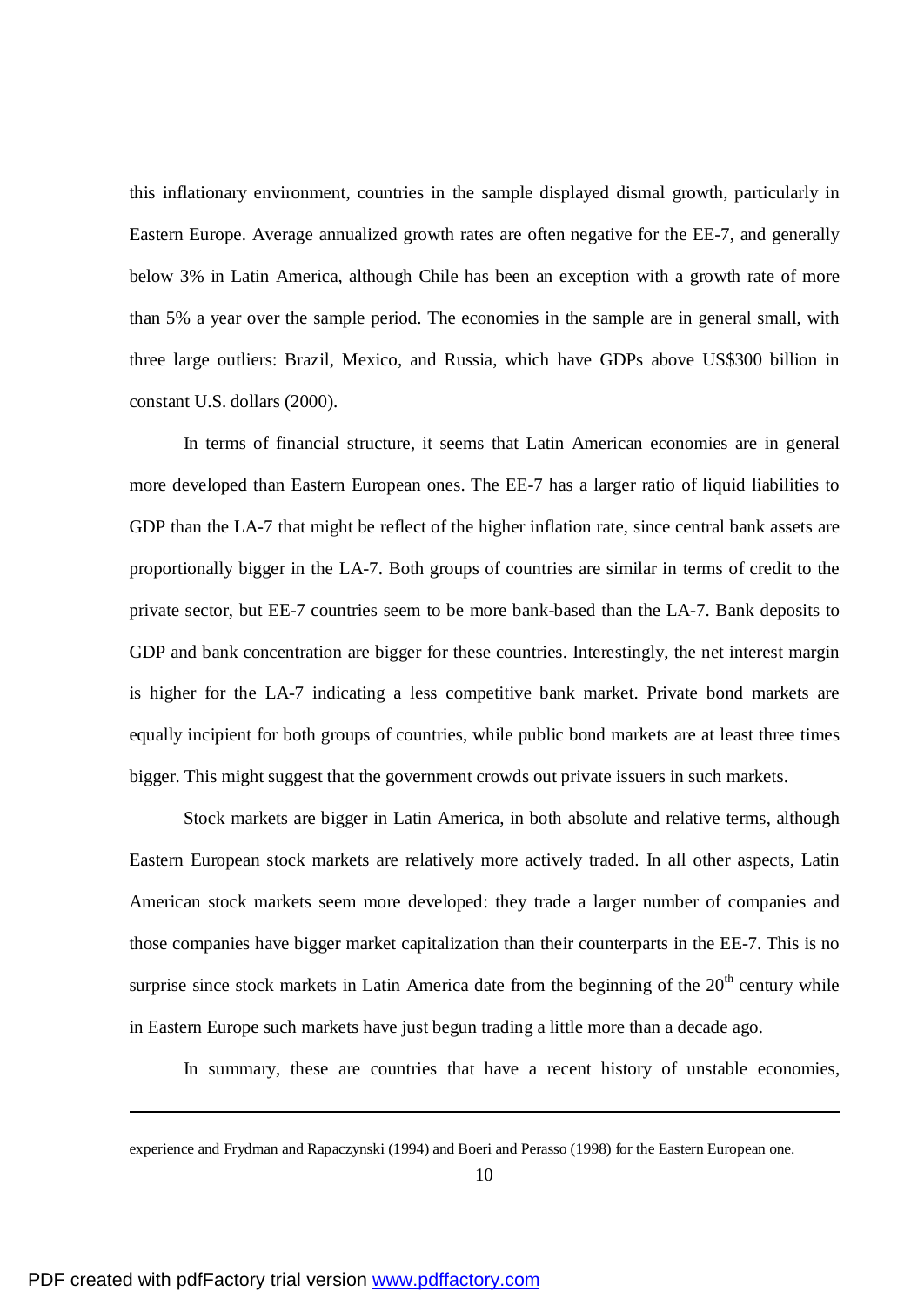combining higher inflation with lower growth. These economies are predominantly bank-based, although the LA-7 seems to have more developed stock markets, and where public bond markets are much larger than private ones.

#### *3.2. Firm-Level Data and Variables*

The primary data sources are from the Economática Pro<sup>©</sup> database for the Latin America countries (Economática, 2003) and from the 2004 version of Amadeus (Analyse Major Database from European Sources) Database by Bureau Van Dijk for the Eastern European countries. Only listed firms are included in the sample. Observations are yearly during the period 1990-2002 (Latin America) and 1994-2003 (Eastern Europe) and the level of analysis is each firm.

The database contains 1,242 firms for the LA-7 and 693 industrial firms for the EE-7 over the period covered. Firms from the financial industry were excluded as well as firms with missing data for key variables. Thus, the final sample contains 986 firms and 13,490 observations from Latin America and 686 firms and 7,919 observations from Eastern Europe. In order to reduce the survival bias, firms are allowed to leave and enter the dataset over time. Panel A of Table 2 presents the distribution of firms by country.

Firms are classified in one of the following 19 industry sectors, according to their primary NAICS (Latin America) or NACE (Eastern Europe) codes: Agriculture, Chemical, Construction, Electricity, Electronic, Food and Beverages, Gas and Oil, Machinery, Manufacturing, Mining, Pulp and Paper, Retailing and Wholesaling, Services, Software, Steel, Telecommunications, Textile, Transport and Logistics, and Vehicles and Parts.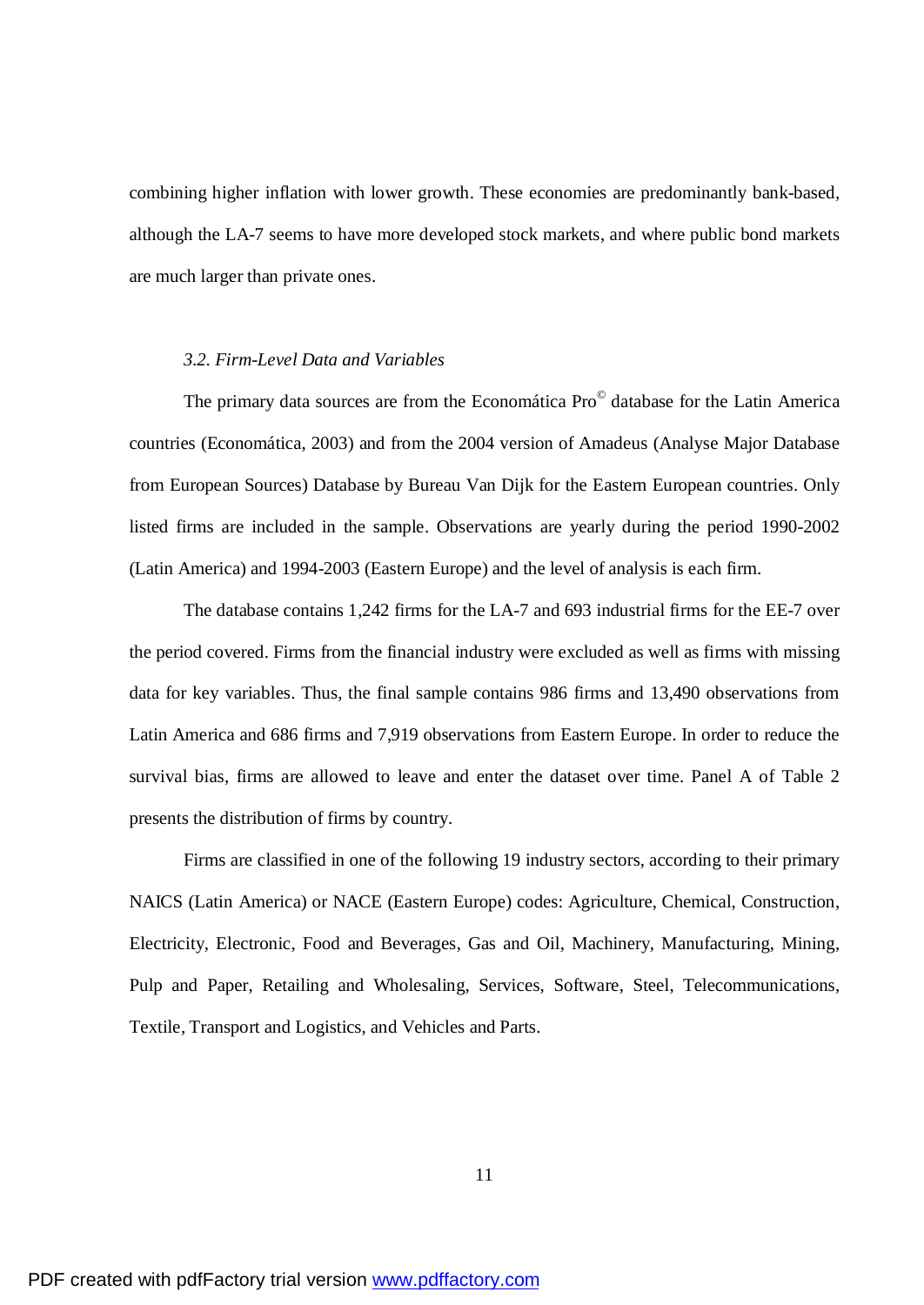In this paper, we employ balance sheet data for individual firms with annual periodicity, since balance sheet information for yearly statements are usually more reliable.<sup>3</sup> Also, considering the long-term implications of the maturity structure choice, higher frequency data should not add much to the findings – but it might be noisier.

Accounting information in the databases is available in local currency (Eastern Europe) and in U.S. dollars (Latin America). Since this is a cross-country study, we use figures denominated in U.S. dollars in order to ease comparisons. In fact, such scaling is irrelevant since most variables in this study are ratios. However, a nominal variable such as firm size would be greatly misleading for comparison purposes if stated in local currency. Eastern European figures are converted into U.S. dollars using end of year official exchange rates from International Monetary Fund's International Financial Statistics. ©

The endogenous variables are proxies of the leverage and maturity of debt carried by each firm measured as follows: Long-Term Book Debt over Book Equity, i.e. the debt-to-equity ratio ("Leverage"), and Long-Term Financial Debt over Short-Term Loans plus Long-Term Financial Debt ("Maturity"). That is:

$$
Leverage = \frac{LongTermDebt}{BookEquity}
$$
 (Eq. 1)

and,

$$
Maturity = \frac{LongTermDebt}{ShortTermLoans + LongTermDebt}
$$
 (Eq. 2)

The dilemma of employing book values *versus* markets values when studying debt caters for a lively discussion of its own. On one hand, book values are subject to "creative accounting" and discretionary criteria defined by regulatory authorities. On the other hand, market values are

<sup>&</sup>lt;sup>3</sup> Quarterly data is also available in the Economática<sup>®</sup> database.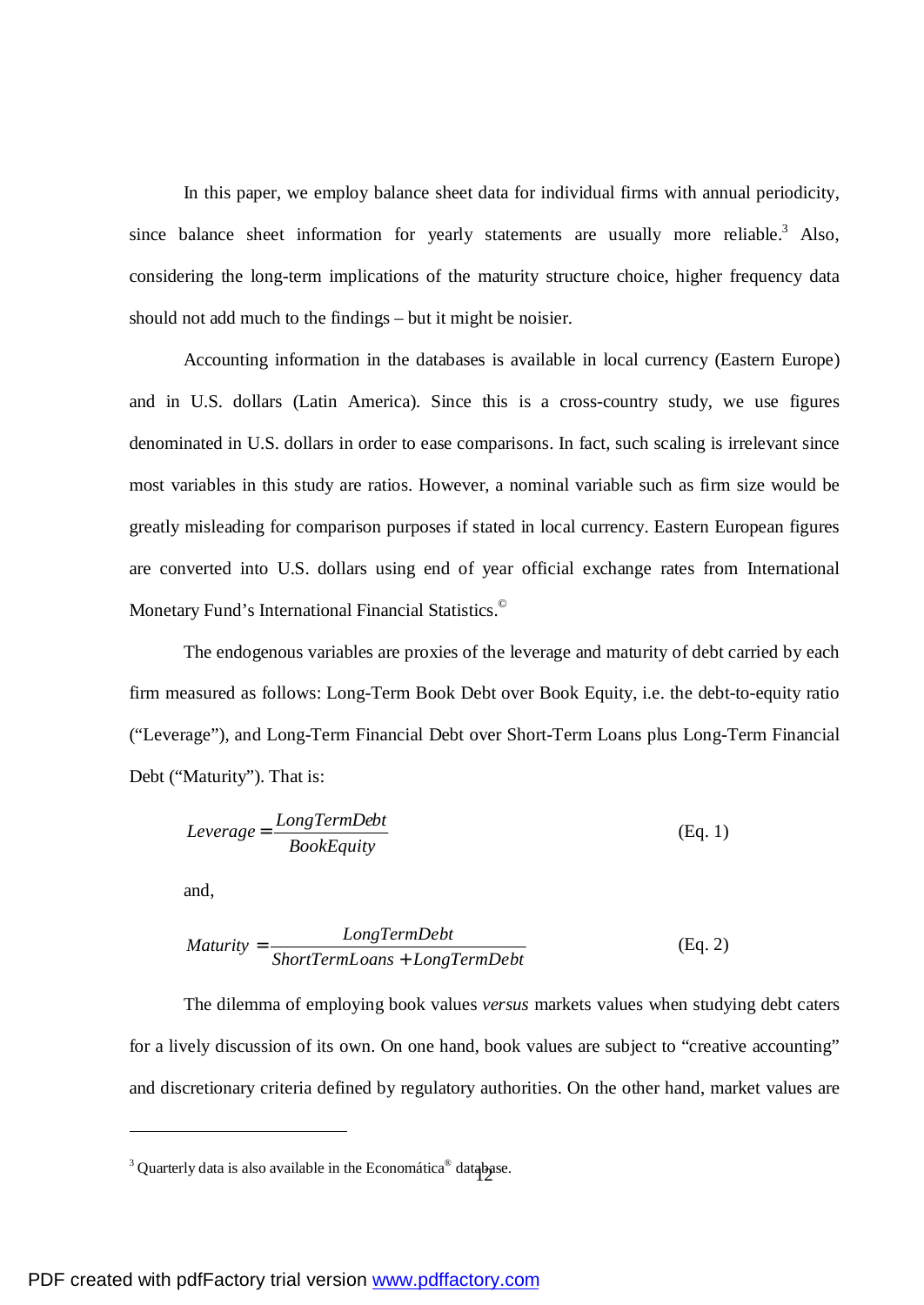subject to distortions induced by low liquidity and concentrated trading in few participants. In this study we choose book values instead of market values because the reliability of market-based figures for emerging market firms, especially with respect to debt valuation, is questionable. Secondary markets are thin, trade is often infrequent, and data availability is difficult. Given these shortcomings, we find book values more adequate to the purposes of this research.

From Table 2 (Panels B and C) it can be seen that Brazil heavily influences the Latin American sample while the most influential countries in the Eastern Europe side are Poland, Russia, and Bulgaria. Venezuela, on the other hand, has little influence on the sample of the Latin American firms as well as Latvia in the Eastern Europe group of firms.

Panels B and C shows the summary statistics of *Leverage* and *Maturity* variables for the LA-7 and EE-7 countries, respectively. It is clear that the maturity ratios for EE-7 countries are substantially higher than those for LA-7 countries (0.59 and 0.48, respectively), being Mexico and Poland the ones with highest values in each sub-sample, with 0.54 and 0.76, respectively. In terms of leverage, long-term debt corresponds to 105% and 19% of equity to LA-7 and EE-7 countries, respectively. Brazil has the highest level of leverage for the whole 14 countries (170%) while Poland has the lowest (8%).

Firm-specific determinant factors for the debt maturity structure are chosen from those often suggested in the literature. The set of firm-specific explanatory variables consists of the following: size, growth opportunities, profitability, liquidity, tangibility, tax effects, and business risk. We describe each of these in more detail below:

§ The size of the firm is measured by:

$$
Size = Ln(Sales)
$$
 (Eq. 3)

Where  $Ln(\gamma)$  is the natural logarithm operator.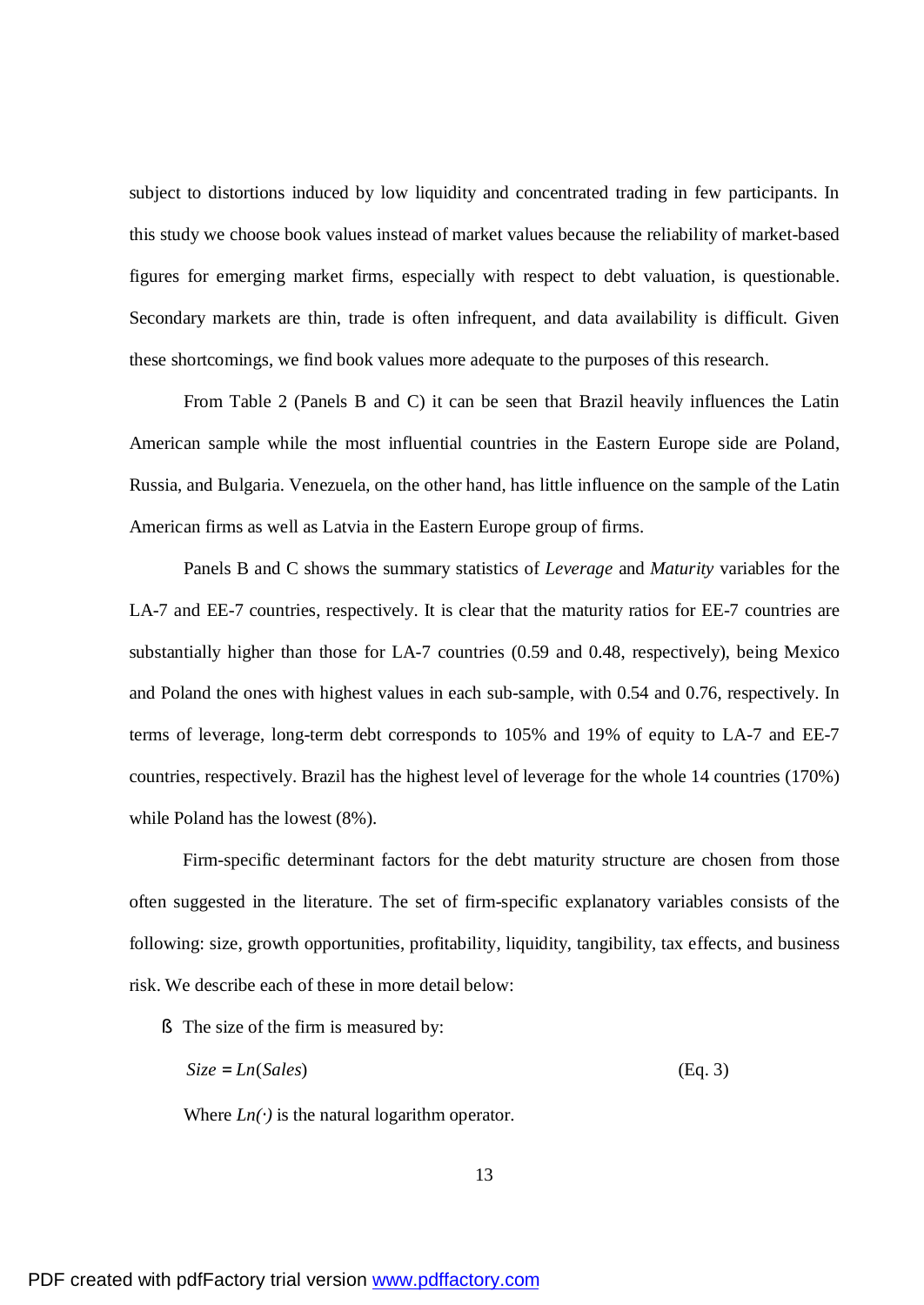§ Growth opportunities of the firm are assessed by the market-to-book ratio for Latin American firms:<sup>4</sup>

$$
Growth = \frac{BookLiabilities + MarketCapitalization}{TotalBookAssets}
$$
 (Eq. 4)

§ For Eastern European firms, growth opportunities are measure as the ratio of intangible fixed assets to total fixed assets:<sup>5</sup>

$$
Growth = \frac{In \tan\text{gibleFixedAssets}}{TotalFixedAssets}
$$
 (Eq. 5)

§ Profitability, a proxy for firm and credit quality, is measured according to the usual return-on-assets ratio:

$$
ROA = \frac{Operatinghcome}{TotalBookAssets}
$$
 (Eq. 6)

§ Business risk is measured by the degree of operational leverage:

$$
Bu\sin e s sRisk = \frac{Sales}{Operatinghcome}
$$
 (Eq. 7)

§ The degree of liquidity of the firm, also an indicator of cash constraints, is given by the current liquidity ratio:

$$
Liquidity = \frac{CurrentAssets}{CurrentLiabilities}
$$
 (Eq. 8)

§ The degree of tangibility of assets, an indicator of collateral value, is given by the degree of asset immobilization:

<sup>&</sup>lt;sup>4</sup> It may seem odd that we employ a market-based variable after choosing book values throughout the study. However, notice that stock markets in Latin America are much more liquid than debt markets. Therefore, the use of the market-to-book ratio here seems reasonable. we am thankful to Dr. João Zani for this remark.

<sup>&</sup>lt;sup>5</sup> The majority of Eastern European firms in our sample did not have stock market data available in the database, therefore we choose to proxy this variable with an alternative measure.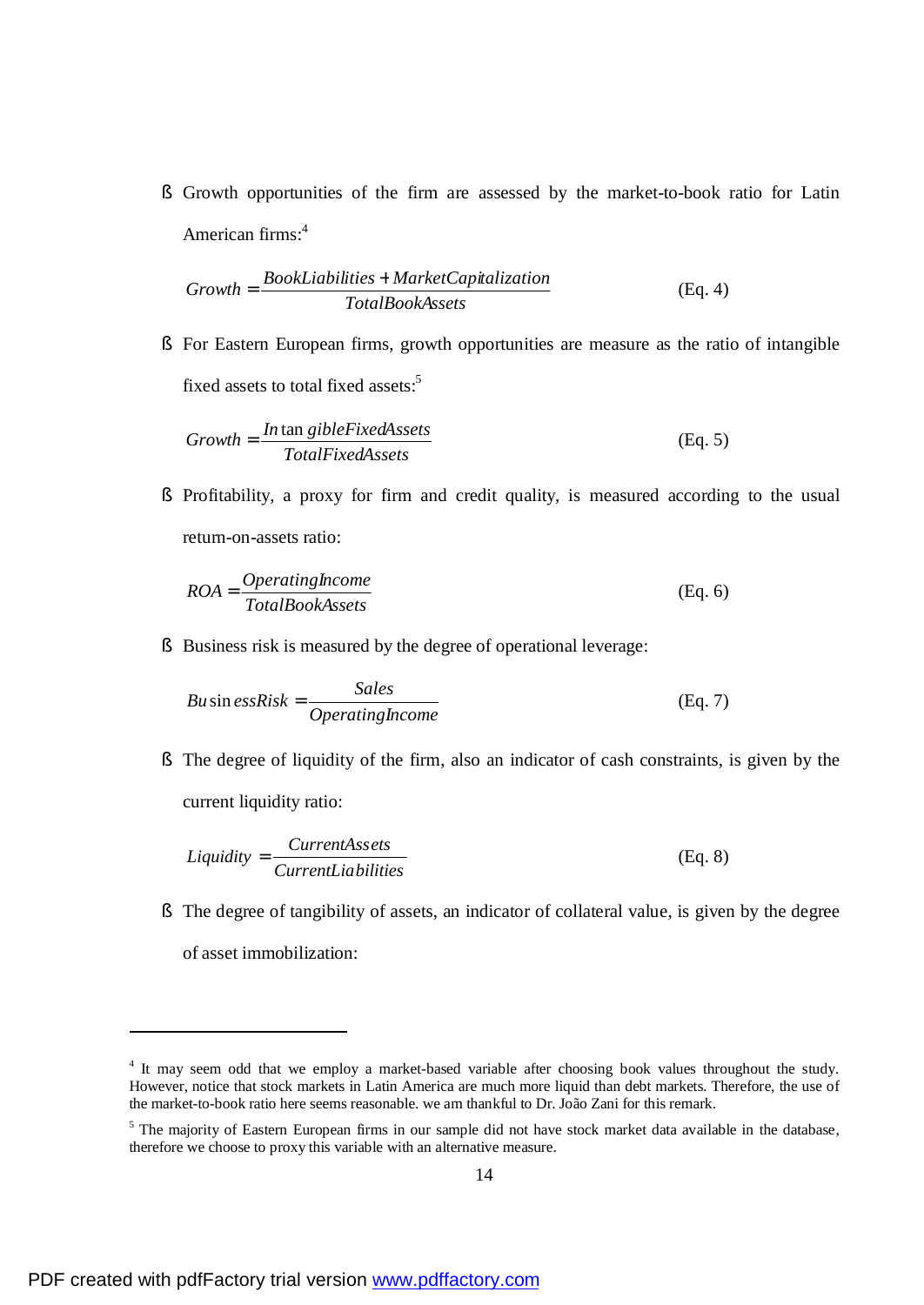$$
Tangibility = \frac{NetFixedAs sets}{TotalBookAs sets}
$$
 (Eq. 9)

§ Tax effects of debt are measured by the effective average tax rate of the firm, $6$  i.e., the ratio of total tax charges to taxable earnings:

$$
TaxEffects = \frac{Taxes}{TaxableEamings}
$$
 (Eq. 10)

Finally, we also define a dummy variable to control for regulated industries. This variable assumes the value of 1 if the firm's main industrial activity belongs to one of the following industries: Construction, Electricity, Gas and Oil, Mining, Telecommunications, and Transport and Logistics. These industries are subject to closer government scrutiny even when pursued solely by private enterprises, and are submitted to stricter regulations than other activities.

Tables 3 and 4 report summary statistics for the exogenous variables of Latin American and Eastern European firms, respectively, such as: Size, Growth Opportunities, Profitability, Business Risk, Liquidity, Tangibility, and Tax Effects. LA-7 firms are bigger, with more growth opportunities, less profitable, have lower business risk and pay less taxes, on average. However, some variables have a large dispersion around their average. That is the case for example for the Business Risk proxy with a standard deviation of 218.00 and 507.45 for LA-7 and EE-7, respectively. Therefore, the averages should be analyzed with some concerns suggesting the presence of large outliers that may inflate the standard deviation for this variable and others. In

$$
Miller = 1 - \left(\frac{(1 - T_c) \times (1 - T_e)}{(1 - T_i)}\right),
$$

l

<sup>&</sup>lt;sup>6</sup> The more correct way to measure the effect of taxes on maturity structure would be calculating the Miller Tax Term, i.e.:

where  $T_c$  is the corporate tax rate,  $T_i$  is the personal tax rate and  $T_e$  is the tax rate on equity income. However, obtaining reliable tax rates over several years for seven different countries can prove difficult. Here, we choose the average effective tax rate as a substitute, following Booth et al. (2001).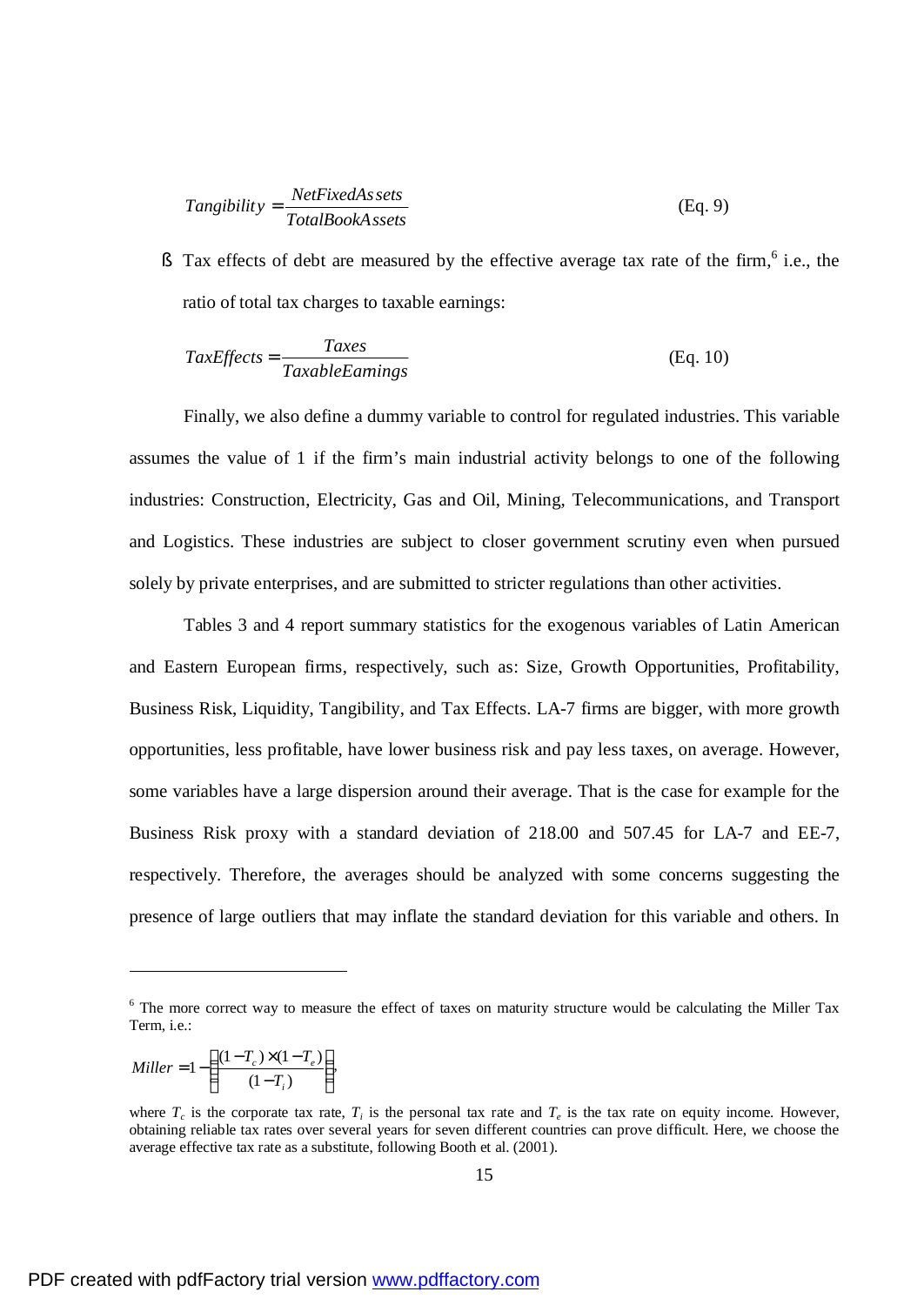order to account for such cases, in this variable and others, in the data analyzes that follows we take appropriate remedial measures.

Table 5 presents the correlation matrix for the explanatory variables. Larger firms tend to be more profitable, with more growth opportunities, less liquidity, riskier and with more fixed assets as a proportion of total assets in the case of LA-7, and less so for the EE-7 countries. Since the correlations are generally low in this sample, there are no multicollinearity problems among the explanatory variables.

The quality of measurement of these variables, to what extent the data reported is accurate, is certainly an issue. Annual accounting reports are usually subject to independent auditing and, since all firms present in the sample are public, accounting reports are subject to supervision of each country's securities commission. The degree of compliance may nevertheless differ from one country to another depending on how stringent are each commission's standards and how much resolve and enforcement power the commission has. Similarly, stock market data is also dependent on each market's depth. Another possible source of measurement imprecision is the set of accounting standards adopted in each country. These issues shall be taken into account when analyzing the results.

Besides the above variables, we employ a set of dummy variables as instruments. First, the sector of activity of each firm is included, given the possible systematic effects that the nature of the firm's activities may have over its leverage, in particular the total leverage measures. The sector of activity is represented by a set of dummy variables based on the classification informed in the database. "Food and Beverages" is chosen as the base-case so that the instrument set may include an intercept. Likewise, country dummies are used to account for any country-specific variation such as the institutional framework, business environment, and macroeconomic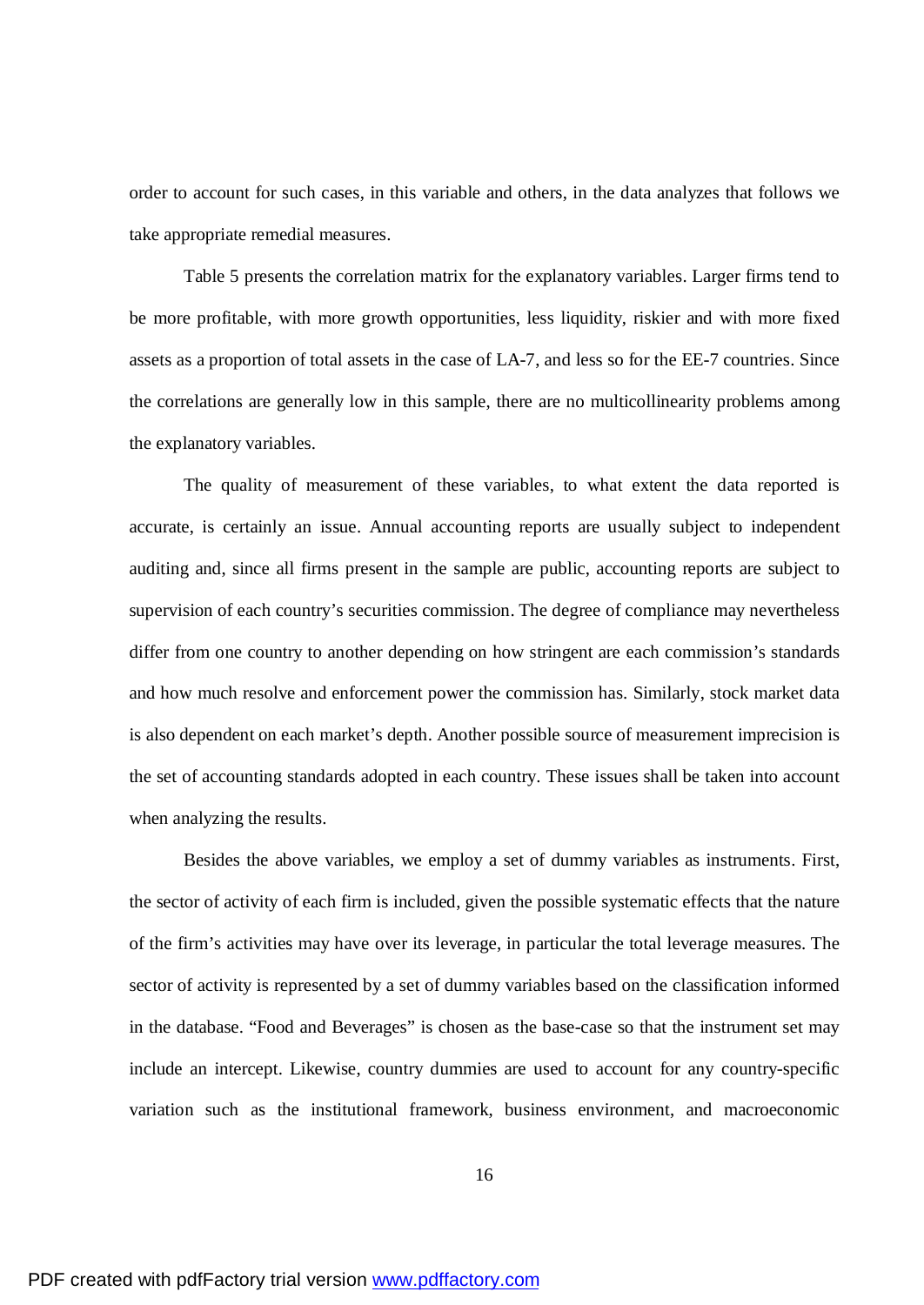conditions. "Brazil" is chosen as the base-case for Latin America and Bulgaria for Eastern Europe.

One final remark is that, in determining capital structure and debt maturity, the nature of the ownership of the firm may induce systematic effects. State-owned firms, for instance, may have a lower bankruptcy probability due to implicit government guarantees – a factor that according to theory is decisive for the optimal maturity. Similarly, firms that belong to an industrial conglomerate or that are subsidiaries of powerful multinational corporations may face less credit constraints than independent local firms. Also, given the wide privatization process and mergers & acquisitions tide that took place in Latin America and Eastern Europe over the 1990's, it would be important to precisely determine when the change of ownership status occurred for each firm. Despite the relevance of such aspect, the database does not provide reliable detailed information about the ownership of the firms for most of the countries and periods studied. Therefore, we opt for leaving the ownership variable out of the study.<sup>7</sup>

## *3.3. Panel Data Analysis*

Panel data analysis presents several advantages for the treatment of economic problems where cross-sectional variation and dynamic effects are relevant. Hsiao (1986) raises three advantages possessed by panel data sets: since they provide a larger number of data points, they allow increase in the degrees of freedom and reduce the collinearity among explanatory variables; they allow the investigation of problems that cannot be solely addressed by either cross-section or time series data sets; and they provide a means of reducing the missing variable problem. Baltagi

 $<sup>7</sup>$  Indeed, most empirical studies on capital and maturity structure overlook such variable as well. However, since</sup> most of these studies are conducted for developed countries, and the United States in particular – where the presence of state-owned firms is less prevalent – such omission is more forgivable there than here.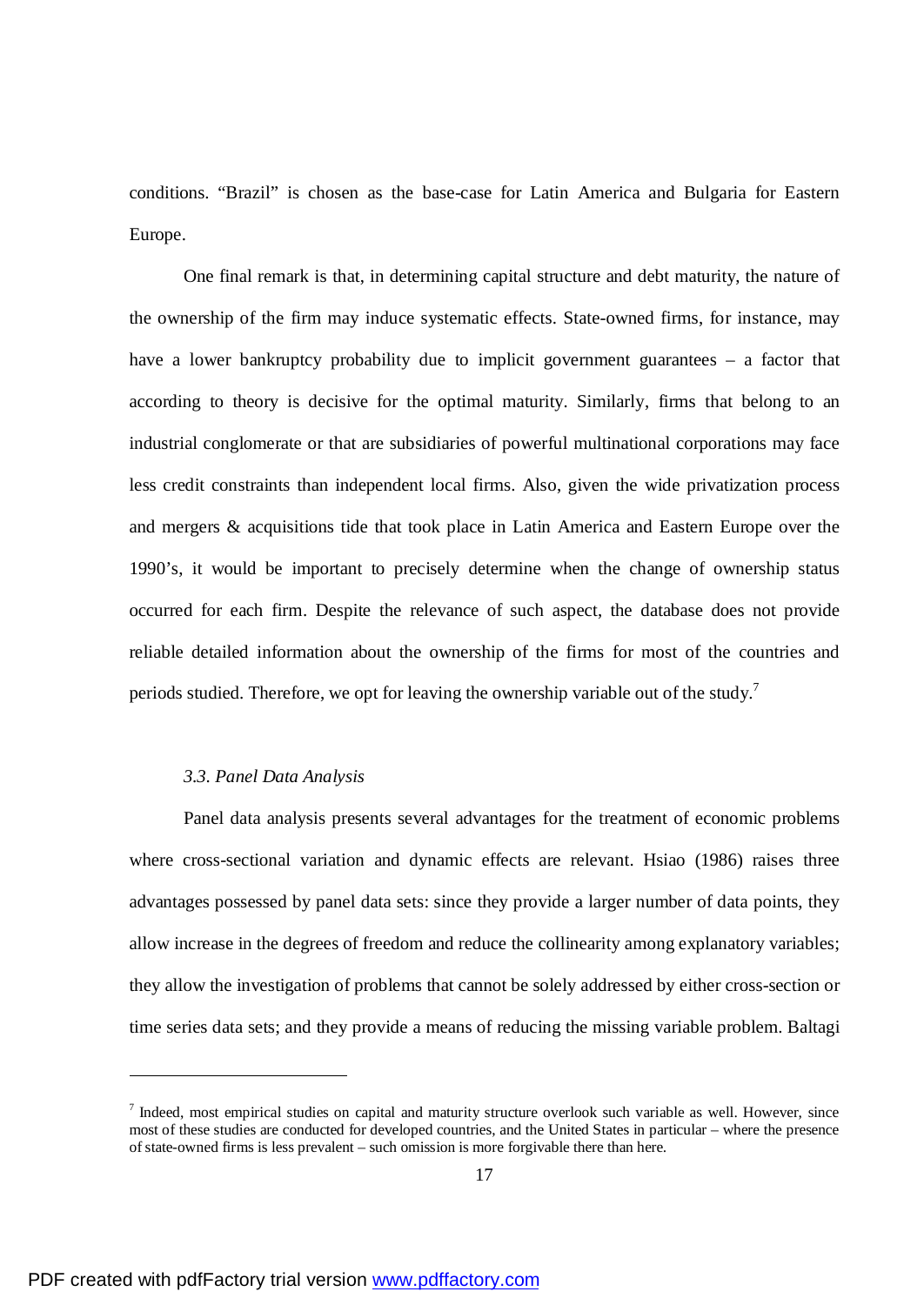(1995) adds to these the usually higher accuracy of micro-unit data respective to aggregate data and the possibility of exploring the dynamics of adjustment of a particular phenomenon over time.

In principle, classic time series methods can be applied to panels simply by "pooling" all cross-section and time series observations together. Indeed, this approach is often used. However, as Hsiao (1986) points out, coefficients estimated with this approach may be subject to a variety of biases arising from cross-sectional heterogeneity of both slopes and intercepts.

Moreover, in a typical panel, there are a large number of cross-sectional units and only a few periods. This is the type of panel that is examined in this paper, where there are a large number of firms from different countries observed over a period of only sixteen years. In such case, the econometric techniques should focus more on cross-sectional variation (heterogeneity) instead of time variation. Time variation that is common to all firms, in this case, can be controlled for by dummy variables.

A common assumption is that differences across units can be captured in differences in the regression's intercept – the fixed-effects model. This is a classical regression model that can be estimated by Ordinary Least Squares (OLS). The hypothesis that the intercepts are all equal – a simple way to test the simple pooling versus the fixed-effects formulations – can be tested with a straightforward F-test. This model is a reasonable approach when the differences between units can be viewed as parametric shifts of the regression function.

In other settings, it might be appropriate to view individual specific intercept terms as random variables. Such is the case of the random-effects model. The choice between fixed- and random-effects models involves a tradeoff between the degrees of freedom lost to the dummy variable approach in the fixed-effects model and the treatment of individual effects as uncorrelated with other regressors, as is the case with the random-effects formulation. Testing the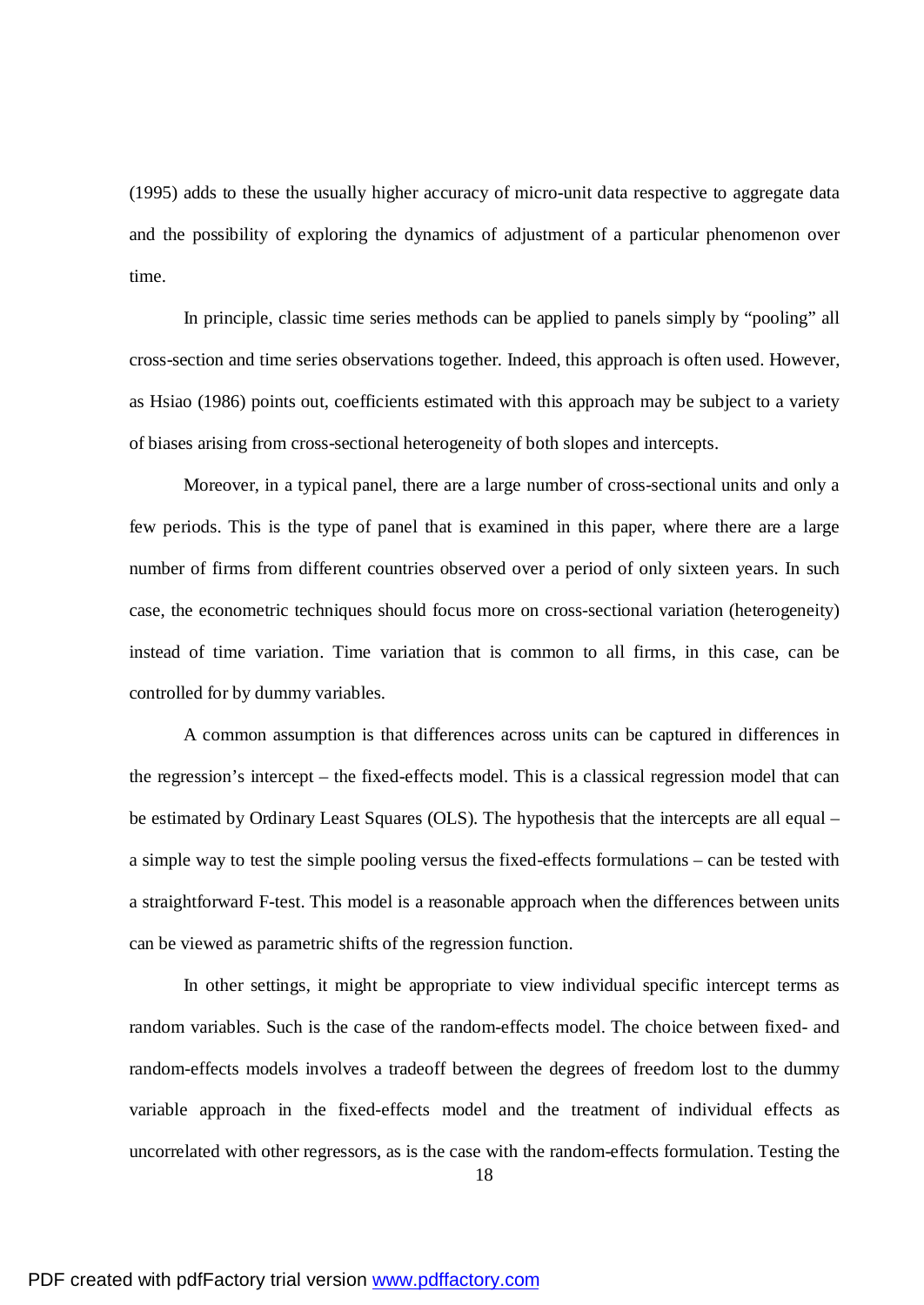orthogonality of the random-effects and the regressors is thus important. The usual procedure is to use the Hausman test statistic for the difference between the fixed-effects and random-effects estimates, as suggested by Hsiao (1986).

Estimation of panel data models can be done by Ordinary Least Squares in the case of simple pooling and fixed-effects formulations and by Generalized Least Squares for the randomeffects formulation (Hall and Cummins (1997)). However, in the presence of dynamic effects (lagged dependent variable amongst explanatory variables) OLS estimators are biased and inconsistent, and the same occurs with the GLS estimator (Baltagi (1995)). In order to overcome such problem, Anderson and Hsiao (1981) suggest a first difference transformation to the model so that all variables constant through time for each cross-section unit are wiped out, including the fixed effects intercept. The authors estimate the transformed model with an Instrumental Variable approach. Advancing upon such approach, Arellano and Bond (1991) suggest a two-step estimation procedure using GLS in the first step and then obtaining the optimal Generalized Method of Moments (GMM) estimator in the second step (Hansen (1982)). Such estimation is convenient because GMM does not require any particular distribution form, solving therefore problems of heteroskedasticity, normality, simultaneity, and measurement errors (Antoniou, Guney, and Paudyal (2002)). Also, since GMM is an instrumental variable technique, that employs three-stage estimation in order to obtain the estimates, it is similar to the two-stage approach that Barclay, Marx, and Smith Jr. (2003) employed in their structural equation estimation. Therefore, in this paper we can also estimate the structural equations of leverage and maturity even though they may not have monotone comparative statics.

Another advantage of such method for the investigation of the problem proposed in this paper is that observations of firms from different countries can be pooled together in order to increase the degrees of freedom. Pooling together firms, on the other hand, assumes that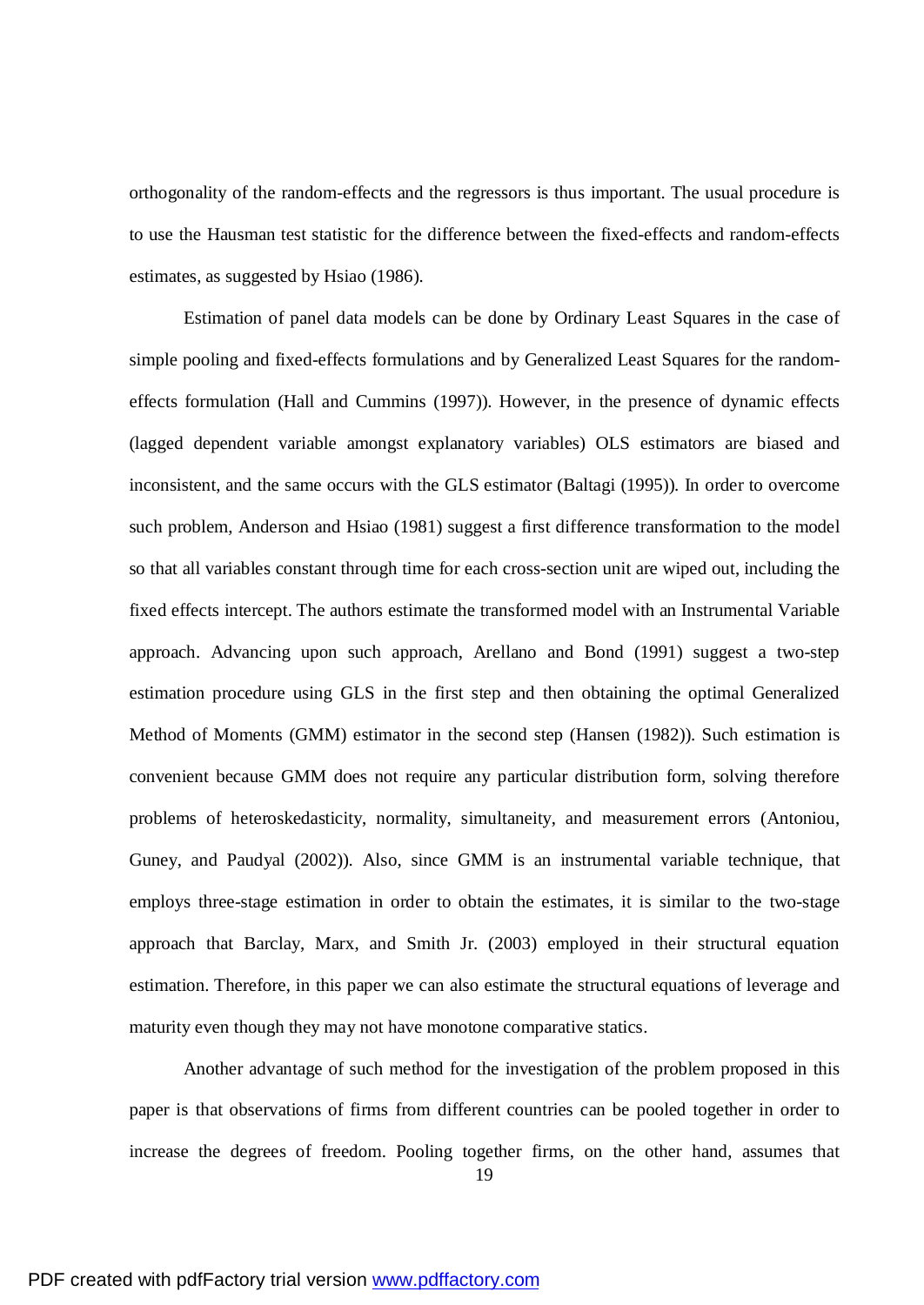parameters (slopes and intercepts) are constant across firms. This is, of course, a very strong assumption and subject to potential biases (Hsiao (1986)). That would be the case if the effects of a given explanatory variable are different for different kinds of firms, for instance small and large firms. The careful choice of firm-specific variables (such as firm size) helps control for these possible biases. Nevertheless, this remains a limitation of this research.

### *3.4. Empirical Model*

The first step is to define the following general (static) model:

$$
Leverage_{it} = b_{0i} + b_{0t} + \sum_{k=1}^{K} b_{1k} Y_{ikt} + \sum_{l=1}^{L} b_{2l} Z_{ilt} + u_i + e_{it}
$$
  
\n
$$
Maturity_{it} = b_{0i} + b_{0t} + \sum_{k=1}^{K} b_{1k} Y_{ikt} + \sum_{l=1}^{L} b_{2l} Z_{ilt} + u_i + e_{it}
$$
 (Eq. 11)

Where *Leverage*<sup>*it*</sup> and *Maturity*<sup>*it*</sup> are the stacked vectors of the endogenous variables (the  $t^{\text{th}}$ -firm leverage and maturity ratios on the  $t^{\text{th}}$ -period),  $Y_{ikt}$  is the matrix of *K* firm-specific explanatory variables (including industry dummies in the simple pooling and random-effects models),  $Z_{ilt}$  is the matrix of *L* country dummies (in the simple pooling and random-effects models),  $b_{0i}$  is the firm-specific intercept in the fixed-effects model,  $b_{0t}$  is the period-specific intercept,  $b_{1k}$  and  $b_{2l}$  are the matrices of coefficients,  $n_i$  is the firm-specific error term in the random-effects model, and  $e_i$  is a vector of error terms.

The next step is to test the model above for fixed- and random-effects.<sup>8</sup> Once it is established that the fixed-effects model provides a good fit for the model, then the lagged

l

<sup>&</sup>lt;sup>8</sup> Such tests are not strictly required to implement the dynamic model, but they are reassuring in that the first differences model is indeed adequate.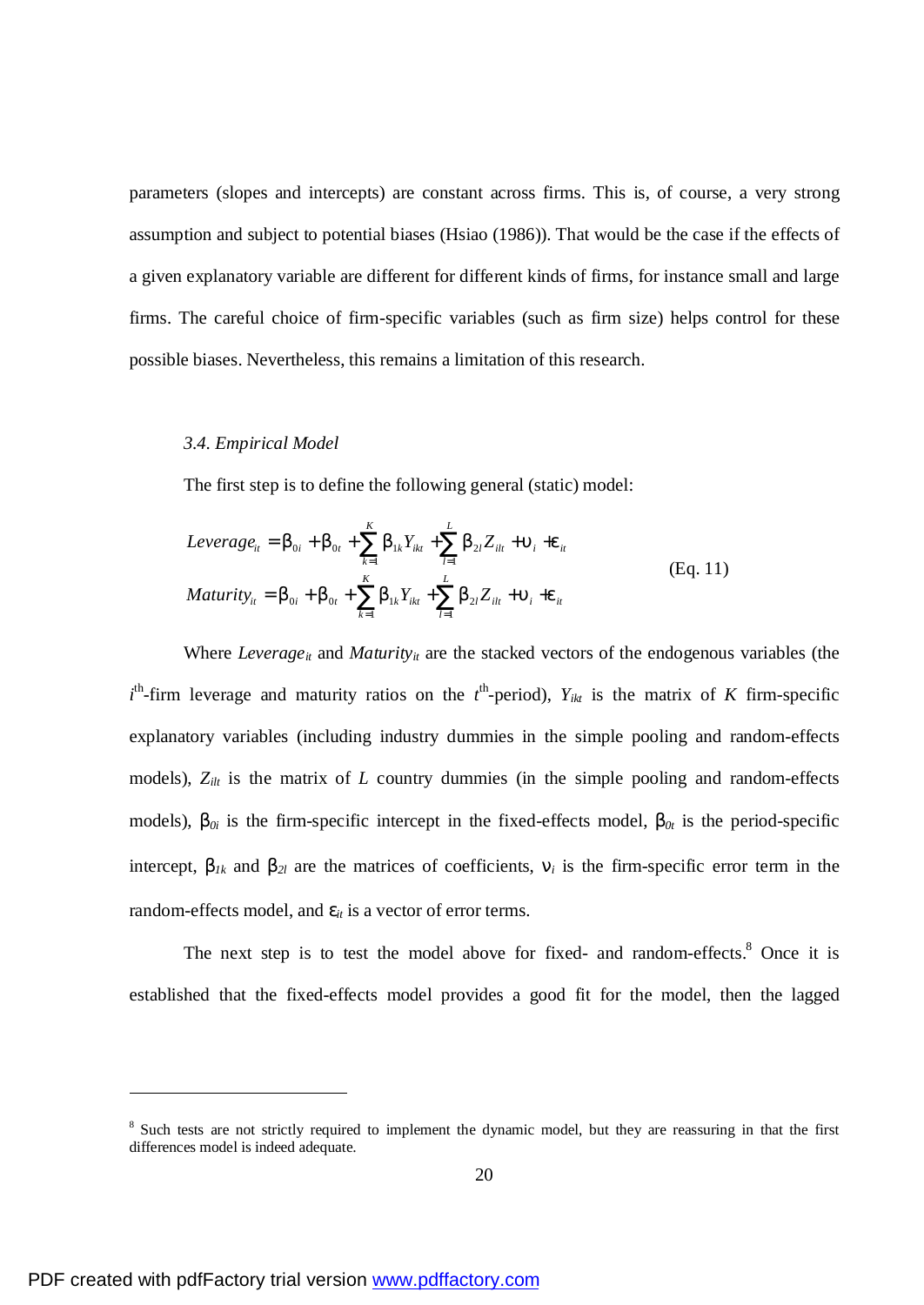endogenous variable is added to Eq. 11, which is then first-differenced yielding the dynamic system below:

$$
\Delta Leverage_{ii} = b_{0i} \Delta Leverage_{ii-1} + \sum_{k=1}^{K} b_{1k} \Delta Y_{ikt} + e_{it}
$$
  
\n
$$
\Delta Maturity_{ii} = b_{0i} \Delta Maturity_{ii-1} + \sum_{k=1}^{K} b_{1k} \Delta Y_{ikt} + e_{it}
$$
 (Eq. 12)

One advantage of this specification is that the rate of adjustment of the firm towards its optimal capital structure and maturity<sup>9</sup> can be estimated as  $I = (1 - b_{0'i})$ . If adjustment costs are high, the rate of adjustment is expected to be small (*l* approaching zero), while a very high rate of adjustment (*l* approaching one) suggests the presence of negligible adjustment costs.

### **4. Empirical Results**

### *4.1. Preliminary Specification Tests*

In order to determine which model (simple pooling, fixed-effects, or random-effects) better suits the data, we perform two specification tests: the F test of simple pooling *versus* fixedeffects model and the Hausman test of random-effects *versus* fixed-effects. The results are shown in Table 6.

The first step is to determine whether the panel data specification that simply pools together all available data for all firms and time periods is adequate to describe the data. As pointed out by Hsiao (1986), simple least squares estimation of pooled cross-section and time series data may be seriously biased.<sup>10</sup> The model tested in Eq. 11 includes firm-specific variables

<sup>&</sup>lt;sup>9</sup> Assuming that the optimal capital and maturity structures are determined by the exogenous variables  $\Delta Y_{ikt}$ .

 $10$  Hsiao (1986) refers to this as the "heterogeneity bias" (p.6).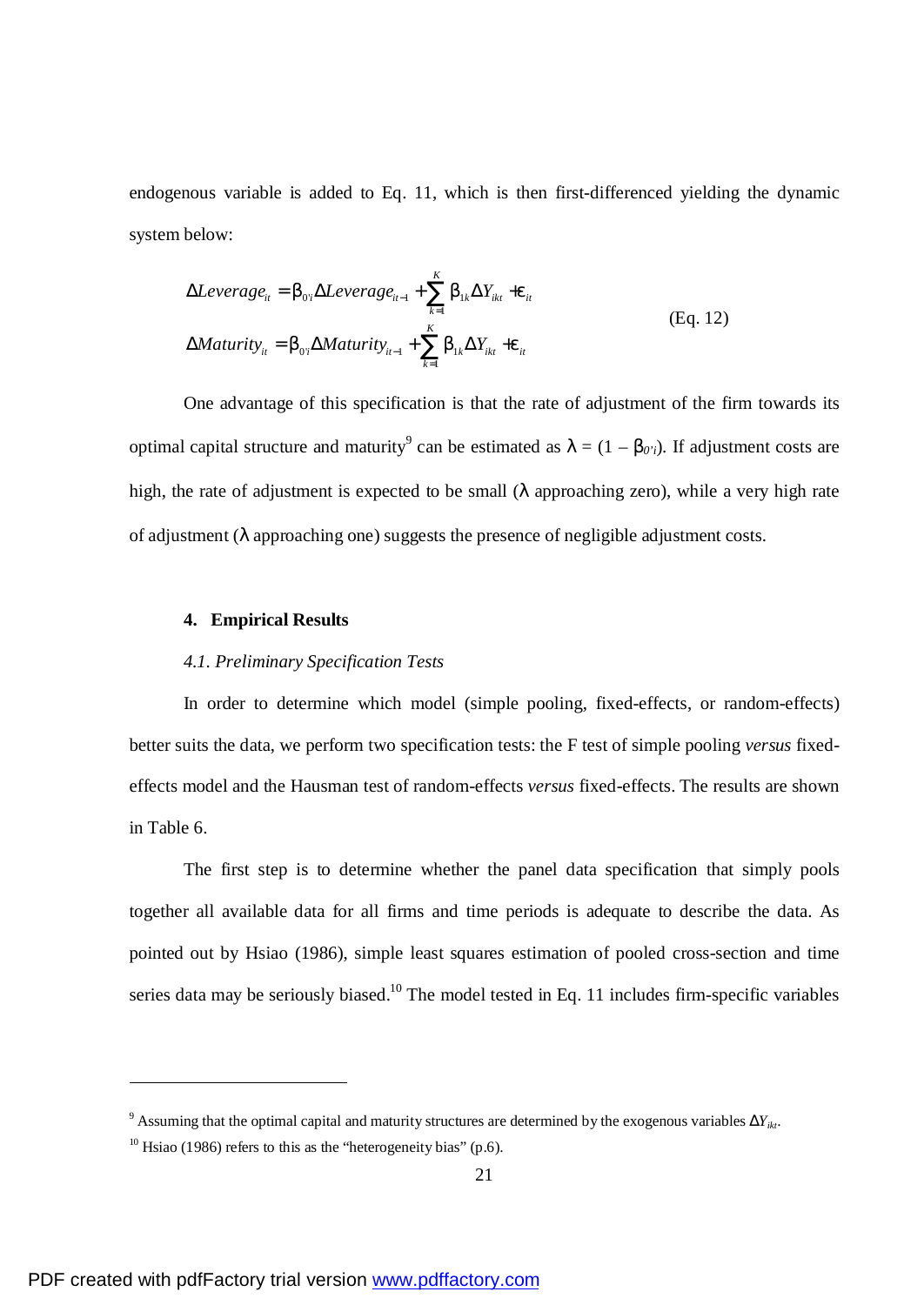described above, as well as country-specific dummy variables. The results in Table 6 strongly reject the single intercept hypothesis, both for the LA-7 and for the EE-7.

The next step is to determine which model of variable intercepts across firms better fits the data. Table 6 also presents the results for a Hausman specification test of random- versus fixed-effects. The test, as suggested by Hsiao (1986), p.49), is particularly appropriate in situations where  $N$  (the number of cross-sectional units) is large relative to  $T$  (the number of time periods) – precisely the case of this study. Again, the model in Eq. 11 above is employed. The test rejects the random-effects specification for the leverage equation in the LA-7 and the maturity equation for the EE-7. However, for the remaining cases it cannot reject such specification for both groups of countries.

Given these results, after first differencing Eq. 11, firm-specific intercepts disappear. Random-effects, however, are not likely to disappear with differencing and are incorporated to the general error term in the dynamic model of Eq. 12 in the estimation that follows.

### *4.2. Dynamic Panel Data Estimation Results*

Preliminary runs of the fixed-effects model of Eq. 11 revealed a substantial presence of autocorrelation in the residuals. This finding raises the question that the maturity choice of the firm may be dynamic, i.e., current maturity may depend on past maturity. Antoniou, Guney, and Paudyal (2002) explicitly model such possibility, and suggest that a dynamic rather than static panel data analysis may be more adequate. However, as mentioned above, usual OLS and GLS estimators are biased and inconsistent when the lagged dependent variable is included in the right-hand side of the panel data model. In order to overcome this problem, GMM estimation is used instead.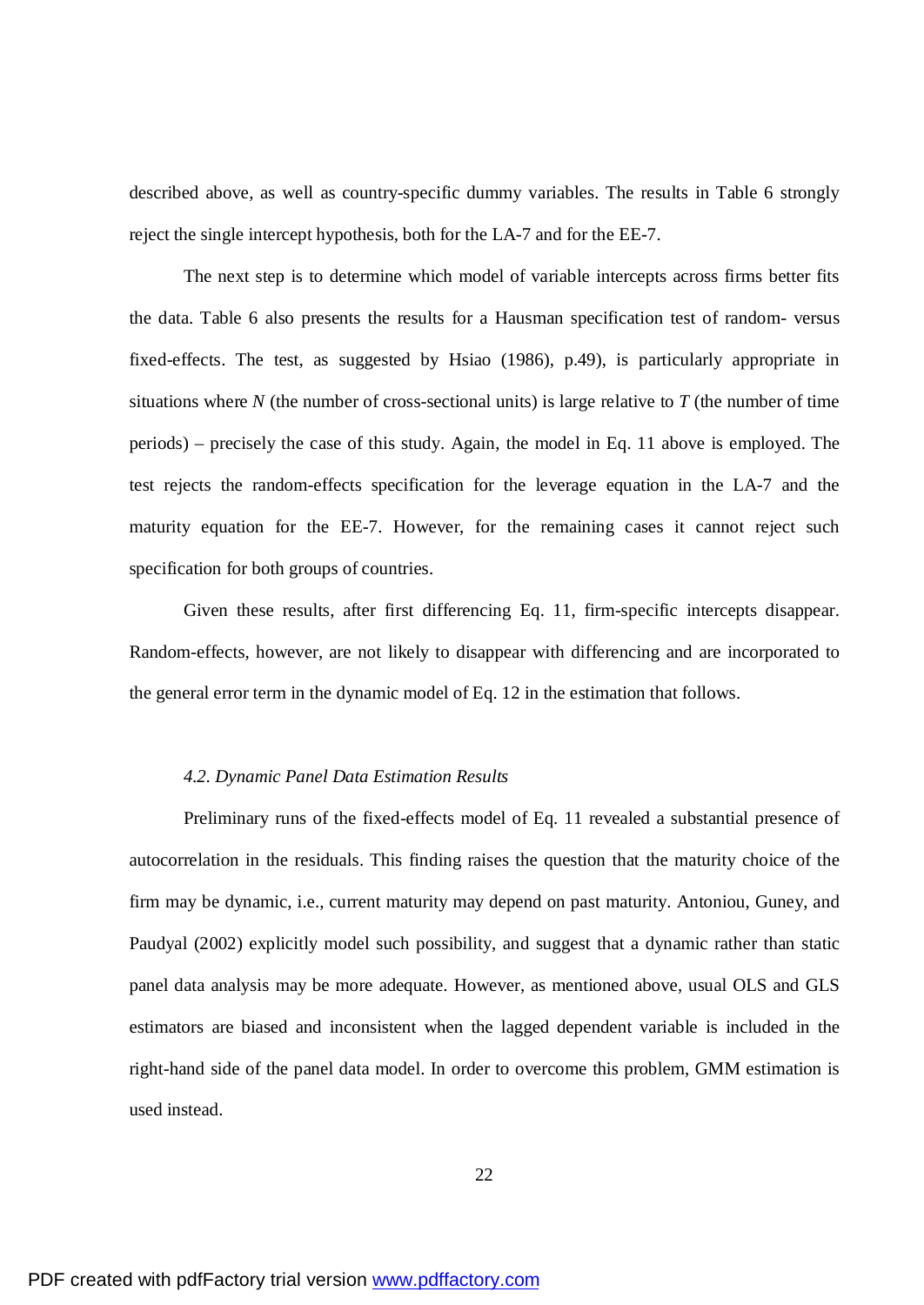Eq. 12 is then estimated by Generalized Method of Moments (GMM) using as instruments first-order lagged values of the levels $11$  of explanatory variables, sector dummies, country dummies, and a constant. Standard errors are heteroskedasticity robust according to the method proposed by White  $(1980)^{12}$  and are also robust to autocorrelation. Results are reported in Table 7 for all countries pooled together and in Table 8 for each region separately.

One important issue when estimating via GMM is to make sure that the instrument set is adequate. Tables 7 and 8 report the Sargan's test statistic for the null hypothesis that moment restrictions are orthogonal. Results cannot reject the restrictions in all cases. Therefore, we conclude that the instrument set is valid.

One major empirical result is that maturity equations perform slightly better than leverage ones. When all countries are pooled together and a dummy variable is used to signal the difference between the two regions, it becomes significant for the leverage equation but not for the maturity one. This result indicates that the level of debt is different between the two samples.

Another interesting result is that it is easier for the firm to change the maturity of its debt than to adjust its leverage ratio. At the same time, adjustment to the target maturity is by no means costless and instantaneous.

Dynamic effects are significant in all cases, except for the leverage equation of the LA-7. The estimated rate of adjustment to an optimal capital structure ranges between 0.55 and 0.64, an indication that firms in the sample face moderate adjustment costs. Adjustment costs for are in general higher for capital structure than for debt maturity, and this is a common pattern between the LA-7 and the EE-7 samples. This suggests The cross-effects between leverage and maturity

 $11$  As suggested by Arellano (1989).

 $12$  Given the heterogeneity in the firms in the sample, we anticipate that heteroskedasticity might be a problem.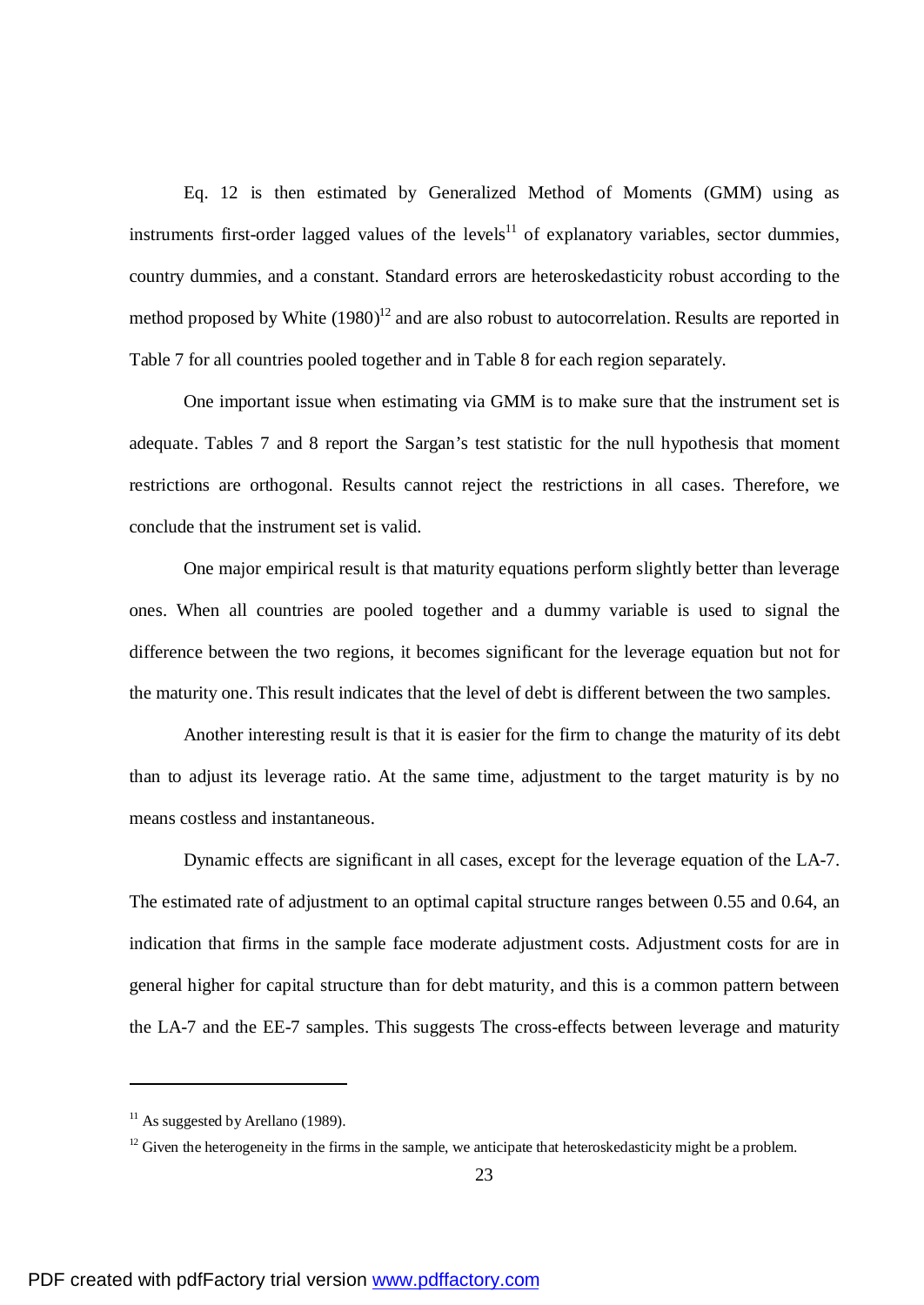behave exactly the opposite between the LA-7 and the EE-7. While maturity has a significant positive contemporaneous effect on leverage (and *vice versa*) for the LA-7, it has a significant negative effect in the EE-7. Interestingly, the signal reverses for one-period lagged leverage and maturity, and it happens in both samples.

It is worth to underscore that the two variables pointed out by Barclay, Marx, and Smith Jr. (2003) as the major theoretical determinants of the joint decision, Growth Opportunities and the Regulation dummy, are not significant in any equation and sample.

Regarding the remaining explanatory variables, Size is found significant in Latin America, but not in Eastern Europe. Liquidity is also significant in both samples and all equations, being in general negative (i.e. more liquid firms choose less and shorter debt). Tax Effects are also significant and positive (except for the leverage equation of the EE-7), indicating that more heavily taxed firms choose a higher level of indebtedness and longer maturity. The other variables are not significant anywhere.

### *4.3. Sensitivity Analyses*

One question that emerges from the cross-country approach chosen in this paper is whether a single country may be driving the results. In order to check for the robustness of the findings, we apply Leamer's (1983) global sensitivity approach to the sample. We therefore reestimate Eq. 12 dropping all observations of a given country at a time. We also check for the influence of a single year over the results by dropping all observations of a given year at a time, and that of a single industry by dropping all firms of an industry at a time<sup>13</sup>. Results of these sensitivity analyses in general support the robustness of the previous findings. Average

<sup>13</sup> Figures available upon request.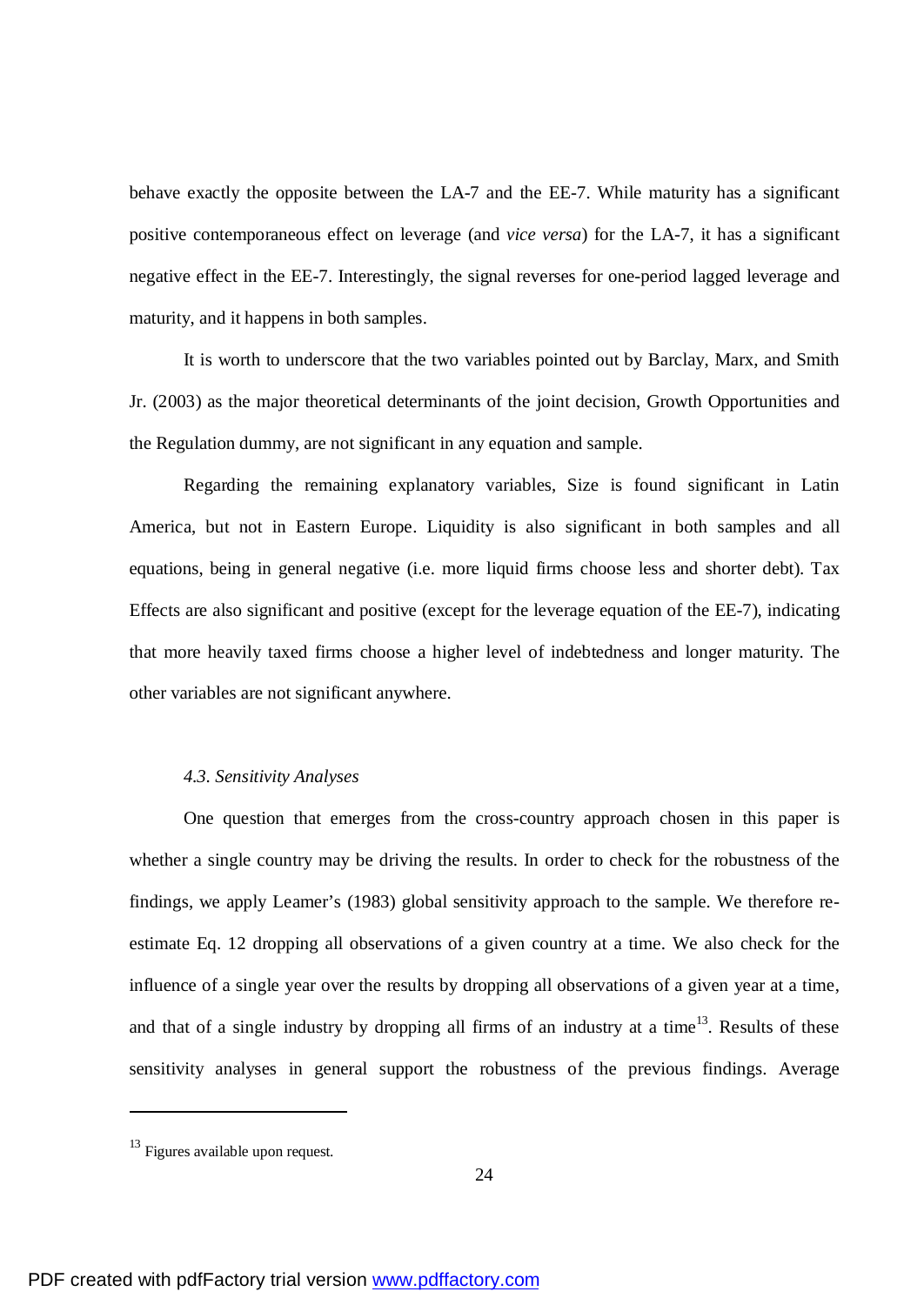coefficients for independent variables are similar to the results reported above, and so are the tstatistics. In particular, the significance is in general confirmed in the Leamer's histograms for those variables that are significant in the whole sample analysis presented in table 8 (lagged leverage and lagged maturity, contemporaneous leverage and maturity, size, liquidity, and tax effects).

We therefore conclude that results reported in this paper are robust to the choice of countries, period, and industries covered.

#### **5. Conclusion**

The aim of this paper is to investigate the choice between debt and equity simultaneously with the decision between short-and long-term debt for a large sample of emerging markets from Latin America and Eastern Europe. To address this question a sample of 986 non-financial firms from Latin America and 686 from Eastern Europe over a 14-year period was analysed.

The empirical results support three main findings. First, cross-effects between capital structure and debt maturity suggest that these policy variables are likely complements in Latin America and substitutes in Eastern Europe. Second, there is a substantial dynamic component in the determination of the endogenous variables, a factor that has been overlooked by previous research, and such effect is similar to Latin America and Eastern Europe. Finally, firms face moderate adjustment costs towards its optimal maturity.

In spite of the results, the variables measurement quality should be looked with some caution. As noted, accounting standards, financial market depth, and the degree of supervision on financial reporting may vary largely across countries which may harm the comparability of the results. Also, some truly exogenous variables are not available for this sample, and the exogeneity of other variables may be weak.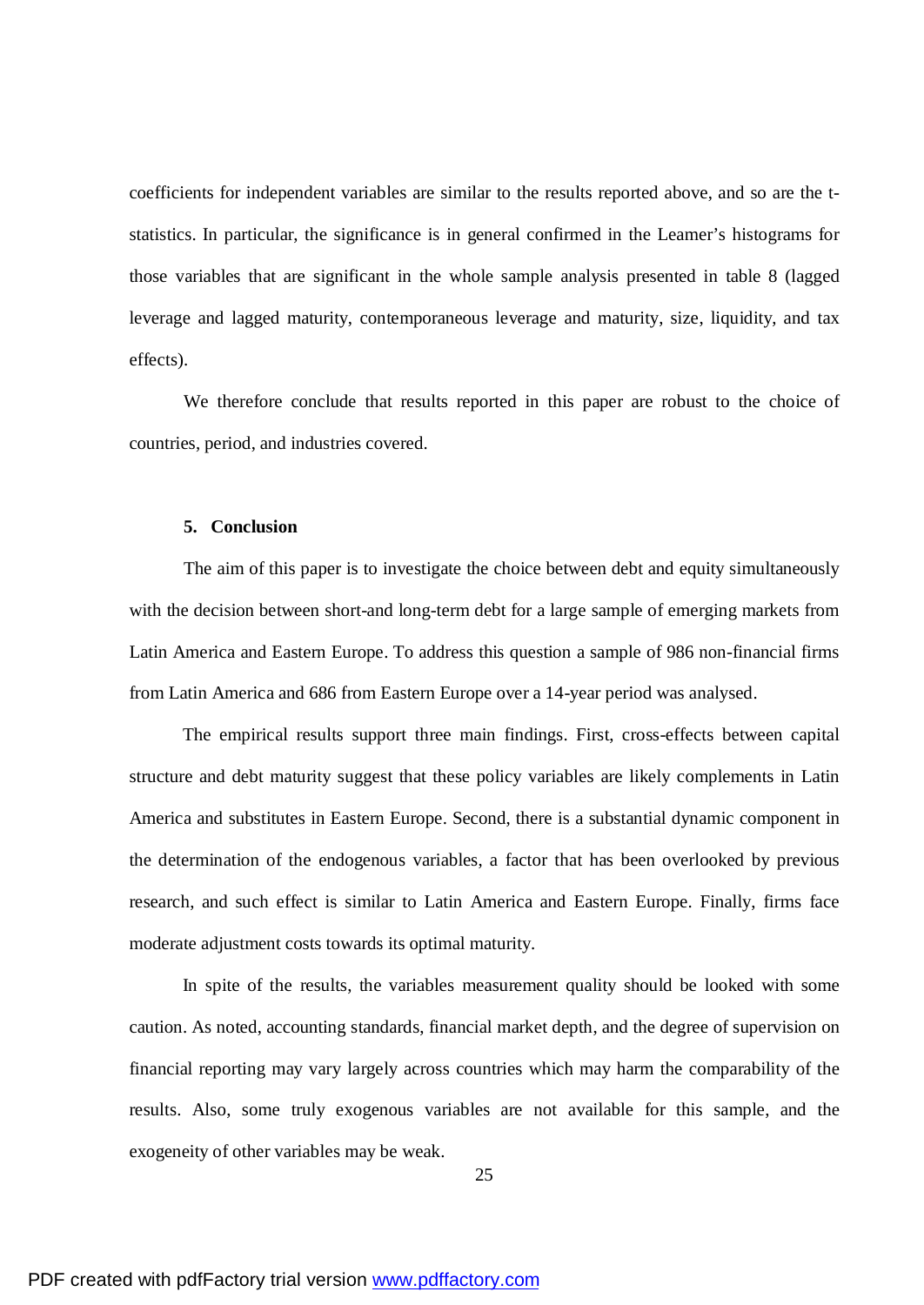Some additional issues should be addressed to develop this study. First, the different privatization policies followed in the Eastern countries, which gives rise to different corporate governance types. Second, the development of the financial markets and the importance of the banking sector. Finally, an extension to small-medium sized unlisted firms which differ with respect to agency and asymmetric information problems from large listed counterparts, giving rise to different financing sources.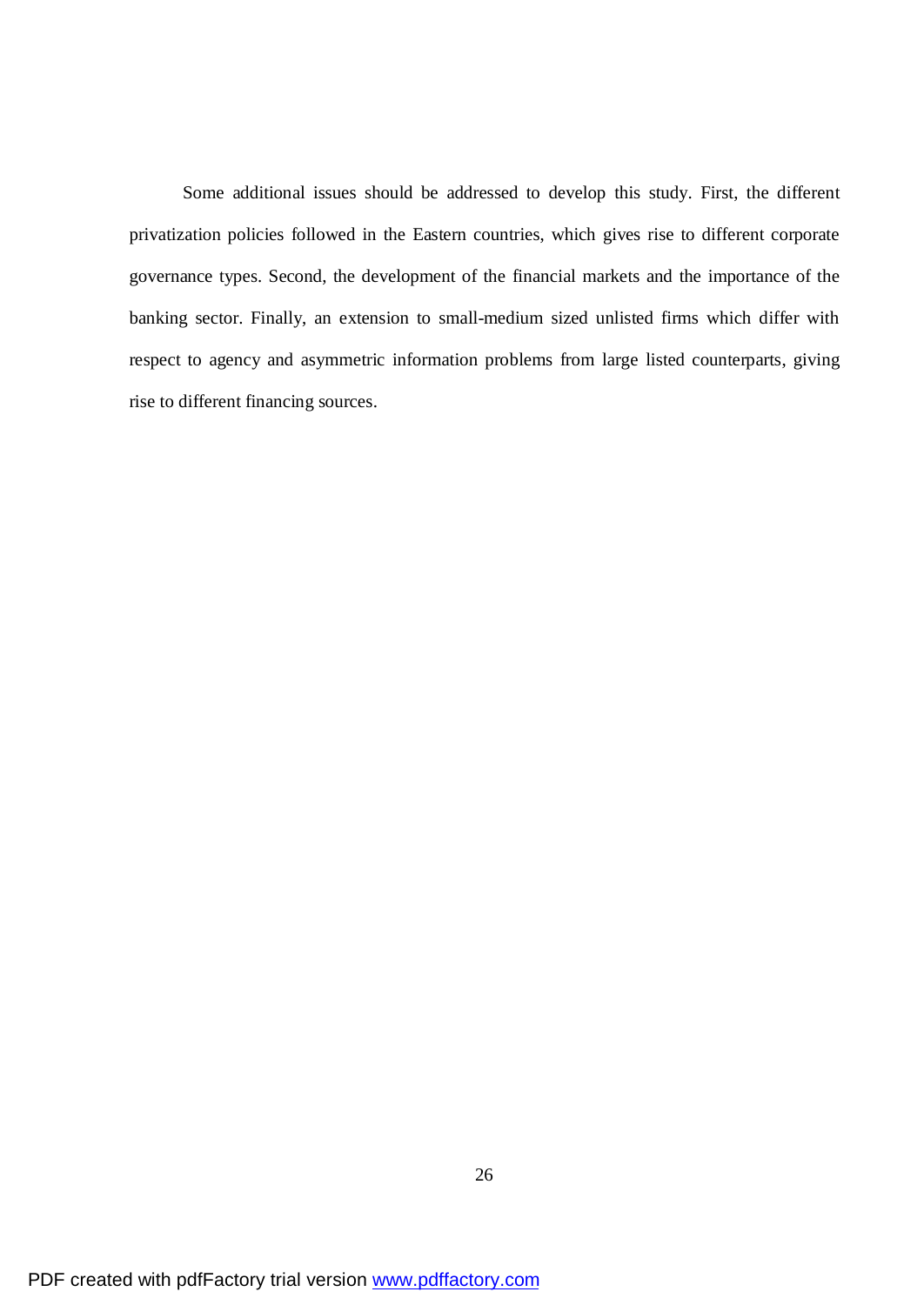### **6. References**

- 1. Akerlof, George A. (1970). "The Market for "Lemons": Quality Uncertainty and the Market Mechanism". *Quarterly Journal of Economics* 84, no. 3: pp.488-500.
- 2. Anderson, Theodore W. and Cheng Hsiao (1981). "Estimation of Dynamic Models With Error Components". *Journal of the American Statistical Association* 76: pp.598-606.
- 3. Antoniou, Antonios, Yilmaz Guney, and Krishna Paudyal (2002). "The Determinants of Corporate Debt Maturity Structure". *Annual Meeting of the European Financial Management Association 2003*, Helsinki. Unpublished Manuscript. 45pp.
- 4. Arellano, Manuel (1989). "A Note on the Anderson-Hsiao Estimator for Panel Data". *Economics Letters* 31: pp.337-341.
- 5. Arellano, Manuel and Stephen R. Bond (1991). "Some Tests of Specification for Panel Data: Monte Carlo Evidence and an Application to Employment Equations". *Review of Economic Studies* 58, no. 2: pp.277-97.
- 6. Bagnani, Elizabeth S., Nikolaos T. Milonas, Anthony Saunders, and Nickolaos G. Travlos (1994). "Managers, Owners, and the Pricing of Risky Debt: an Empirical Study". *Journal of Finance* 49, no. 2: pp.453-477.
- 7. Baker, Malcolm, Robin Greenwood, and Jeffrey Wurgler (2002). "The Maturity of Debt Issues and Predictable Variation in Bond Returns". *Harvard Business School Working Paper*, Helsinki. Unpublished Manuscript. 42pp.
- 8. Baltagi, Badi H. (1995). *Econometric Analysis of Panel Data*. Chichester: John Wiley & Sons.
- 9. Barclay, Michael J., Leslie M. Marx, and Clifford W. Smith Jr. (2003). "The Joint Determination of Leverage and Maturity". *Journal of Corporate Finance* 9, no. 1: pp.149- 167.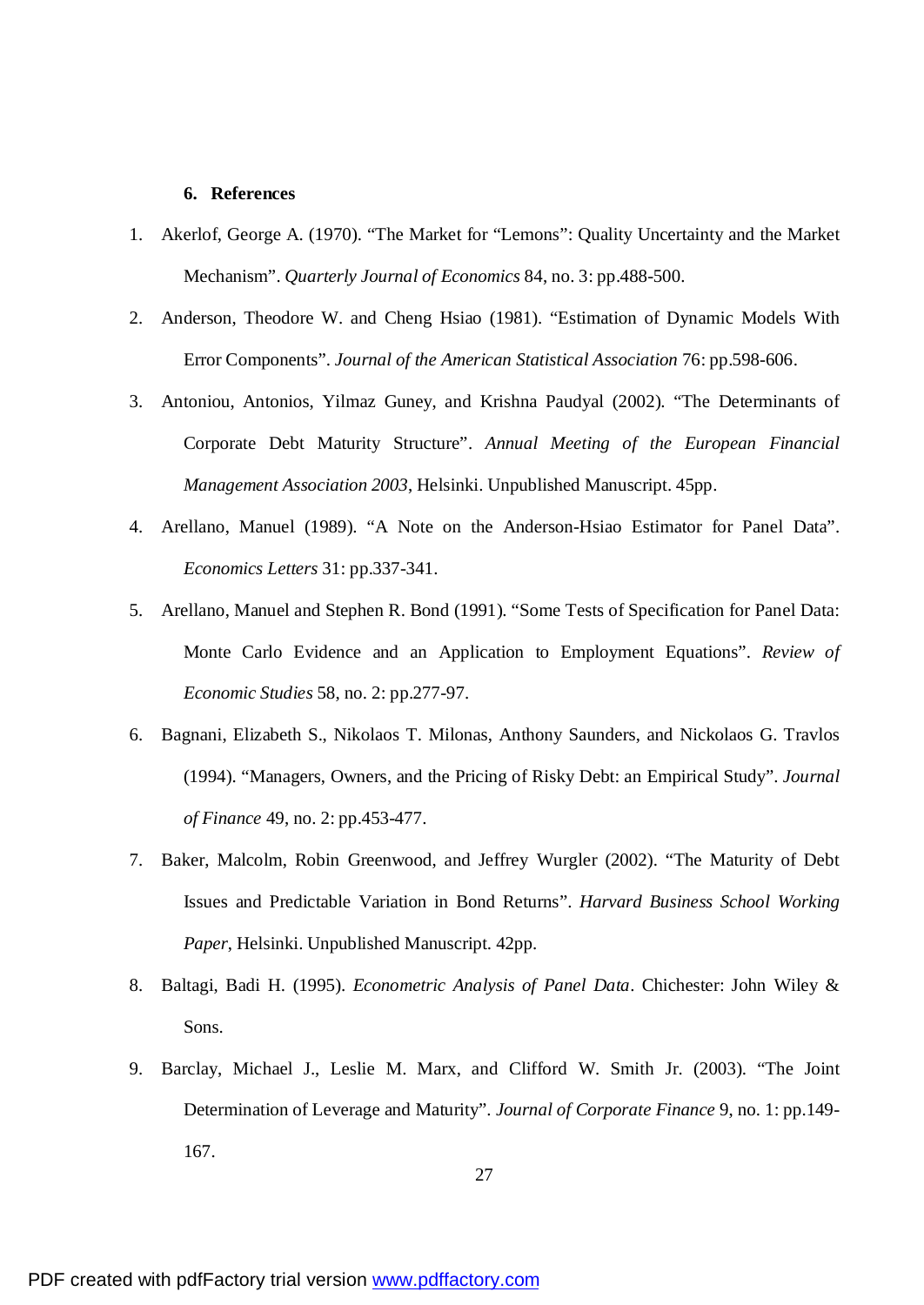- 10. Barclay, Michael J. and Clifford W. Smith Jr. (1995). "The Maturity Structure of Corporate Debt". *Journal of Finance* 50, no. 2: pp.609-631.
- 11. ——— (1996). "On Financial Architecture: Leverage, Maturity, and Priority". *Journal of Applied Corporate Finance* 8: pp.4-17.
- 12. Barnea, Amir, Robert A. Haugen, and Lemma W. Senbet (1980). "A Rationale for Debt Maturity Structure and Call Provisions in the Agency Theoretic Framework". *Journal of Finance* 35, no. 5: pp.1223-1234.
- 13. Boeri, T. and G. Perasso, (1998) "Privatisation and Corporate Governance: Some Lessons from the Experience of Transitional Economies", in M. Balling, E. Hennessy , and R. O'Brien (eds.) *Corporate Governance, Financial Markets and Global Convergence*, Kluwer Academic Press, pp 73-86
- 14. Booth, Laurence, Varouj Aivazian, Asli Demirgüç-Kunt, and Vojislav Maksimovic (1999). "Capital Structures in Developing Countries". Unpublished Manuscript. 53pp.
- 15. ——— (2001). "Capital Structures in Developing Countries". *Journal of Finance* 56, no. 1: pp.87-130.
- 16. Bradley, Michael, Gregg A. Jarrell, and E. Han Kim (1984). "On the Existence of an Optimal Capital Structure: Theory and Evidence". *Journal of Finance* 39, no. 3: pp.857-877.
- 17. Brick, Ivan E. and S. Abraham Ravid (1985). "On the Relevance of Debt Maturity Structure". *Journal of Finance* 40, no. 5: pp.1423-1437.
- 18. ——— (1991). "Interest Rate Uncertainty and the Optimal Debt Maturity Structure". *Journal of Financial and Quantitative Analysis* 26, no. 1: pp.63-81.
- 19. DeAngelo, Harry and Ronald W. Masulis (1980). "Optimal Capital Structure Under Corporate and Personal Taxation". *Journal of Financial Economics* 8: pp.3-29.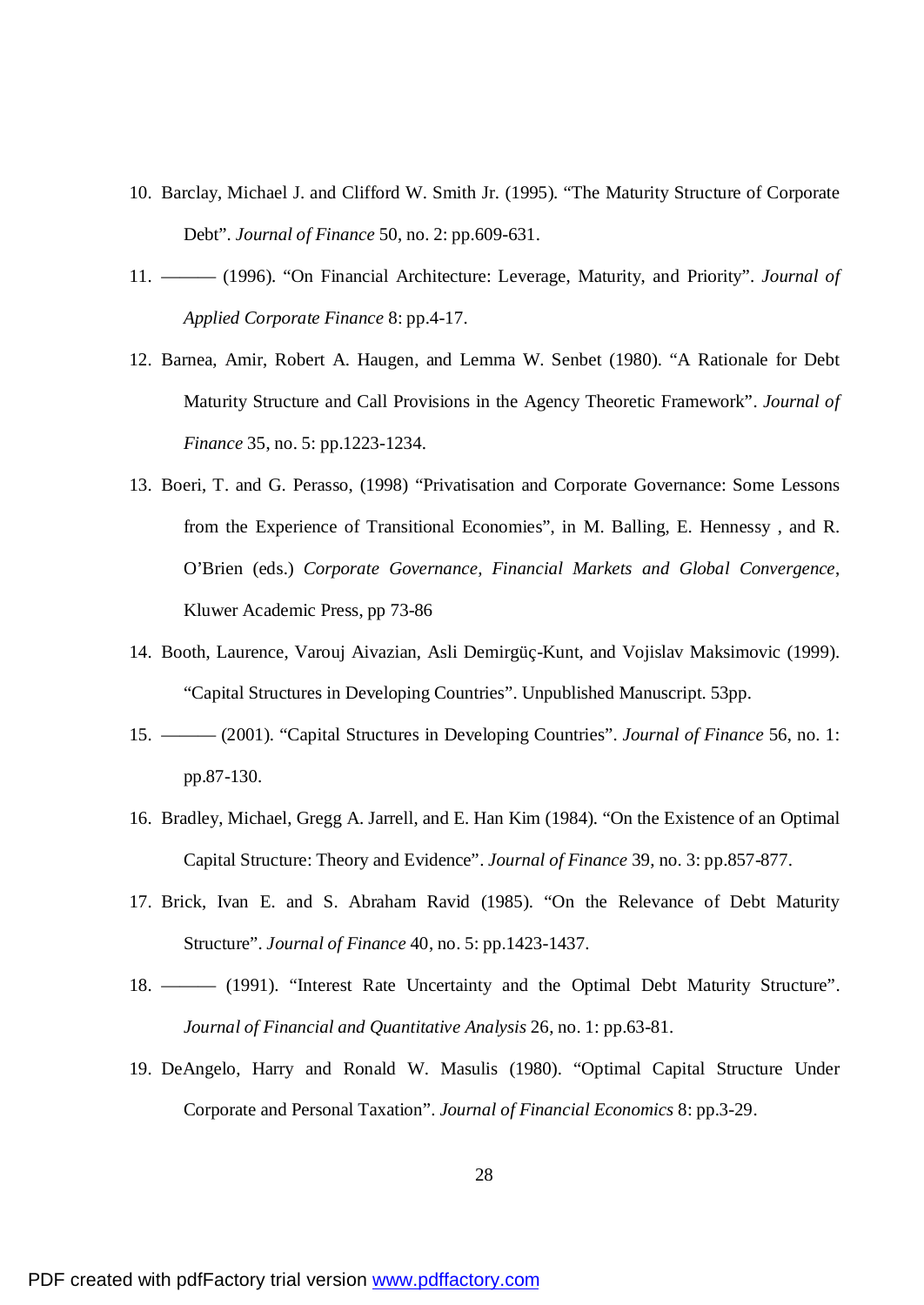- 20. Demirgüç-Kunt, Asli and Ross Levine (1996). "Stock Markets, Corporate Finance, and Economic Growth: an Overview". *The World Bank Economic Review* 10, no. 2: pp.223- 239.
- 21. Demirgüç-Kunt, Asli and Vojislav Maksimovic (1996). "Stock Market Development and Financing Choices of Firms". *The World Bank Economic Review* 10, no. 2: pp.341-369.
- 22. ——— (1999). "Institutions, Financial Markets, and Firm Debt Maturity". *Journal of Financial Economics* 54: pp.295-336.
- 23. Easterwood, John C. and Palani-Rajan Kadapakkam (1994). "Agency Conflicts, Issue Costs, and Debt Maturity". *Quarterly Journal of Business and Economics* 33, no. 3: pp.69-80.
- 24. Economática (2003). *Economática Pro* Ver. 2003.aug.18. Economática, São Paulo, Brazil.
- 25. Fan, Joseph P. H., Sheridan Titman, and Garry Twite (2003). "An International Comparison of Capital Structure and Debt Maturity Choices". Unpublished Manuscript. 60pp.
- 26. Flannery, Mark J. (1986). "Asymmetric Information and Risky Debt Maturity Choice". *Journal of Finance* 41, no. 1: pp.19-37.
- 27. Friend, Irwin and Larry H. P. Lang (1988). "An Empirical Test of the Impact of Managerial Self-Interest on Corporate Capital Structure". *Journal of Finance* 43: pp.271-281.
- 28. Givoly, Dan, Carla Hayn, Aharon R. Ofer, and Oded Sarig (1992). "Taxes and Capital Structure: Evidence From Firms' Response to the Tax Act of 1986". *Review of Financial Studies* 5: pp.331-355.
- 29. Gottesman, Aron A., and Gordon S. Roberts (2003). "Maturity and Corporate Loan Pricing". *Annual Meeting of the European Financial Management Association 2003*, Helsinki. Unpublished Manuscript. 39pp.
- 30. Graham, John R. (1996). "Debt and the Marginal Tax Rate". *Journal of Financial Economics* 41: pp.41-73.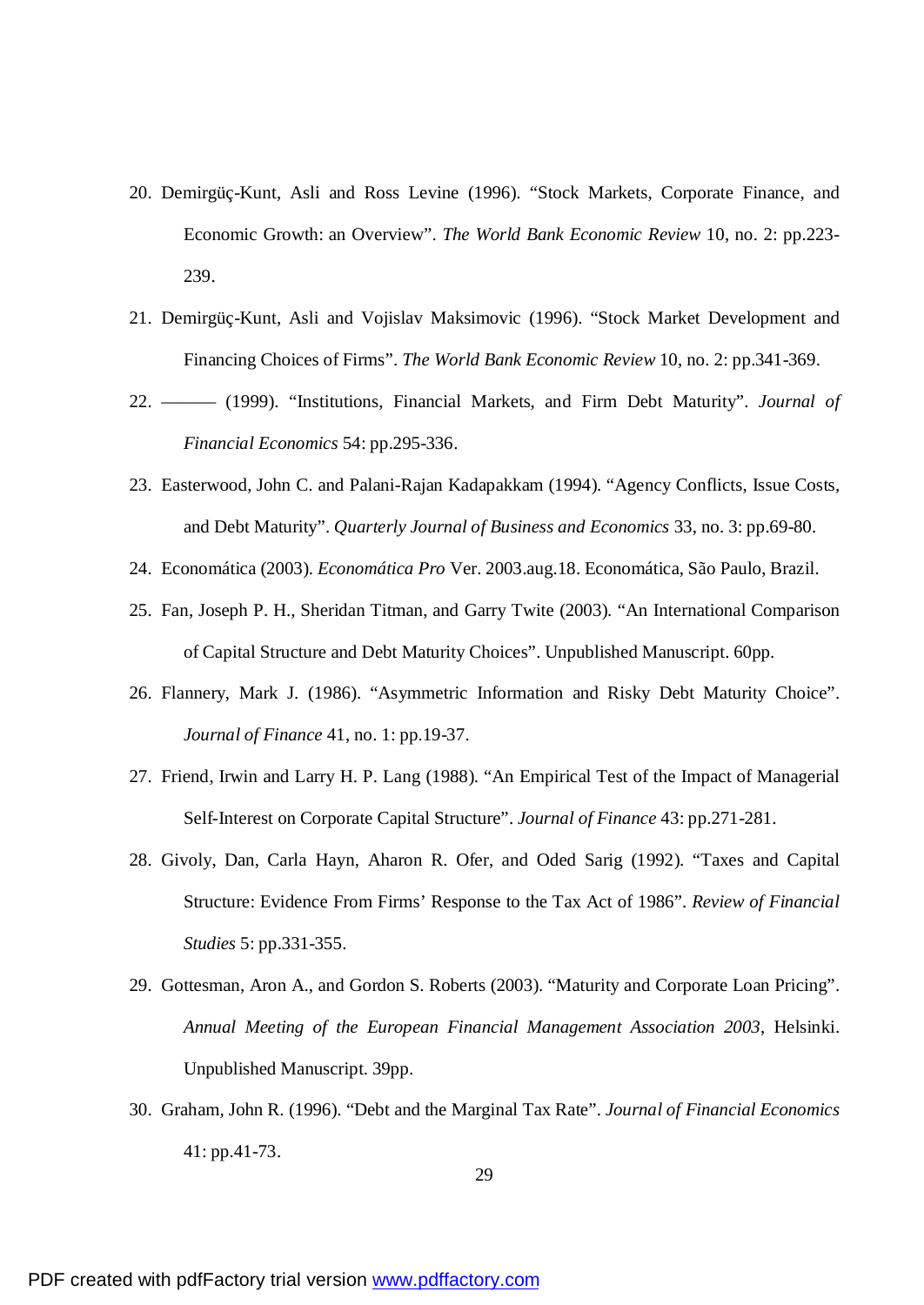- 31. Guedes, Jose and Tim Opler (1996). "The Determinants of the Maturity of Corporate Debt Issues". *Journal of Finance* 51, no. 1: pp.1809-1833.
- 32. Hall, Bronwyn H. and Clint Cummins (1997). *TSP Version 4.4 User's Guide*. Palo Alto: TSP International.
- 33. Hansen, Lars P. (1982). "Large Sample Properties of Generalized Method of Moments Estimators". *Econometrica* 50, no. 4: pp.1029-54.
- 34. Heyman, Dries, Marc Deloof, and Hubert Ooghe (2003). "The Debt Maturity Structure of Small Firms in a Banking Oriented Environment". *Universiteit Gent Working Paper*, Ghent. Unpublished Manuscript. 26pp.
- 35. Hsiao, Cheng (1986). *Analysis of Panel Data*. Cambridge: Cambridge University Press.
- 36. Jensen, Gerald, Donald P. Solberg, and Thomas S. Zorn (1992). "Simultaneous Determination of Insider Ownership, Debt, and Dividend Policies". *Journal of Financial and Quantitative Analysis* 27: pp.247-263.
- 37. Jensen, Michael C. (1986). "Agency Costs of Free Cash Flow, Corporate Finance and Takeovers". *American Economic Review* 76: pp.323-339.
- 38. Jensen, Michael C. and William H. Meckling (1976). "Theory of the Firm: Managerial Behavior, Agency Costs, and Ownership Structure". *Journal of Financial Economics* 3: pp.305-360.
- 39. Johnson, Shane A. (1997). "An Empirical Analysis of the Determinants of Corporate Debt Ownership Structure". *Journal of Financial and Quantitative Analysis* 32, no. 1: pp.47- 69.
- 40. Jung, Kooyul, Kim Yong-Cheol, and Rene M. Stultz (1996). "Timing, Investment Opportunities, Managerial Discretion, and the Security Issue Decision". *Journal of Financial Economics* 42: pp.159-185.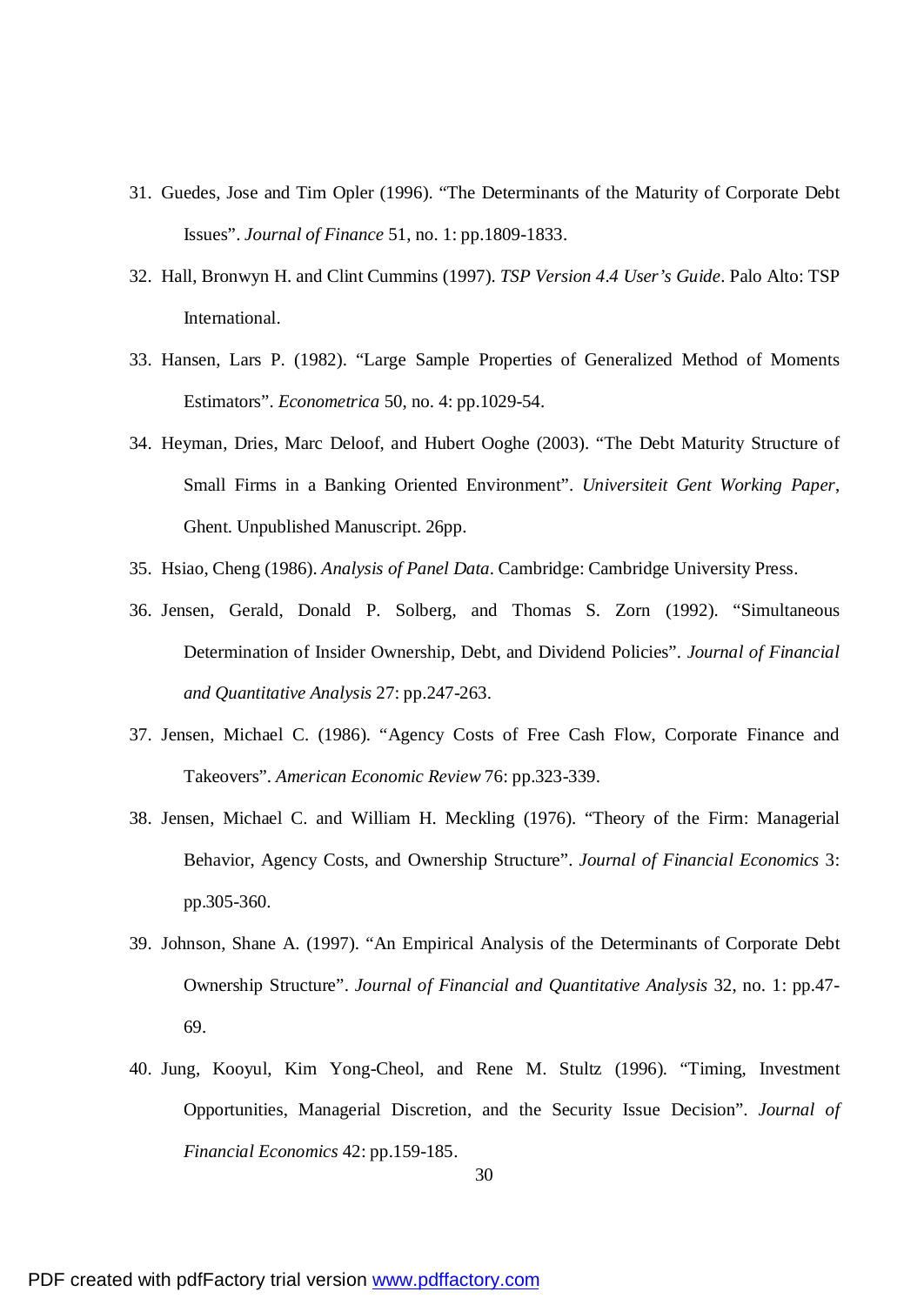- 41. Lyandres, Evgeny, and Alexei Zhdanov (2003). "Underinvestment or Overinvestment? The Effect of Debt Maturity on Investment". *William E. Simon Graduate School of Business Administration Working Paper*. Unpublished Manuscript. 45pp.
- 42. Mackie-Mason, Jeffrey K. (1990). "Do Taxes Affect Corporate Financing Decisions?". *Journal of Finance* 45, no. 5: pp.1471-1493.
- 43. Marsh, Paul (1982). "The Choice Between Equity and Debt: an Empirical Study". *Journal of Finance* 37, no. 1: pp.121-144.
- 44. Miller, Merton H. (1977). "Debt and Taxes". *Journal of Finance* 32, no. 2: pp.261-275.
- 45. Mitchell, Karlyn (1991). "The Call, Sinking Fund, and Term-to-Maturity Features of Corporate Bonds: an Empirical Investigation". *Journal of Financial and Quantitative Analysis* 26, no. 2: pp.201-222.
- 46. ——— (1993). "The Debt Maturity Choice: an Empirical Investigation". *Journal of Financial Research* 16, no. 4: pp.309-320.
- 47. Modigliani, Franco and Merton H. Miller (1958). "The Cost of Capital, Corporation Finance and the Theory of Investment". *American Economic Review* 53: pp.261-297.
- 48. ——— (1963). "Corporate Income Taxes and the Cost of Capital: a Correction". *American Economic Review*.
- 49. Morris, James R. (1992). "Factors Affecting the Maturity Structure of Corporate Debt". *University of Colorado at Denver*. Unpublished Manuscript.
- 50. Myers, Stewart C. (1977). "Determinants of Corporate Borrowing". *Journal of Financial Economics* 9: pp.147-176.
- 51. ——— (1984). "The Capital Structure Puzzle". *Journal of Finance* 39, no. 3: pp.575-592.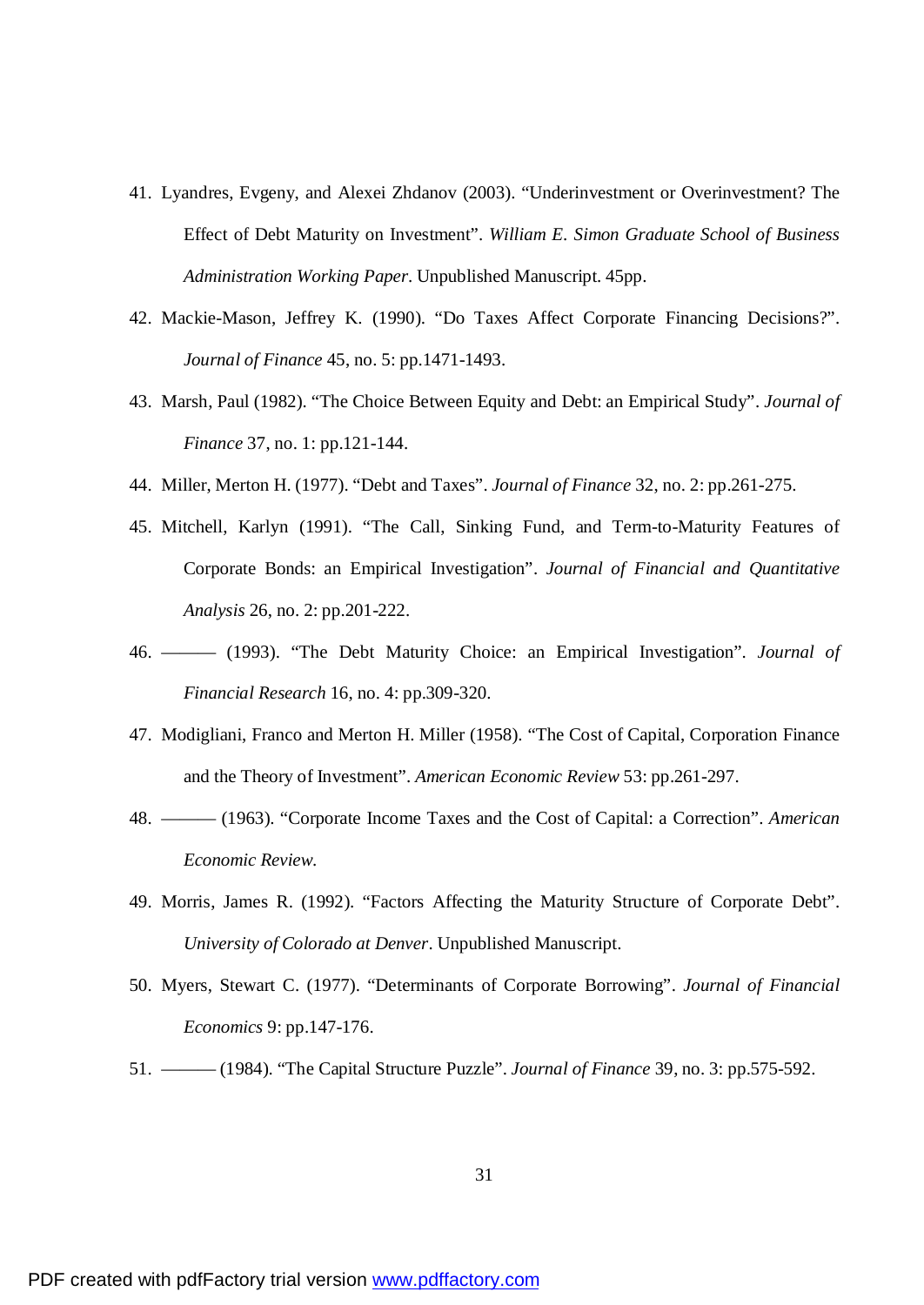- 52. Myers, Stewart C. and Nicholas S. Majluf (1984). "Corporate Financing and Investment Decisions When Firms Have Information That Investors Do Not Have". *Journal of Financial Economics* 13: pp.187-221.
- 53. Ozkan, Aydin (2000). "An Empirical Analysis of Corporate Debt Maturity Structure". *European Financial Management* 6, no. 2: pp.197-212.
- 54. Ross, Stephen A. (1977). "The Determination of Financial Structure: the Incentive-Signaling Approach". *Bell Journal of Economics* 8, no. 1: pp.23-40.
- 55. Scherr, Frederick C. and Heather M. Hulburt (2001). "The Debt Maturity Structure of Small Firms". *Financial Management*: pp.85-111.
- 56. Schiantarelli, Fabio, and Alessandro Sembenelli (1997). "The Maturity Structure of Debt: Determinants and Effects on Firms' Performance". *World Bank Policy Research Working Paper*, WPS 1699. Unpublished Manuscript. 39pp.
- 57. Shyam-Sunder, Lakshimi and Stewart C. Myers (1999). "Testing Tradeoff Against Pecking Order Models of Capital Structure". *Journal of Financial Economics* 51: pp.219-244.
- 58. Stiglitz, Joseph E. (1974). "On the Irrelevance of Corporate Financial Policy". *American Economic Review* 64, no. 6: pp.851-866.
- 59. Stohs, Mark Hoven and David C. Mauer (1996). "The Determinants of Corporate Debt Maturity Structure". *Journal of Business* 69, no. 3: pp.279-312.
- 60. Titman, Sheridan and Roberto Wessels (1988). "The Determinants of Capital Structure Choice". *Journal of Finance* 43, no. 1: pp.1-19.
- 61. Wald, John K. (1999). "How Firm Characteristics Affect Capital Structure: an International Comparison". *Journal of Financial Research* 22, no. 2: pp.161-187.
- 62. White, Halbert (1980). "A Heteroskedasticity-Consistent Covariance Matrix Estimator and a Direct Test for Heteroskedasticity". *Econometrica* 48: pp.817-838.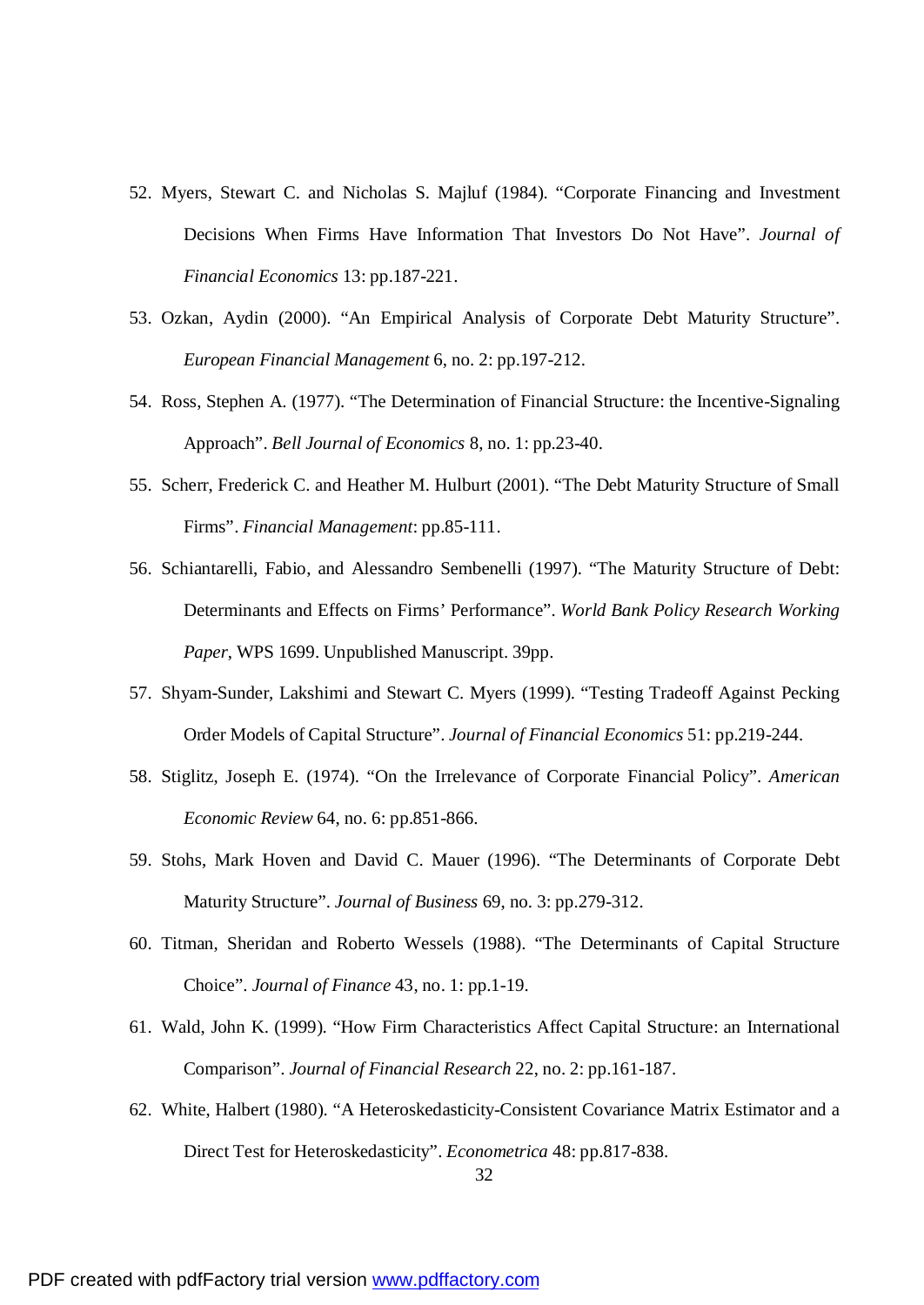**TABLE 1.** MACRO FINANCIAL DATA. The data presented below are from the Financial Structure Database (World Bank, 2005a) and World Development Indicators Online (World Bank, 2005b). The sample consists of yearly observations for each country over the period 1990-2003 (unless indicated otherwise), depending on data availability. EE-7" refers to the simple average of country-level data for Bulgaria, Czech Republic, Latvia, Lithuania, Poland, Romania and Russia, and "LA-7" refers to the simple average of country-level data for Argentina, Brazil, Chile, Colombia, Mexico, Peru, and Venezuela.

| Country                                                                          |                  |                      | Argentina | <b>Brazil</b> | Chile  | Colombia | Mexico  | Peru   | Venezuela | $LA-7$  |
|----------------------------------------------------------------------------------|------------------|----------------------|-----------|---------------|--------|----------|---------|--------|-----------|---------|
| Variable                                                                         | Unit             | Period               |           |               |        |          |         |        |           |         |
| Annual inflation rate                                                            | $\%$             | 1990-2003<br>Average | 13,21%    | 123,63%       | 7,30%  | 15,65%   | 14,04%  | 26,31% | 34,91%    | 33,58%  |
| Real GDP (constant 2000 US\$)                                                    | US\$<br>Millions | 2003                 | 263.469   | 624.490       | 81.955 | 90.131   | 593.551 | 57.862 | 101.878   | 259.048 |
| Real GDP growth                                                                  | $\%$             | 1990-2003<br>Average | 2,67%     | 2,18%         | 5,21%  | 2,32%    | 2,61%   | 3,45%  | 0,48%     | 2,70%   |
| GDP per capita                                                                   | US\$             | 2003                 | 6.957     | 3.536         | 5.196  | 2.022    | 5.803   | 2.131  | 3.968     | 4.230   |
| GDP per capita growth                                                            | $\%$             | 1990-2003<br>Average | 1,51%     | 0,90%         | 3,82%  | 0,56%    | 1,11%   | 1,76%  | $-1,38%$  | 1,18%   |
| Deposit money bank vs. central bank<br>assets                                    | $\%$             | 1990-2003<br>Average | 83,99%    | 73,16%        | 76,64% | 92,66%   | 93,65%  | 98,47% | 70,07%    | 84,09%  |
| Liquid liabilities (M3) to GDP                                                   | $\%$             | 1990-2003<br>Average | 21,70%    | 25,66%        | 37,14% | 28,86%   | 26,81%  | 23,03% | 23,98%    | 26,74%  |
| Central bank assets to GDP                                                       | $\%$             | 1990-2003<br>Average | 5,25%     | 14,14%        | 16,06% | 1,50%    | 2,67%   | 0,28%  | 6,87%     | 6,68%   |
| Private credit by deposit money banks<br>to GDP                                  | $\%$             | 1990-2003<br>Average | 18,03%    | 25,80%        | 49,76% | 16,83%   | 20,99%  | 16,62% | 11,06%    | 22,73%  |
| Private credit by deposit money banks<br>and other financial institutions to GDP | $\%$             | 1990-2003<br>Average | 18,39%    | 31,53%        | 60,29% | 26,82%   | 21,70%  | 17,34% | 14,36%    | 27,20%  |
| Bank deposits to GDP                                                             | $\%$             | 1990-2003<br>Average | 17,60%    | 22,65%        | 33,38% | 16,60%   | 23,59%  | 18,66% | 17,55%    | 21,43%  |
| Bank concentration (share of 3 largest)<br>banks in total deposits)              | $\%$             | 1990-2003<br>Average | 44,34%    | 45,47%        | 60,95% | 37,38%   | 62,60%  | 71,74% | 60,32%    | 54,69%  |
| Net Interest Margin                                                              | $\%$             | 1990-2003<br>Average | 7,64%     | 12,16%        | 5,53%  | 7,06%    | 6,48%   | 10,63% | 17,52%    | 9,57%   |
| Stock market capitalization to GDP                                               | $\%$             | 1990-2003<br>Average | 28,44%    | 24,97%        | 79,64% | 13,19%   | 27,82%  | 17,25% | 9,78%     | 28,73%  |
| Stock market total value traded to GDP                                           | $\%$             | 1990-2003<br>Average | 4,03%     | 12,94%        | 7,56%  | 1,01%    | 9,88%   | 3,71%  | 2,15%     | 5,89%   |

PANEL A: LATIN AMERICA

(continues)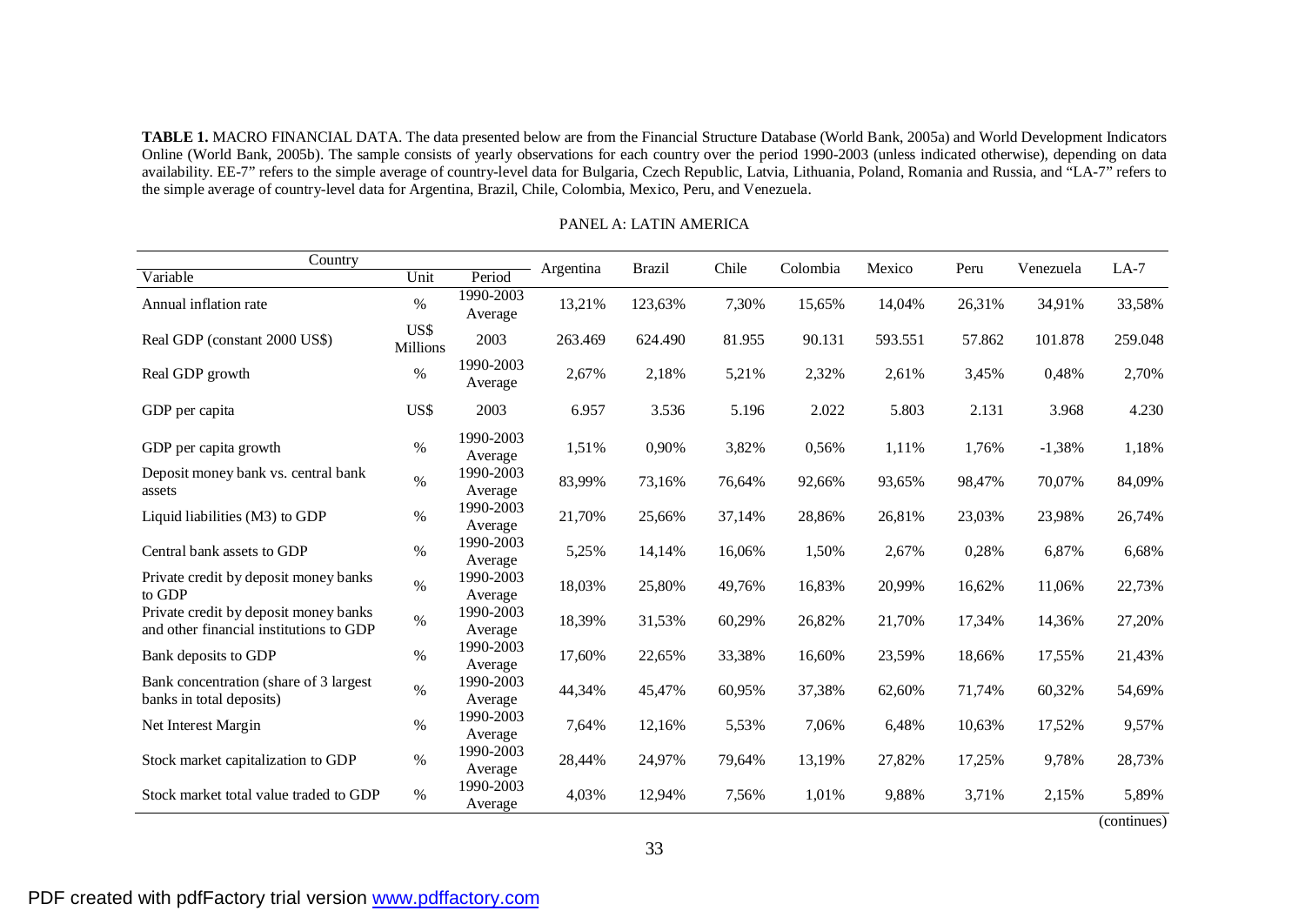## **TABLE 1.** MACRO FINANCIAL DATA. (continued)

| Country                                             |                         |                      |           | <b>Brazil</b> | Chile  | Colombia | Mexico  | Peru   | Venezuela | $LA-7$ |
|-----------------------------------------------------|-------------------------|----------------------|-----------|---------------|--------|----------|---------|--------|-----------|--------|
| Variable                                            | Unit                    | Period               | Argentina |               |        |          |         |        |           |        |
| Stock market turnover ratio                         | %                       | 1990-2003<br>Average | 27,18%    | 51.18%        | 9.18%  | 7,51%    | 34,94%  | 22,31% | 18,19%    | 24,36% |
| Private bond market capitalization to<br><b>GDP</b> | $\%$                    | 1990-2003<br>Average | 3.90%     | 9,93%         | 15,52% | 0,47%    | 2.14%   | 2,49%  | N/A       | 5,74%  |
| Public bond market capitalization to<br><b>GDP</b>  | $\%$                    | 1990-2003<br>Average | 8,42%     | 30,15%        | 27,85% | 10,13%   | 12,32%  | 1,63%  | N/A       | 15,08% |
| Listed domestic companies, total                    | Number                  | 1990-2003<br>Median  | 142       | 540           | 261    | 118      | 192     | 238    | 87        | 192    |
| Market capitalization of listed<br>companies        | US\$<br><b>Millions</b> | 1990-2002<br>Average | 65.636    | 149.069       | 52.354 | 11.254   | 119.715 | 9.104  | 7.766     | 59.271 |

#### PANEL A: LATIN AMERICA (continued)

### PANEL B: EASTERN EUROPE

| Country                                       |                         |                      | Bulgaria | Czech    | Latvia   | Lithuania | Poland  | Romania  | Russia   | EE-7   |
|-----------------------------------------------|-------------------------|----------------------|----------|----------|----------|-----------|---------|----------|----------|--------|
| Variable                                      | Unit                    | Period               |          | Republic |          |           |         |          |          |        |
| Annual inflation rate                         | $\%$                    | 1990-2003<br>Average | 71,10%   | 5,36%    | 25,09%   | 27,16%    | 19,30%  | 75,35%   | 76,56%   | 42,84% |
| Real GDP (constant 2000 US\$)                 | US\$<br><b>Millions</b> | 2003                 | 14.380   | 60.186   | 9.553    | 14.179    | 177.016 | 42.688   | 306.690  | 89.242 |
| Real GDP growth                               | $\%$                    | 1990-2003<br>Average | $-0,31%$ | 0,73%    | $-0,62%$ | $-0,85%$  | 3,04%   | $-0,32%$ | $-1,63%$ | 0,00%  |
| GDP per capita                                | US\$                    | 2003                 | 1.838    | 5.899    | 4.116    | 4.105     | 4.634   | 1.963    | 2.138    | 3.528  |
| GDP per capita growth                         | $\%$                    | 1990-2003<br>Average | 0,46%    | 0,84%    | 0,38%    | $-0,37%$  | 3,03%   | 0,14%    | $-1,39%$ | 0,44%  |
| Deposit money bank vs. central bank<br>assets | $\%$                    | 1990-2003<br>Average | 80,10%   | 96,68%   | 93,54%   | 99,81%    | 89,39%  | 91,38%   | 71,55%   | 88,92% |
| Liquid liabilities (M3) to GDP                | $\%$                    | 1990-2003<br>Average | 46,08%   | 65,70%   | 26,09%   | 21,33%    | 34,47%  | 21,81%   | N/A      | 35,91% |
| Central bank assets to GDP                    | $\%$                    | 1990-2003<br>Average | 8,50%    | 2,01%    | 1,29%    | 0,03%     | 3,76%   | 1,70%    | N/A      | 2,88%  |
| Deposit money bank assets to GDP              | $\%$                    | 1990-2003<br>Average | 48,33%   | 62,86%   | 21,18%   | 16,90%    | 29,70%  | 19,34%   | N/A      | 33,05% |

(continues)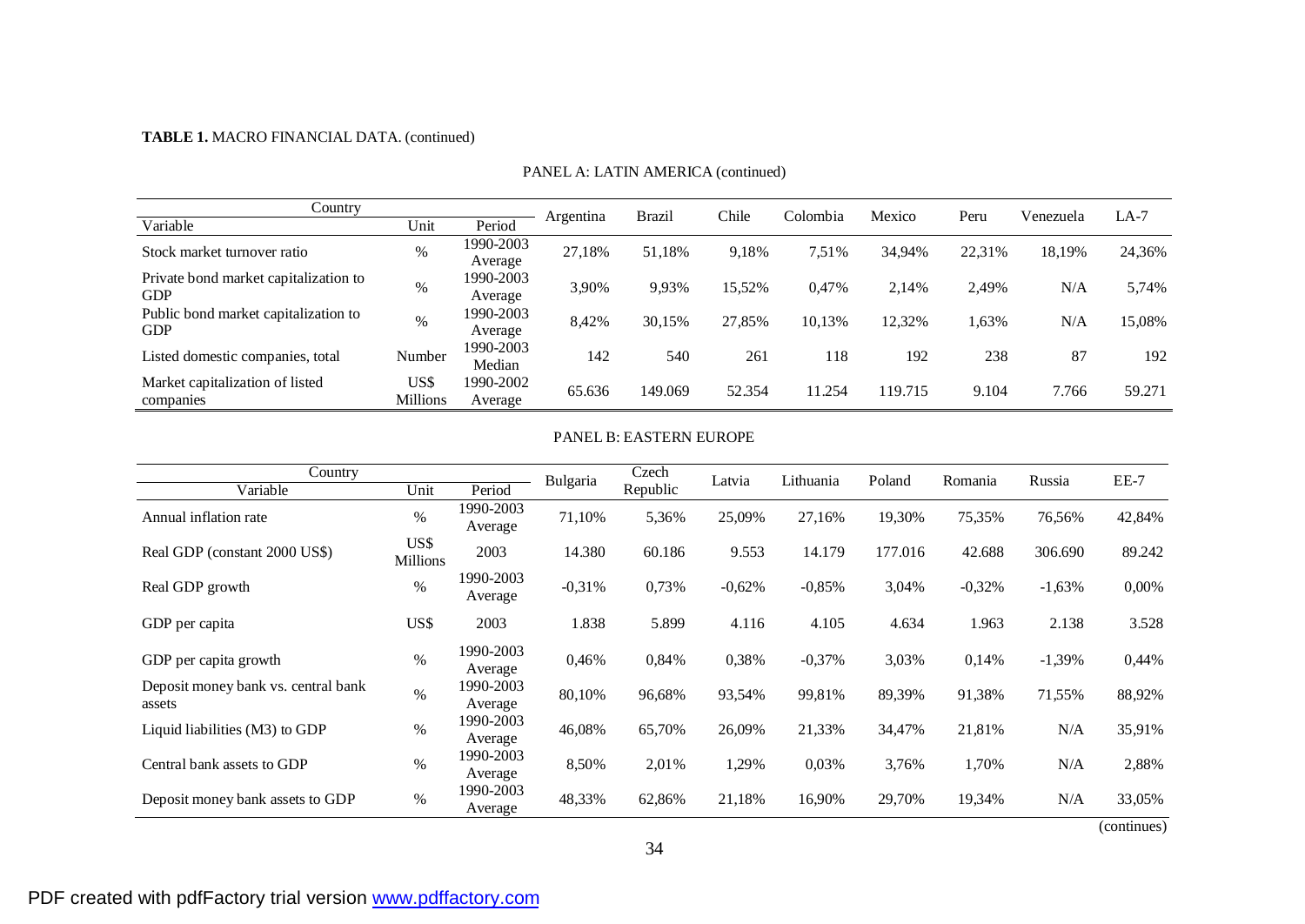## **TABLE 1.** MACRO FINANCIAL DATA. (continued)

| Private credit by deposit money banks<br>and other financial institutions to GDP | $\%$             | 1990-2003<br>Average | 29,37% | 54,58% | 15,02% | 12,22% | 20,89% | 7,60%  | N/A    | 23,28% |
|----------------------------------------------------------------------------------|------------------|----------------------|--------|--------|--------|--------|--------|--------|--------|--------|
| Bank deposits to GDP                                                             | $\%$             | 1990-2003<br>Average | 37,28% | 57,57% | 17,37% | 15,01% | 28,74% | 18,99% | N/A    | 29,16% |
| Bank concentration (share of 3 largest)<br>banks in total deposits)              | $\%$             | 1990-2003<br>Average | 60,58% | 76,72% | 55,35% | 89,09% | 55,30% | 76,44% | 38,98% | 64,64% |
| Net Interest Margin                                                              | $\%$             | 1990-2003<br>Average | 5,27%  | 3,12%  | 4,66%  | 4,92%  | 5,13%  | 9,25%  | 8,47%  | 5,83%  |
| Stock market capitalization to GDP                                               | $\%$             | 1990-2003<br>Average | 3,14%  | 20,61% | 5,69%  | 9,99%  | 8,91%  | 3,17%  | 15,94% | 9,64%  |
| Stock market total value traded to GDP                                           | $\%$             | 1990-2003<br>Average | 0,40%  | 8,59%  | 1,39%  | 1,42%  | 3,98%  | 0,60%  | 5,47%  | 3,12%  |
| Stock market turnover ratio                                                      | $\%$             | 1990-2003<br>Average | 9,78%  | 44,20% | 24,33% | 17,76% | 72,85% | 28,54% | 54,74% | 36,03% |
| Private bond market capitalization to<br><b>GDP</b>                              | $\%$             | 1990-2003<br>Average | N/A    | 4,17%  | N/A    | N/A    | N/A    | N/A    | N/A    | 4,17%  |
| Public bond market capitalization to<br><b>GDP</b>                               | $\%$             | 1990-2003<br>Average | N/A    | 21,51% | N/A    | N/A    | 27,98% | N/A    | 3,62%  | 17,70% |
| Listed domestic companies, total                                                 | Number           | 1990-2003<br>Median  | 355    | 213    | 62     | 54     | 143    | 93     | 196    | 143    |
| Market capitalization of listed<br>companies                                     | US\$<br>Millions | 1990-2002<br>Average | 453    | 12.488 | 404    | 1.151  | 13.932 | 1.052  | 42.803 | 10.326 |

PANEL B: EASTERN EUROPE (continued)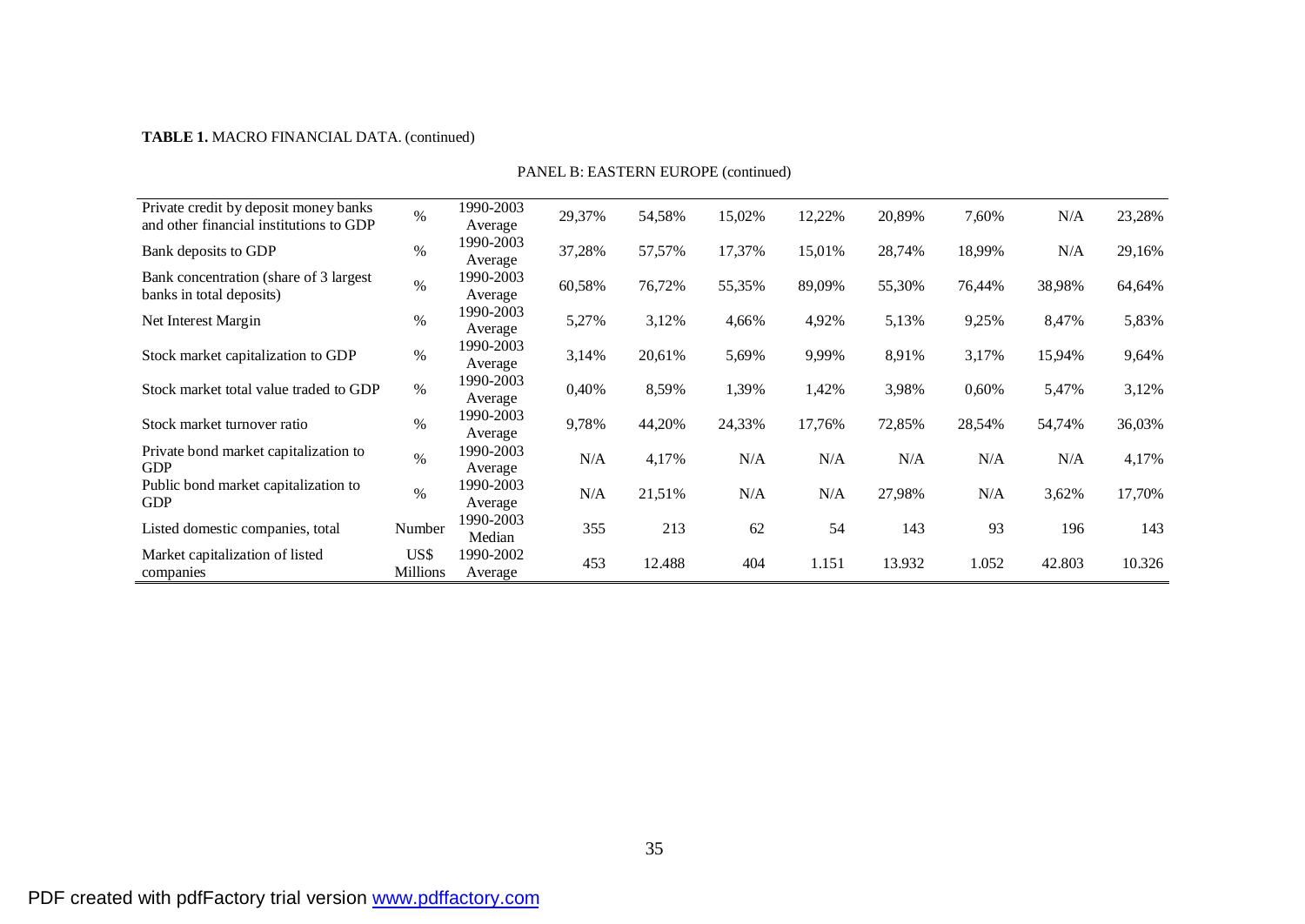**TABLE 2.** SUMMARY STATISTICS FOR ENDOGENOUS VARIABLES. The sample consists of 13,490 observations for firms of Argentina, Brazil, Chile, Colombia, Mexico, Peru and Venezuela (Economatica Pro© database, 2003) over the period 1990-2002 and 7,919 observations for firms of Bulgaria, Czech Republic, Latvia, Lithuania, Poland, Romania, and Russia (Amadeus © database, 2004) over the period 1994-2003. *Leverage* is calculated as the book value of long-term debt over book value of equity. *Maturity* is the book value of long-term financial debt over book value of short-term loans plus book value of long-term financial debt. "LA-7" refers to the pooling together of all firm-level data for Argentina, Brazil, Chile, Colombia, Mexico, Peru, and Venezuela while "EE-7" refers to the pooling of firm-level data for Bulgaria, Czech Republic, Latvia, Lithuania, Poland, Romania, and Russia.

|               | <b>Latin America</b> |                | <b>Eastern Europe</b> |
|---------------|----------------------|----------------|-----------------------|
| Argentina     | 76                   | Bulgaria       | 148                   |
| <b>Brazil</b> | 395                  | Czech Republic | 48                    |
| Chile         | 169                  | Latvia         | 21                    |
| Colombia      | 47                   | Lithuania      | 27                    |
| Mexico        | 145                  | Poland         | 146                   |
| Peru          | 126                  | Romania        | 48                    |
| Venezuela     | 28                   | Russia         | 134                   |
| $LA-7$        | 986                  | EE-7           | 686                   |

**PANEL A: FIRMS BY COUNTRY** 

#### **PANEL B: LATIN AMERICA**

|                  |      | Leverage | <b>Maturity</b> |      |        |                |  |
|------------------|------|----------|-----------------|------|--------|----------------|--|
| <b>Countries</b> | Obs. | Mean     | Std. Dev.       | Obs. |        | Mean Std. Dev. |  |
| Argentina        | 614  | 0.9552   | 6.7349          | 538  | 0.4184 | 0.3283         |  |
| <b>Brazil</b>    | 3270 | 1.6999   | 15.1451         | 2850 | 0.4645 | 0.3078         |  |
| Chile            | 1742 | 0.3266   | 0.6098          | 1518 | 0.4997 | 0.3540         |  |
| Colombia         | 280  | 0.4687   | 1.7781          | 241  | 0.4617 | 0.3410         |  |
| Mexico           | 1324 | 0.6869   | 1.2427          | 1204 | 0.5431 | 0.3227         |  |
| Peru             | 1012 | 1.0447   | 19.5014         | 142  | 0.4012 | 0.3392         |  |
| Venezuela        | 175  | 0.2757   | 0.3367          | 146  | 0.4292 | 0.3112         |  |
| $LA-7$           | 8417 | 1.0527   | 11.7826         | 6639 | 0.4808 | 0.3272         |  |

#### **PANEL C: EASTERN EUROPE**

|                  |      | Leverage |           | <b>Maturity</b> |        |                |  |  |  |
|------------------|------|----------|-----------|-----------------|--------|----------------|--|--|--|
| <b>Countries</b> | Obs. | Mean     | Std. Dev. | Obs.            |        | Mean Std. Dev. |  |  |  |
| Bulgaria         | 633  | 0.3324   | 1.0155    | 540             | 0.5249 | 0.4283         |  |  |  |
| Czech Republic   | 417  | 0.1441   | 0.2046    | 364             | 0.3684 | 0.3582         |  |  |  |
| Latvia           | 115  | 0.1465   | 0.2330    | 87              | 0.4337 | 0.3559         |  |  |  |
| Lithuania        | 190  | 0.1902   | 0.2543    | 161             | 0.5181 | 0.3374         |  |  |  |
| Poland           | 755  | 0.0808   | 0.3462    | 234             | 0.7640 | 0.2964         |  |  |  |
| Romania          | 421  | 0.0945   | 0.4080    | 267             | 0.7116 | 0.3663         |  |  |  |
| Russia           | 655  | 0.2777   | 2.0953    | 603             | 0.6952 | 0.3692         |  |  |  |
| <b>EE-7</b>      | 3186 | 0.1903   | 1.0852    | 2256            | 0.5881 | 0.3960         |  |  |  |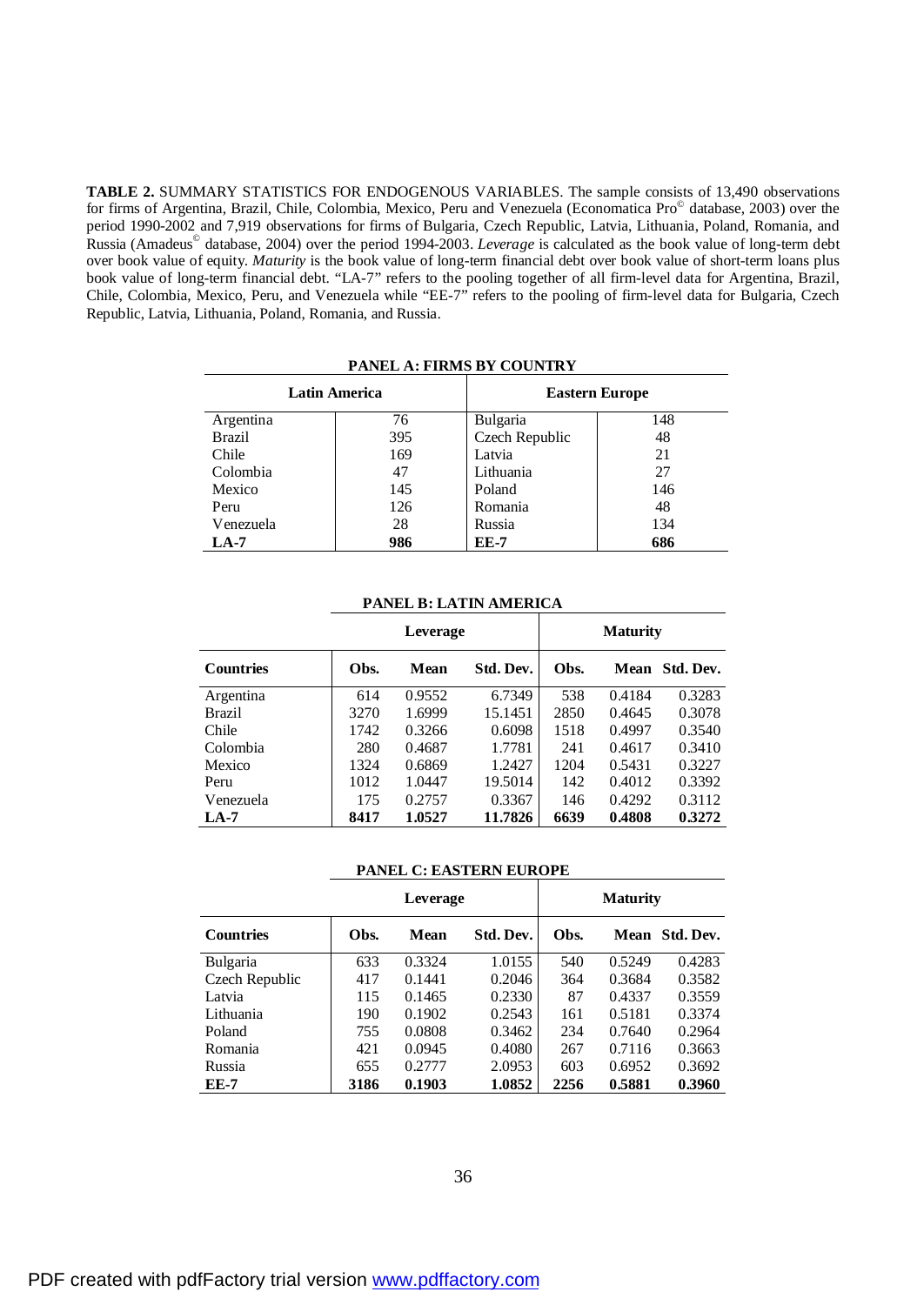**TABLE 3.** SUMMARY STATISTICS FOR EXPLANATORY VARIABLES. The sample consists of 13,490 observations for firms of Argentina, Brazil, Chile, Colombia, Mexico, Peru and Venezuela (Economatica Pro© database, 2003) over the period 1990-2002. *Size* is the natural logarithm of sales. *Growth Opportunities* is equal as the book value of liabilities plus market capitalization over book value of total assets. Profit. *Profitability* is equal to operating income over book value of total assets. *Business Risk* is calculated as sales over operating income. *Liquidity* is book value of current assets over book value of current liabilities. *Tangibility* is defined as net fixed assets over book value of total assets. *Tax Effects* is equal to taxes over taxable earnings. "Latin America" refers to the pooling together of all firm-level data for Argentina, Brazil, Chile, Colombia, Mexico, Peru, and Venezuela.

| <b>Countries</b>            |      | <b>Argentina</b> |          | <b>Brazil</b> |         |          | <b>Chile</b> |         |          | Colombia |         |          |
|-----------------------------|------|------------------|----------|---------------|---------|----------|--------------|---------|----------|----------|---------|----------|
| Variables                   | Obs. | Mean             | Std. Dev | Obs.          | Mean    | Std. Dev | Obs.         | Mean    | Std. Dev | Obs.     | Mean    | Std. Dev |
| <b>Size</b>                 | 582  | 11.3880          | 1.8235   | 2896          | 11.5804 | 1.8322   | 1580         | 10.2488 | .8960    | 297      | 11.0402 | 1.5650   |
| <b>Growth Opportunities</b> | 497  | 0.9887           | 0.4354   | 2813          | 0.8115  | 0.4786   | 1320         | 2.1829  | 8.6707   | 201      | 0.8253  | 0.4274   |
| Profitability               | 614  | 0.3538           | 0.0711   | 3262          | 0.0308  | 0.8922   | 1748         | 0.05872 | 0.1025   | 287      | 0.0303  | 0.0781   |
| <b>Business Risk</b>        | 594  | 0.8755           | 155.6350 | 3253          | 1.2234  | 155.8223 | 1633         | 12.7145 | 125.3976 | 286      | 31.1815 | 725.7262 |
| Liquidity                   | 614  | 1.6938           | 2.7358   | 3263          | 2.5267  | 22.5466  | 1738         | 5.0646  | 43.2245  | 281      | .6976   | 1.1712   |
| Tangibility                 | 597  | 0.4597           | 0.2619   | 3265          | 0.3578  | 0.2621   | 1719         | 0.4111  | 0.2879   | 274      | 0.2494  | 0.1894   |
| <b>Tax Effects</b>          | 344  | 0.1399           | 1.0425   | 3260          | 0.4042  | 12.4357  | 1482         | 0.0295  | 0.8842   | 287      | 0.1107  | 1.5110   |

| <b>Countries</b>            |      | <b>Mexico</b> |          |      | Peru    |          |      | <b>Venezuela</b> |          |      | Latin America |          |  |
|-----------------------------|------|---------------|----------|------|---------|----------|------|------------------|----------|------|---------------|----------|--|
| Variables                   | Obs. | Mean          | Std. Dev | Obs. | Mean    | Std. Dev | Obs. | Mean             | Std. Dev | Obs. | Mean          | Std. Dev |  |
| <b>Size</b>                 | 1335 | 12.2981       | 1.7981   | 1005 | 10.2201 | 1.2713   | 166  | 10.9196          | 1.8189   | 7861 | 11.2121       | 1.9207   |  |
| <b>Growth Opportunities</b> | 873  | 1.2778        | 0.6577   | 633  | 1.1085  | 0.7247   | 140  | 0.7463           | 0.3507   | 6477 | 1.1955        | 3.9775   |  |
| Profitability               | 1339 | 0.0756        | 0.7630   | 1010 | 0.0597  | 0.1178   | 175  | 0.0346           | 0.0659   | 8435 | 0.0475        | 0.0938   |  |
| <b>Business Risk</b>        | 1339 | 16.8693       | 196.8102 | 1006 | 14.8608 | 267.0739 | 171  | 2.1902           | 51.4443  | 8282 | 8.7048        | 218,0081 |  |
| Liquidity                   | 1340 | 5.2687        | 99.4697  | 1012 | 2.0033  | 4.2355   | 175  | 2.1203           | 2.8290   | 8423 | 3.3263        | 46.4780  |  |
| Tangibility                 | 1340 | 0.5120        | 0.2716   | 1012 | 0.4771  | 0.2220   | 175  | 0.5355           | 0.2263   | 8382 | 0.4152        | 0.2705   |  |
| <b>Tax Effects</b>          | 1339 | $-4.1846$     | 137.5319 | 1009 | 0.3121  | 3.9597   | 174  | 0.0971           | 1.5772   | 7895 | $-0.4851$     | 57.2277  |  |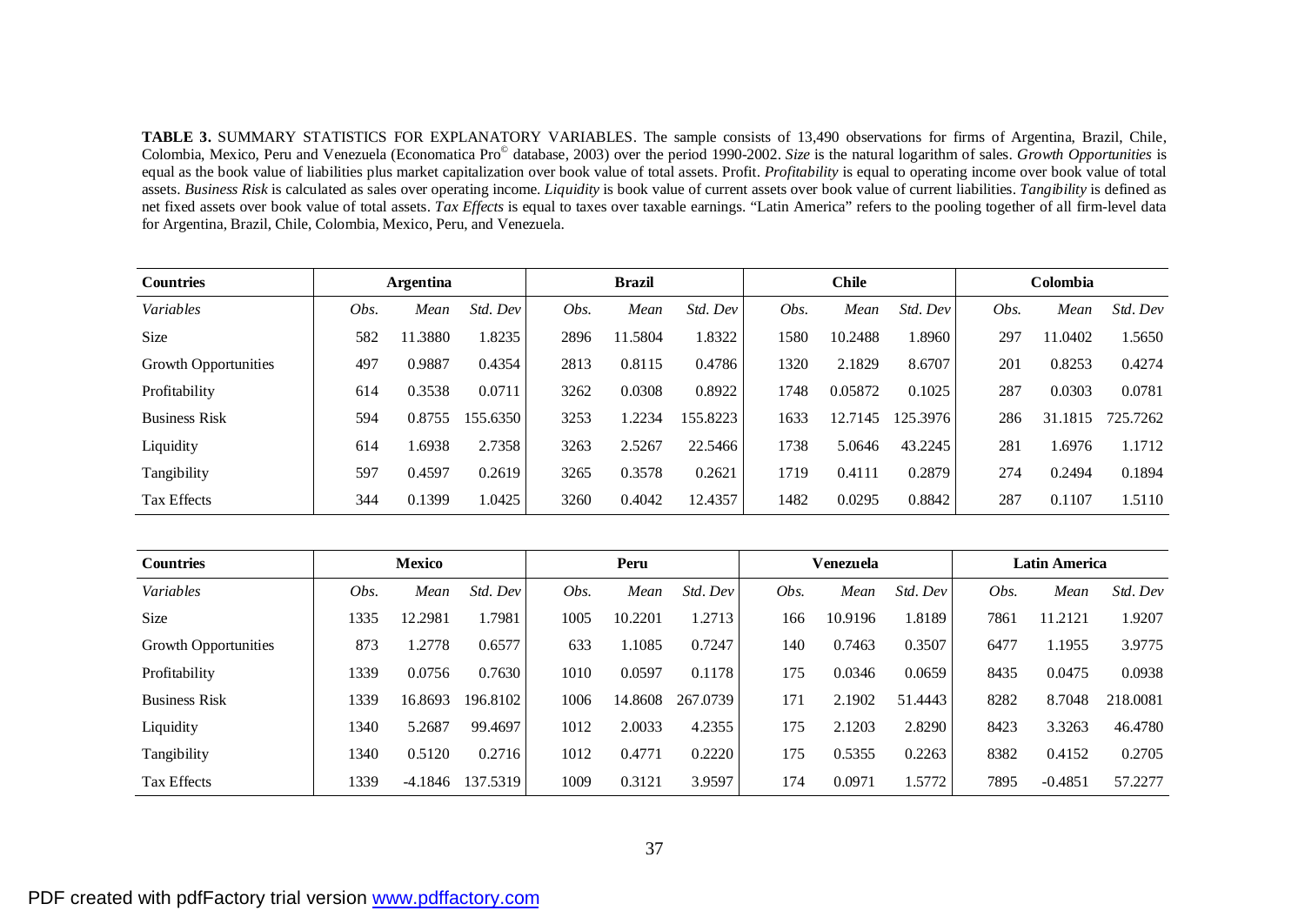**TABLE 4.** SUMMARY STATISTICS FOR EXPLANATORY VARIABLES. The sample consists of 7,919 observations for firms of Bulgaria, Czech Republic, Latvia, Lithuania, Poland, Romania, and Russia (Amadeus© database, 2004) over the period 1994-2003. *Size* is the natural logarithm of sales. *Growth Opportunities* is equal as the book value of liabilities plus market capitalization over book value of total assets. Profit. *Profitability* is equal to operating income over book value of total assets. *Business Risk* is calculated as sales over operating income. *Liquidity* is book value of current assets over book value of current liabilities. *Tangibility* is defined as net fixed assets over book value of total assets. *Tax Effects* is equal to taxes over taxable earnings. "Eastern Europe" refers to the pooling of firm-level data for Bulgaria, Czech Republic, Latvia, Lithuania, Poland, Romania, and Russia.

| <b>Countries</b>     |      | <b>Bulgaria</b> |           | <b>Czech Republic</b> |         |          | Latvia |         |          | Lithuania |         |          |
|----------------------|------|-----------------|-----------|-----------------------|---------|----------|--------|---------|----------|-----------|---------|----------|
| Variables            | Obs. | Mean            | Std. Dev  | Obs.                  | Mean    | Std. Dev | Obs.   | Mean    | Std. Dev | Obs.      | Mean    | Std. Dev |
| <b>Size</b>          | 1434 | 6.8570          | 6.8570    | 480                   | 16.0723 | 6.4678   | 206    | 9.1521  | 8.2399   | 270       | 11.7904 | 7.9011   |
| Growth Opportunities | 633  | 0.1066          | 0.0106    | 417                   | 0.0122  | 0.0200   | 115    | 0.0280  | 0.0640   | 190       | 0.0058  | 0.0107   |
| Profitability        | 633  | 0.0030          | 0.0030    | 417                   | 0.0548  | 0.0790   | 115    | 1.3005  | 13.3508  | 190       | 0.0670  | 0.0911   |
| <b>Business Risk</b> | 628  | 30.5194         | 30.5194   | 402                   | 12.6361 | 232.3752 | 115    | 18.3172 | 75.8044  | 187       | 11.2720 | 112.5914 |
| Liquidity            | 633  | 2.2747          | 2.2747    | 417                   | .9586   | 2.1405   | 114    | 5.3497  | 8.3273   | 188       | 2.7688  | 3.2459   |
| Tangibility          | 633  | 0.5637          | 0.5637    | 417                   | 0.6444  | 0.1962   | 115    | 0.5370  | 0.1797   | 190       | 0.5829  | 0.1353   |
| <b>Tax Effects</b>   | 628  | $-0.7088$       | $-0.7088$ | 403                   | 0.0891  | 0.3397   | 115    | 0.1540  | 0.4990   | 186       | 0.0858  | 0.1412   |

| <b>Countries</b>            |      | Poland  |          | Romania |         |          | <b>Russia</b> |        |          | <b>Eastern Europe</b> |         |          |
|-----------------------------|------|---------|----------|---------|---------|----------|---------------|--------|----------|-----------------------|---------|----------|
| Variables                   | Obs. | Mean    | Std. Dev | Obs.    | Mean    | Std. Dev | Obs.          | Mean   | Std. Dev | Obs.                  | Mean    | Std. Dev |
| Size                        | 1443 | 9.1656  | 8.7902   | 473     | 15.0243 | 5.4213   | 325           | 8.8765 | 9.3132   | 5631                  | 9.7159  | 8.6823   |
| <b>Growth Opportunities</b> | 757  | 0.5502  | 0.0907   | 421     | 0.0095  | 0.0312   | 655           | 0.0309 | 0.1116   | 3188                  | 0.0257  | 0.0750   |
| Profitability               | 758  | 0.0630  | 0.1190   | 421     | 0.1117  | 0.1117   | 655           | 0.0915 | 0.1952   | 3189                  | 0.1072  | 2.5387   |
| <b>Business Risk</b>        | 750  | 11.0998 | 181.9291 | 421     | 22.0645 | 181.7592 | 654           | 2.9837 | 158.3979 | 3157                  | 15.2124 | 507.4524 |
| Liquidity                   | 746  | 1.7289  | 1.9473   | 421     | .6851   | 1.2560   | 655           | 1.7785 | 2.2589   | 3174                  | 2.0640  | 2.8004   |
| Tangibility                 | 758  | 0.4416  | 0.2056   | 421     | 0.5459  | 0.1578   | 655           | 0.5501 | 0.2012   | 3189                  | 0.5403  | 0.2002   |
| Tax Effects                 | 750  | 0.1595  | 2.3871   | 421     | 0.2524  | 0.2372   | 654           | 1.0830 | 19.0344  | 3157                  | 0.1769  | 12.0275  |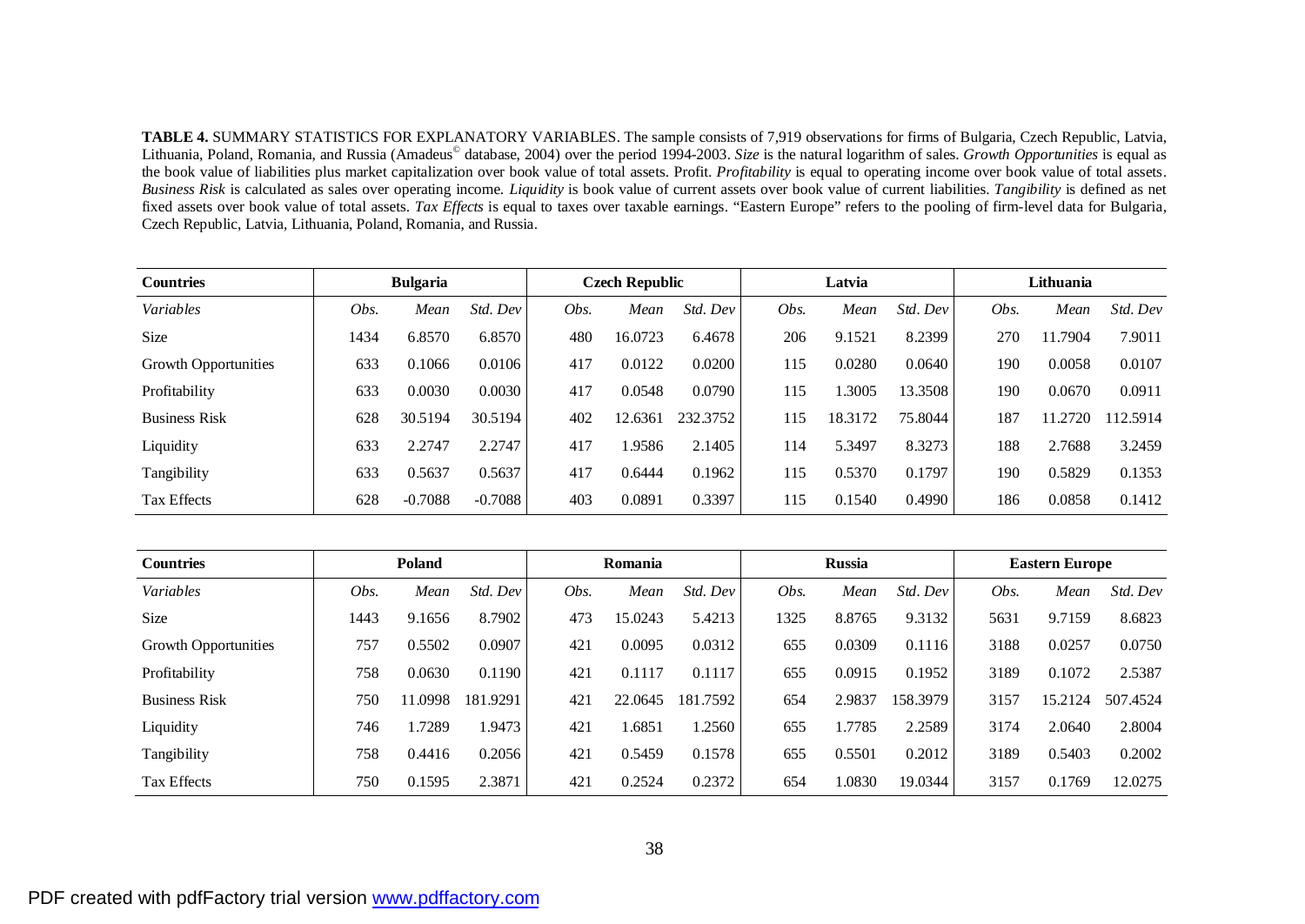**TABLE 5.** CORRELATION MATRICES. PANEL A presents the correlation matrix for firms in Latin America while PANEL B presents the correlation matrix for firms in Eastern Europe. "LA-7" refers to the pooling together of all firm-level data for Argentina, Brazil, Chile, Colombia, Mexico, Peru, and Venezuela in the period 1990-2002 while "Eastern Europe" refers to the pooling of firm-level data for Bulgaria, Czech Republic, Latvia, Lithuania, Poland, Romania, and Russia in the period 1994-2003.

| <b>PANEL A: LATIN AMERICA</b> |             |                                |                      |                      |           |                    |                    |  |  |  |  |  |  |
|-------------------------------|-------------|--------------------------------|----------------------|----------------------|-----------|--------------------|--------------------|--|--|--|--|--|--|
|                               | <b>Size</b> | Growth<br><b>Opportunities</b> | <b>Profitability</b> | <b>Business Risk</b> | Liquidity | <b>Tangibility</b> | <b>Tax Effects</b> |  |  |  |  |  |  |
| <b>Size</b>                   | 1.0000      |                                |                      |                      |           |                    |                    |  |  |  |  |  |  |
| <b>Growth Opportunities</b>   | 0.0696      | 1.0000                         |                      |                      |           |                    |                    |  |  |  |  |  |  |
| Profitability                 | 0.2085      | 0.0233                         | 1.0000               |                      |           |                    |                    |  |  |  |  |  |  |
| <b>Business Risk</b>          | 0.0116      | $-0.0016$                      | 0.0110               | 1.0000               |           |                    |                    |  |  |  |  |  |  |
| Liquidity                     | $-0,0060$   | $-0,0243$                      | $-0.0177$            | $-0.1498$            | 1.0000    |                    |                    |  |  |  |  |  |  |
| <b>Tangibility</b>            | 0.1652      | 0.0568                         | 0.1169               | 0.0070               | $-0.0505$ | 1.0000             |                    |  |  |  |  |  |  |
| <b>Tax Effects</b>            | $-0.0200$   | $-0.0008$                      | 0.0039               | $-0.0028$            | 0.0003    | $-0.0028$          | 1.0000             |  |  |  |  |  |  |

| <b>PANEL B: EASTERN EUROPE</b> |             |                                |                      |                      |           |                    |                    |  |
|--------------------------------|-------------|--------------------------------|----------------------|----------------------|-----------|--------------------|--------------------|--|
|                                | <b>Size</b> | Growth<br><b>Opportunities</b> | <b>Profitability</b> | <b>Business Risk</b> | Liquidity | <b>Tangibility</b> | <b>Tax Effects</b> |  |
| <b>Size</b>                    | 1.0000      |                                |                      |                      |           |                    |                    |  |
| <b>Growth Opportunities</b>    | 0.0937      | 1.0000                         |                      |                      |           |                    |                    |  |
| <b>Profitability</b>           | 0.0312      | 0.0642                         | 1.0000               |                      |           |                    |                    |  |
| <b>Business Risk</b>           | 0.0024      | $-0.0221$                      | $-0.0003$            | 1.0000               |           |                    |                    |  |
| Liquidity                      | $-0.1053$   | 0.0164                         | 0.0554               | $-0.0089$            | 1.0000    |                    |                    |  |
| <b>Tangibility</b>             | $-0.0166$   | $-0.1819$                      | 0.0028               | $-0.0138$            | $-0.0602$ | 1.0000             |                    |  |
| <b>Tax Effects</b>             | 0.0293      | $-0.0040$                      | 0.0005               | $-0.0017$            | 0.0122    | $-0.0330$          | 1.0000             |  |

# PDF created with pdfFactory trial version [www.pdffactory.com](http://www.pdffactory.com)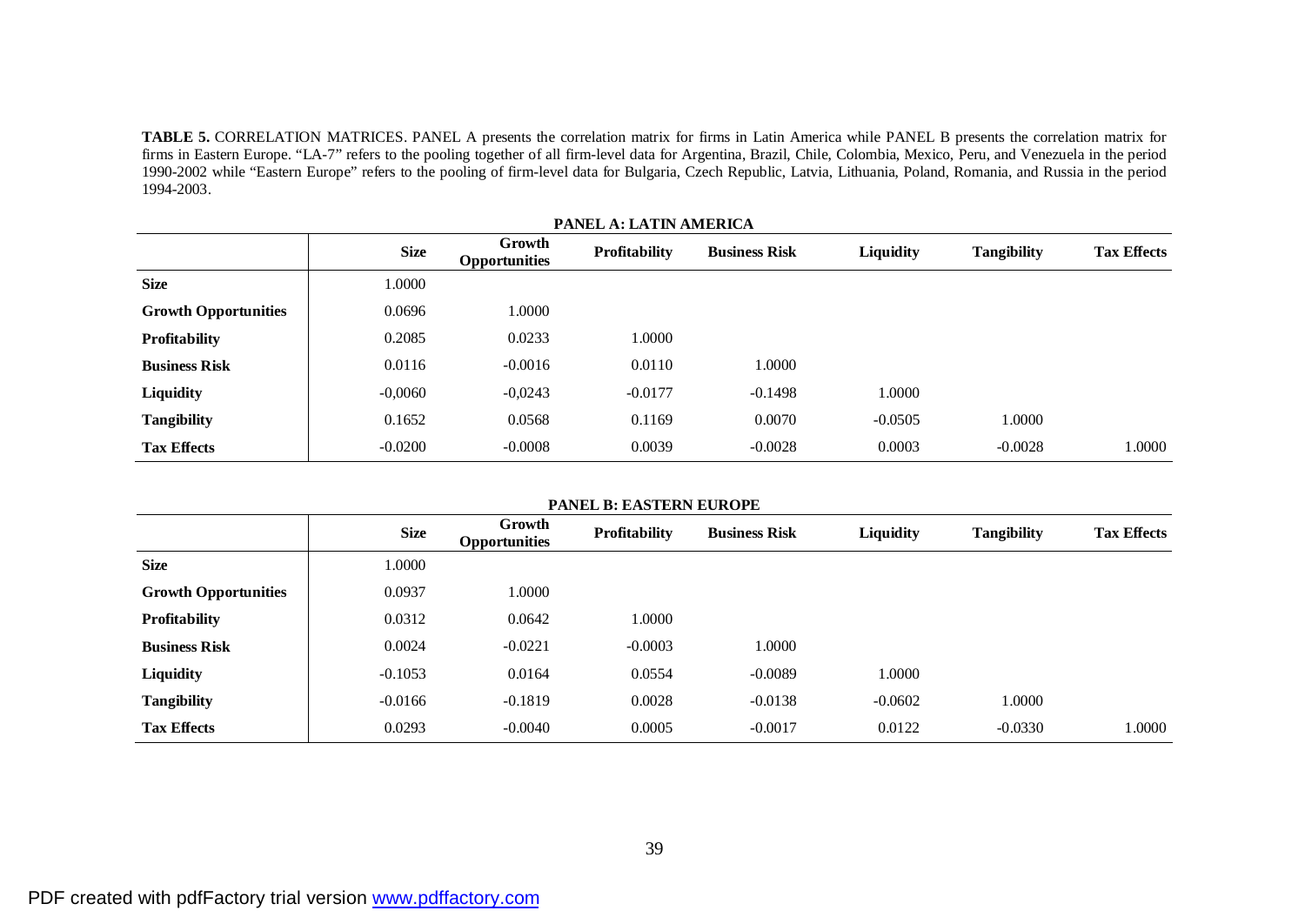**TABLE 6.** SPECIFICATION TESTS. PANEL A presents the F-Test of a Simple Pooled OLS against a Fixed-Effects Specification. This test statistic is for testing the null hypothesis that firms' intercepts in the basic fixed-effects panel data model are all equal, against the alternative hypothesis that each firm has its own (distinct) intercept. The test assumes identical slopes for all independent variables across all firms, and it is distributed  $F(df_1, df_2)$ . PANEL B presents the Hausman Specification Test of Random-Effects against Fixed-Effects Specification. This test statistic is for testing the null hypothesis of the random-effects specification against the alternative hypothesis of the fixed-effects specification in the basic panel data model, and it is distributed  $\chi^2$ (df). "ALL" refers to the pooling together of all firm-level data for Argentina, Brazil, Chile, Colombia, Mexico, Peru, Venezuela, Bulgaria, Czech Republic, Latvia, Lithuania, Poland, Romania, and Russia. "LA-7" refers to the pooling together of all firm-level data for Argentina, Brazil, Chile, Colombia, Mexico, Peru, and Venezuela while "EE-7" refers to the pooling of firm-level data for Bulgaria, Czech Republic, Latvia, Lithuania, Poland, Romania, and Russia; the data covers the period 1990-2003. Endogenous Variables: Leverage=Long-Term Book Liabilities÷Book Equity; Maturity=Long-Term Debt÷Total Debt; *p-values in italic*; \*significant at the 5% level; \*\*significant at the 1% level.

|               | Period        | <b>PANEL A: F Test</b> |       |                 |       | <b>PANEL B: Hausman Test</b> |                 |  |  |
|---------------|---------------|------------------------|-------|-----------------|-------|------------------------------|-----------------|--|--|
| <b>Region</b> |               | Leverage               |       | <b>Maturity</b> |       | Leverage                     | <b>Maturity</b> |  |  |
| ALL           | 1990-<br>2003 | F(1205; 5637)          |       | F(1205; 5637)   | $***$ | $\chi^2(6)$                  | $\chi^2(11)$    |  |  |
|               |               | 2.7088                 | **    | 4.9346          |       | 11.170                       | 14.230          |  |  |
|               |               | 0.000                  |       | 0.000           |       | 0.083                        | 0.221           |  |  |
| $LA-7$        |               | F(714; 3908)           | $***$ | F(714; 3908)    | $***$ | $\chi^2(4)$                  | $\chi^2(13)$    |  |  |
|               | 1990-<br>2002 | 2.0101                 |       | 4.9446          |       | **<br>101.960                | 16.864          |  |  |
|               |               | 0.000                  |       | 0.000           |       | 0.000                        | 0.206           |  |  |
| <b>EE-7</b>   | 1994-<br>2003 | F(490; 1696)           | $***$ | F(490; 1696)    | $***$ | $\chi^2(2)$                  | $\chi^2(10)$    |  |  |
|               |               | 2.4474                 |       | 3.5822          |       | 1.9853                       | **<br>45.418    |  |  |
|               |               | 0.000                  |       | 0.000           |       | 0.3706                       | 0.000           |  |  |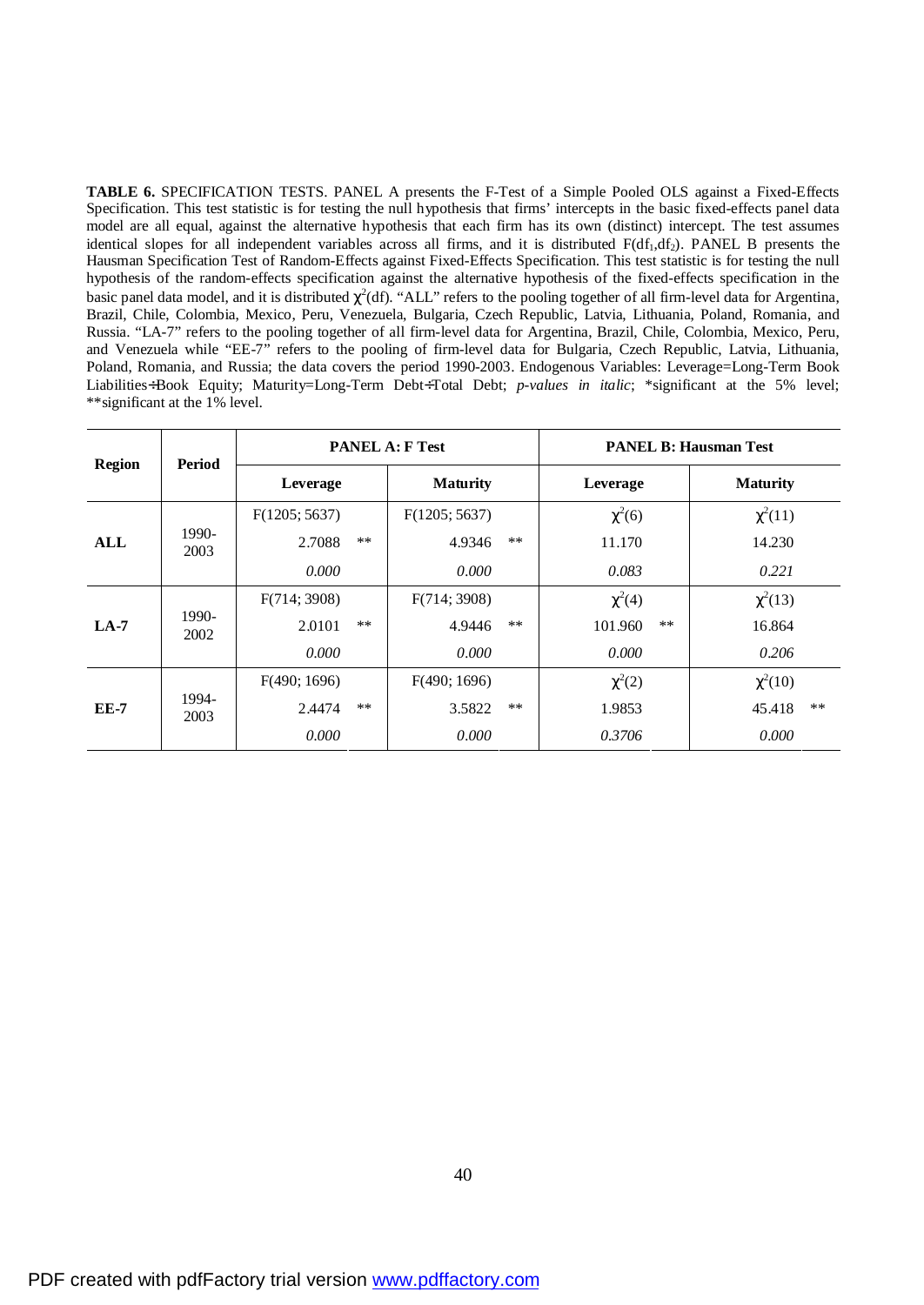**TABLE 7.** PANEL DATA ANALYSIS OF MATURITY RATIOS FOR POOLED COUNTRIES. First-differences model so that idiosyncratic firm-effects constant through time are eliminated. The model is estimated by Generalized Method of Moments (GMM) using as instruments first order lagged values of the levels of explanatory variables, industry dummies, country dummies, and a constant. Estimation in the period 1990-2003. The sample refers to the pooling together of all firmlevel data for Argentina, Brazil, Chile, Colombia, Mexico, Peru, Venezuela, Bulgaria, Czech Republic, Latvia, Lithuania, Poland, Romania, and Russia. Endogenous Variables: Leverage=Long-Term Book Liabilities÷Book Equity; Maturity=Long-Term Debt÷Total Debt. Reported t-statistics are calculated using heteroskedasticity-robust standard errors (White) and are also robust to autocorrelation (Bartlett Kernel); *t-statistics in italic*; degrees of freedom in (brackets); pvalues in (square brackets); \*significant at the 5% level; \*\*significant at the 1% level.

$$
\Delta Leverage_{it} = b_{0i} \Delta Leverage_{it-1} + \sum_{k=1}^{K} b_{1k} \Delta Y_{ikt} + e_{it}
$$
  
Model:  

$$
\Delta Matrix_{it} = b_{0i} \Delta Matrix_{it-1} + \sum_{k=1}^{K} b_{1k} \Delta Y_{ikt} + e_{it}
$$

| <b>Explanatory</b><br><b>Variables</b> | <b>Endogenous</b><br><b>Variables</b><br>(R)   | Leverage                                                                                                                                                                                                                                                                                 |           | <b>Maturity</b> |            |
|----------------------------------------|------------------------------------------------|------------------------------------------------------------------------------------------------------------------------------------------------------------------------------------------------------------------------------------------------------------------------------------------|-----------|-----------------|------------|
|                                        |                                                |                                                                                                                                                                                                                                                                                          |           | 0.0062          |            |
| $\Delta$ Leverage <sub>t</sub>         |                                                |                                                                                                                                                                                                                                                                                          |           | 0.7951          |            |
|                                        |                                                |                                                                                                                                                                                                                                                                                          |           |                 |            |
| $\Delta$ Maturity <sub>t</sub>         |                                                | 1.3585                                                                                                                                                                                                                                                                                   |           |                 |            |
|                                        |                                                |                                                                                                                                                                                                                                                                                          |           | 0.0010          |            |
| $\Delta$ Leverage <sub>t-1</sub>       |                                                | 2.3833                                                                                                                                                                                                                                                                                   |           | 0.2540          |            |
|                                        |                                                | $-0.6379$                                                                                                                                                                                                                                                                                |           | 0.3662          | $**$       |
| $\Delta$ Maturity <sub>t-1</sub>       |                                                | $-1.4060$                                                                                                                                                                                                                                                                                |           | 9.6831          |            |
|                                        |                                                | 1.2707<br>*<br>0.4646<br>$-0.0191$<br>$-0.2080$<br>0.1767<br>1.5220<br>0.1898<br>0.1895<br>0.0000<br>0.0791<br>$-0.0231$<br>$-0.4335$<br>1.0902<br>0.6615<br>0.0001<br>1.2487<br>$-0.0229$<br>$-0.6052$<br>**<br>0.0919<br>2.9976<br>4.436<br>0.1570<br>(11; 4424)<br>38.8082<br>(0.969) | $-0.0123$ |                 |            |
| $\Delta$ Size <sub>t</sub>             |                                                |                                                                                                                                                                                                                                                                                          | $-1.4663$ |                 |            |
| $\Delta$ Growth Opportunities $_{t}$   |                                                |                                                                                                                                                                                                                                                                                          |           | 0.0038          |            |
|                                        |                                                |                                                                                                                                                                                                                                                                                          |           | 0.1622          |            |
| $\Delta$ Profitability <sub>t</sub>    |                                                |                                                                                                                                                                                                                                                                                          | 0.1379    |                 |            |
|                                        |                                                |                                                                                                                                                                                                                                                                                          | 1.3297    |                 |            |
| $\Delta$ Business Risk <sub>t</sub>    |                                                |                                                                                                                                                                                                                                                                                          | 0.0000    |                 |            |
|                                        |                                                |                                                                                                                                                                                                                                                                                          |           | $-1.7631$       |            |
| $\Delta$ Liquidity <sub>t</sub>        |                                                |                                                                                                                                                                                                                                                                                          |           |                 | $\ast$     |
|                                        |                                                |                                                                                                                                                                                                                                                                                          |           |                 |            |
| $\Delta$ Tangibility <sub>t</sub>      |                                                | 0.0169<br>1.9758<br>$-0.0544$                                                                                                                                                                                                                                                            |           |                 |            |
|                                        |                                                |                                                                                                                                                                                                                                                                                          |           | $-0.2651$       |            |
| $\Delta$ Tax Effects,                  |                                                |                                                                                                                                                                                                                                                                                          |           | $-0.0001$       | **         |
|                                        |                                                |                                                                                                                                                                                                                                                                                          |           | $-3.8930$       |            |
| <b>Regulation Dummy</b>                |                                                |                                                                                                                                                                                                                                                                                          |           | 0.0021          |            |
|                                        |                                                |                                                                                                                                                                                                                                                                                          |           | 0.2518          |            |
| Latin America Dummy                    |                                                |                                                                                                                                                                                                                                                                                          |           | $-0.0039$       |            |
|                                        |                                                |                                                                                                                                                                                                                                                                                          |           | $-0.6183$       |            |
| Number of Observations                 |                                                |                                                                                                                                                                                                                                                                                          |           | 4,436           |            |
| F-statistic                            |                                                |                                                                                                                                                                                                                                                                                          |           | 3.0269          | **         |
|                                        | F(df <sub>1</sub> ; df <sub>2</sub> )          |                                                                                                                                                                                                                                                                                          |           |                 | (11; 4424) |
|                                        | Sargan's Test Statistic (p-value) $\chi^2(df)$ |                                                                                                                                                                                                                                                                                          |           |                 | (57)       |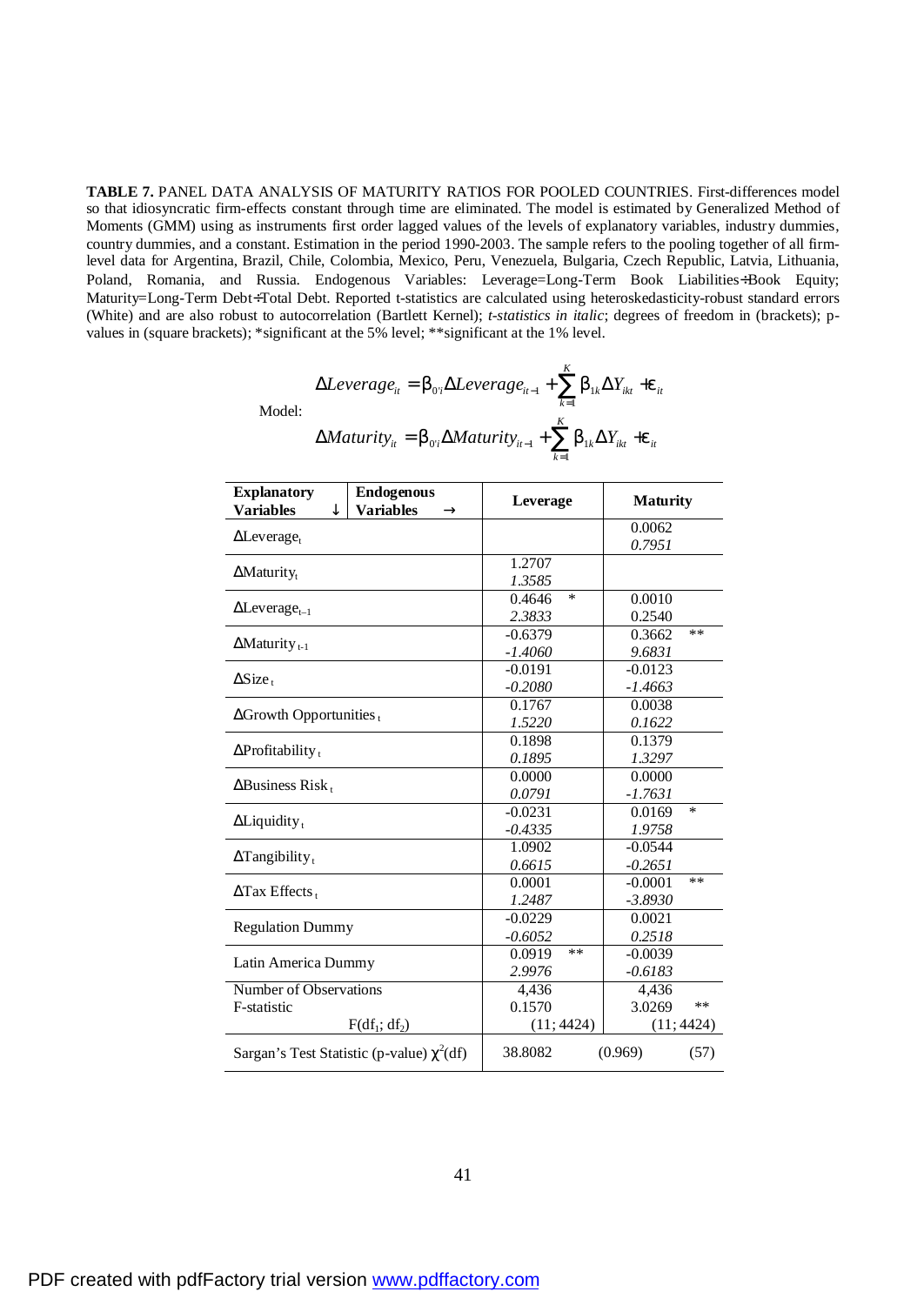**TABLE 8.** PANEL DATA ANALYSIS OF MATURITY RATIOS FOR LATIN AMERICA AND EASTERN EUROPE. First-differences model so that idiosyncratic firm-effects constant through time are eliminated. The model is estimated by Generalized Method of Moments (GMM) using as instruments first order lagged values of the levels of explanatory variables, industry dummies, country dummies, and a constant. Estimation in the period 1990-2003. "Latin America" refers to the pooling together of all firm-level data for Argentina, Brazil, Chile, Colombia, Mexico, Peru, and Venezuela. "Eastern Europe" refers to the pooling together of all firm-level data for Bulgaria, Czech Republic, Latvia, Lithuania, Poland, Romania, and Russia. Endogenous Variables: Leverage=Long-Term Book Liabilities÷Book Equity; Maturity=Long-Term Debt÷Total Debt. Reported t-statistics are calculated using heteroskedasticity-robust standard errors (White) and are also robust to autocorrelation (Bartlett Kernel); *t-statistics in italic*; degrees of freedom in (brackets); p-values in (square brackets); \*significant at the 5% level; \*\*significant at the 1% level.

$$
\Delta Leverage_{ii} = b_{0i} \Delta Leverage_{ii-1} + \sum_{k=1}^{K} b_{1k} \Delta Y_{ikt} + e_{it}
$$
  
Model:  

$$
\Delta Maturity_{it} = b_{0i} \Delta Maturity_{it-1} + \sum_{k=1}^{K} b_{1k} \Delta Y_{ikt} + e_{it}
$$

| <b>Explanatory</b>                             | <b>Region</b>                                        | $\circledR$            |                                 | <b>Latin America</b>         | <b>Eastern Europe</b>            |                                  |  |  |
|------------------------------------------------|------------------------------------------------------|------------------------|---------------------------------|------------------------------|----------------------------------|----------------------------------|--|--|
| <b>Variables</b>                               | <b>Endogenous</b><br><b>Variables</b><br>$\circledR$ |                        | Leverage                        | <b>Maturity</b>              | Leverage                         | <b>Maturity</b>                  |  |  |
| $\Delta$ Leverage <sub>t</sub>                 |                                                      |                        |                                 | 0.0262<br>$**$<br>6.9861     |                                  | **<br>$-0.4109$<br>$-11.0160$    |  |  |
| $\Delta$ Maturity <sub>t</sub>                 |                                                      |                        | $**$<br>15.8237<br>8.9450       |                              | $**$<br>$-1.9181$<br>$-16.9139$  |                                  |  |  |
| $\Delta$ Leverage <sub>t-1</sub>               |                                                      |                        | 0.3281<br>1.2109                | $-0.0039$<br>$-0.6735$       | $\ast$<br>0.4543<br>2.2236       | $\ast$<br>0.2067<br>2.0843       |  |  |
| $\Delta$ Maturity <sub>t-1</sub>               |                                                      |                        | **<br>$-5.8078$<br>$-6.0183$    | **<br>0.3679<br>8.8230       | $***$<br>0.6808<br>5.5210        | **<br>0.3629<br>5.6040           |  |  |
| $\Delta$ Size <sub>t</sub>                     |                                                      |                        | $\ast$<br>2.0690<br>2.5093      | **<br>$-0.1089$<br>$-2.6423$ | $-0.0114$<br>-1.1196             | $-0.0057$<br>$-0.9155$           |  |  |
| $\Delta$ Growth Opportunities $_{t}$           |                                                      |                        | 0.3043<br>0.7780                | $-0.0153$<br>$-0.6760$       | 0.3296<br>0.4204                 | 0.2233<br>0.7125                 |  |  |
| $\Delta$ Profitability <sub>t</sub>            |                                                      |                        | $-1.2305$<br>$-0.3338$          | 0.1477<br>0.8179             | 0.1597<br>0.9369                 | 0.0627<br>0.6947                 |  |  |
| $\Delta$ Business Risk,                        |                                                      |                        | 0.0005<br>1.3408                | 0.0000<br>$-1.5770$          | 0.0000<br>$-0.1483$              | 0.0000<br>$-0.2950$              |  |  |
| $\Delta$ Liquidity <sub>t</sub>                |                                                      |                        | $***$<br>$-0.5759$<br>$-3.1660$ | $**$<br>0.0329<br>2.5854     | $\ast$<br>$-0.0668$<br>$-2.4803$ | $\ast$<br>$-0.0383$<br>$-2.3800$ |  |  |
| $\Delta$ Tangibility <sub>t</sub>              |                                                      |                        | $-5.6540$<br>$-1.3894$          | 0.2333<br>1.1477             | 0.6023<br>1.0268                 | 0.3167<br>1.0093                 |  |  |
| $\Delta$ Tax Effects,                          |                                                      |                        | 0.0015<br>$**$<br>3.5933        | **<br>$-0.0001$<br>$-3.9366$ | $\ast$<br>0.0080<br>1.9943       | $\ast$<br>0.0038<br>2.3653       |  |  |
| <b>Regulation Dummy</b>                        |                                                      |                        | $-0.0238$<br>$-0.1707$          | 0.0018<br>0.2446             | $-0.0163$<br>$-0.5778$           | $-0.0086$<br>$-0.5024$           |  |  |
| <b>Number of Observations</b>                  |                                                      |                        | 3,305                           | 3,305                        | 1,131                            | 1,131                            |  |  |
| F-statistic                                    |                                                      | 0.1145<br>2.7712<br>** |                                 | 1.1492<br>2.3916<br>**       |                                  |                                  |  |  |
|                                                | F(df <sub>1</sub> ; df <sub>2</sub> )                |                        | (10; 3294)<br>(10; 3294)        |                              | (10; 1120)<br>(10; 1120)         |                                  |  |  |
| Sargan's Test Statistic (p-value) $\chi^2(df)$ |                                                      |                        | 26.7493                         | (0.986)<br>(45)              | 21.9077                          | (0.998)<br>(44)                  |  |  |